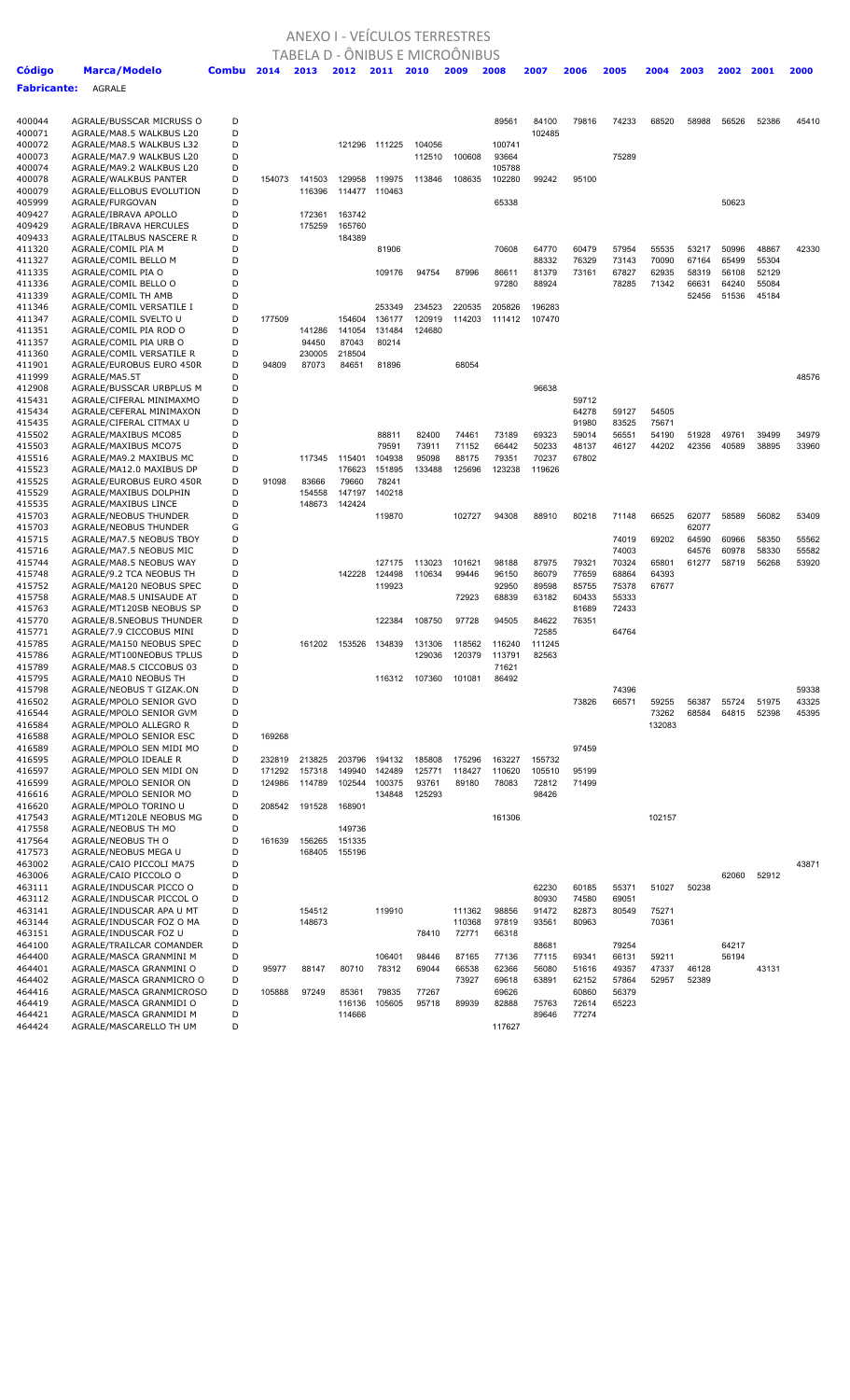| <b>Código</b>                | Marca/Modelo                                         | <b>Combu</b> | 2014           | 2013   | 2012           | 2011           | 2010           | 2009           | 2008           | 2007            | 2006           | 2005           | 2004           | 2003           | 2002           | 2001           | 2000           |
|------------------------------|------------------------------------------------------|--------------|----------------|--------|----------------|----------------|----------------|----------------|----------------|-----------------|----------------|----------------|----------------|----------------|----------------|----------------|----------------|
| 464430                       | AGRALE/MASCA GRMICRO E O                             | D            | 194591         | 178716 | 170602         | 162004         | 142855         | 128410         |                |                 |                |                |                |                |                |                |                |
| 464439                       | AGRALE/MASCA GRMIDI EW O                             | D            | 197436         |        |                | 193467         | 170594         | 160676         |                |                 |                |                |                |                |                |                |                |
| 464446                       | AGRALE/MASCA GFLEX MA150                             | D            |                |        |                |                | 135351         |                |                |                 |                |                |                |                |                |                |                |
| 464447                       | AGRALE/MASCA VMIDIMA15 O                             | D            |                | 119120 | 113524         | 108065         | 102699         |                |                |                 |                |                |                |                |                |                |                |
| 464456                       | AGRALE/MASCA ROMA ON                                 | D            | 332017         | 304929 | 291136         | 277275         | 262907         |                |                |                 |                |                |                |                |                |                |                |
| 464464                       | AGRALE/MASCA GRAN MIDI R                             | D            |                |        |                | 77861          |                |                |                |                 |                |                |                |                |                |                |                |
| 464465                       | AGRALE/MASCA GRAN MIDI U                             | D            |                | 185501 | 181520         | 166903         |                |                |                |                 |                |                |                |                |                |                |                |
| 464470                       | AGRALE/MASCA GRANVIAMD E                             | D            | 201517         | 194762 |                |                |                |                |                |                 |                |                |                |                |                |                |                |
| 464471                       | AGRALE/MASCA ROMA R                                  | D            | 330008         | 303084 |                |                |                |                |                |                 |                |                |                |                |                |                |                |
| 464472                       | AGRALE/MASCA VMIDIMA15 O                             | D<br>D       |                | 120507 |                |                |                |                |                |                 |                |                |                |                |                |                |                |
| 464474<br><b>Fabricante:</b> | AGRALE/MASCA GRAN MIDI U<br><b>BUSSCAR</b>           |              | 202179         | 185684 |                |                |                |                |                |                 |                |                |                |                |                |                |                |
|                              |                                                      |              |                |        |                |                |                |                |                |                 |                |                |                |                |                |                |                |
|                              |                                                      |              |                |        |                |                |                |                |                |                 |                |                |                |                |                |                |                |
| 400066                       | BUSSCAR/URBPLUSELE TROLE                             | D            |                |        |                |                |                |                | 70957          | 67051           |                | 60906          | 52911          | 49840          | 45946          | 45822          |                |
| 400066<br>400068             | BUSSCAR/URBPLUSELE TROLE<br>BUSSCAR/URBPLUSS HIBRIDO | G<br>G       |                |        |                |                |                | 276896         | 73233          | 67258<br>250139 |                |                |                |                |                |                |                |
| 400068                       | BUSSCAR/URBPLUSS HIBRIDO                             | D            |                |        |                |                |                |                |                |                 |                |                |                |                | 54117          | 49289          |                |
| 400069                       | BUSSCAR/URBPLUSTOUR 610T                             | D            |                |        |                |                |                |                |                |                 |                |                |                | 67732          |                |                |                |
| 412901                       | BUSSCAR/JUM BUSS 340                                 | D            |                |        |                |                |                |                |                |                 |                |                |                |                |                | 52367          |                |
| 412902                       | BUSSCAR/MIDUSS ISBE250                               | D            |                |        |                |                |                |                |                |                 |                |                |                | 86215          |                |                |                |
| 412903                       | BUSSCAR/MIDUSS ISBE250                               | D            |                |        |                | 244544         | 236731         |                | 206234         |                 |                |                |                |                |                |                |                |
| 412906                       | AGRALE/BUSSCAR URBPLUS U                             | D            |                |        |                |                |                |                |                |                 |                | 104369         | 91281          |                |                |                |                |
| <b>Fabricante:</b>           | <b>CITROEN</b>                                       |              |                |        |                |                |                |                |                |                 |                |                |                |                |                |                |                |
|                              |                                                      |              |                |        |                |                |                |                |                |                 |                |                |                |                |                |                |                |
| 406163<br>415900             | CITROEN/JUMPER MARIMAR P<br>I/CITROEN JUMPER 320M    | D<br>D       |                | 55685  | 52932          | 51712          |                |                |                |                 |                |                |                |                |                | 24607          | 18061          |
| 415902                       | CITROEN/JUMPER EUROLAF P                             | D            |                | 63582  | 61522          | 57349          | 50799          |                |                |                 |                |                |                |                |                |                |                |
| 416100                       | CITROEN/JUMPER MBS 33M15                             | D            |                |        |                |                |                |                |                |                 |                |                |                | 29083          |                |                |                |
| 416101                       | CITROEN/JUMPER MBS 33M16                             | G            |                |        |                |                |                |                |                |                 |                | 37502          |                |                |                |                |                |
| 416101                       | CITROEN/JUMPER MBS 33M16                             | D            |                |        |                | 66974          |                |                |                |                 |                | 37502          | 32528          | 30742          | 27412          |                | 22939          |
| 416102                       | CITROEN/JUMPER MBS 33M10                             | D            |                |        |                |                |                |                |                |                 |                |                |                | 29092          |                |                |                |
| 416105                       | CITROEN/JUMPER M33M HDI                              | D            |                |        |                |                | 53831          | 48928          | 47264          | 43488           | 41047          | 38021          |                | 31146          |                |                |                |
| 416108                       | CITROEN/JUMPER M35L HDI                              | D            |                |        | 54207          |                |                |                |                |                 |                |                |                | 22059          |                |                |                |
| 416109                       | CITROEN/JUMPER C33M HDI                              | D<br>D       |                |        |                | 70847          |                | 59896          |                |                 |                | 39054          |                |                |                |                |                |
| 416112<br>416112             | CITROEN/JUMPER M35LH 23S<br>CITROEN/JUMPER M35LH 23S | G            |                |        | 74576<br>74577 |                | 67305          |                |                |                 |                |                |                | 32288          |                |                |                |
| 416113                       | CITROEN/JUMPER M33M 23S                              | D            |                | 71421  | 64166          | 59091          | 51809          | 50706          | 50146          | 46213           |                |                |                | 37231          |                |                |                |
| 416116                       | CITROEN/JUMP GREENCAR ES                             | D            | 76518          | 74271  | 69185          | 63743          | 57577          |                |                |                 |                |                |                |                |                |                |                |
| 416117                       | CITROEN/JUMPER REVES ESC                             | D            |                |        | 70996          | 69452          | 61238          |                |                |                 |                |                |                |                |                |                |                |
| 416118                       | CITROEN/JUMPER TRA 35ESC                             | D            |                | 76968  | 73872          |                | 65974          |                |                |                 |                |                |                |                |                |                |                |
| 416119                       | CITROEN/JUMPER JAEDI MIC                             | D            | 83081          | 81536  | 76432          |                | 55702          |                |                |                 |                |                |                |                |                |                |                |
| 416120                       | CITROEN/JUMPER M33M 2.3                              | D            | 82773          |        |                |                |                |                |                |                 |                |                |                |                |                |                |                |
| 416120                       | CITROEN/JUMPER M33M 2.3                              | G            | 82773          |        |                |                |                |                |                |                 |                |                |                |                |                |                |                |
| 416121<br>416121             | CITROEN/JUMPER M35LH 2.3<br>CITROEN/JUMPER M35LH 2.3 | G<br>D       | 84918<br>84918 |        |                |                |                |                |                |                 |                |                |                |                |                |                |                |
| <b>Fabricante:</b>           | COMIL                                                |              |                |        |                |                |                |                |                |                 |                |                |                |                |                |                |                |
|                              |                                                      |              |                |        |                |                |                |                |                |                 |                |                |                |                |                |                |                |
| 411399                       | COMIL/CONDOTTIERE                                    | D            |                |        |                |                |                |                |                |                 |                |                |                |                |                |                | 45756          |
|                              | <b>Fabricante: DODGE</b>                             |              |                |        |                |                |                |                |                |                 |                |                |                |                |                |                |                |
|                              |                                                      |              |                |        |                |                |                |                |                |                 |                |                |                |                |                |                |                |
| 407802                       | I/DODGE SPRINTER2500 170                             | D            |                |        |                |                |                |                | 60196          |                 |                |                |                |                |                |                |                |
| 407803                       | I/DODGE RAM WAGON 2500                               | D            |                |        |                |                |                |                |                |                 |                |                |                |                |                |                | 35023          |
| <b>Fabricante:</b>           | <b>DUCATO</b>                                        |              |                |        |                |                |                |                |                |                 |                |                |                |                |                |                |                |
| 411511                       | I/DUCATO MAXI REFAM MIC3                             | D            |                |        |                |                |                |                |                |                 |                |                |                |                | 29606          |                | 24731          |
| 411513                       | I/DUCATO 15 REFAM MIC 6                              | D            |                |        |                |                |                |                |                |                 |                |                |                |                |                |                | 24828          |
| <b>Fabricante:</b>           | <b>FIAT</b>                                          |              |                |        |                |                |                |                |                |                 |                |                |                |                |                |                |                |
|                              |                                                      |              |                |        |                |                |                |                |                |                 |                |                |                |                |                |                |                |
| 404405                       | FIAT/DUCATO COMBINATO                                | D            |                |        |                | 50112          | 44546          | 42425          | 41810          | 38125           | 35808          | 34208          | 32124          | 27544          | 26869          | 26328          | 22058          |
| 404405                       | FIAT/DUCATO COMBINATO                                | G            |                |        |                |                |                |                |                |                 |                |                |                | 27544          | 26869          | 26328          | 22058          |
| 404406                       | <b>FIAT/DUCATO MINIBUS</b>                           | G<br>D       | 82455          |        |                |                |                | 56741          | 52612          |                 | 45175          |                |                | 36371          |                |                |                |
| 404406<br>404407             | FIAT/DUCATO MINIBUS<br>FIAT/DUCAMA FFORMA MIC23      | D            | 82454          | 75728  | 72121          | 68687<br>61533 | 62082<br>59165 | 56741<br>54654 | 52612<br>47515 | 48734<br>45532  | 45175<br>43238 | 41555<br>39665 | 39009<br>38010 | 36371<br>35102 | 35085<br>31058 | 29285<br>29762 | 28725<br>28187 |
| 404408                       | FIAT/DUCATO 15REFAMMIC13                             | D            |                |        |                |                |                |                | 37909          | 34935           | 32949          |                |                | 28902          | 26744          | 25528          | 23813          |
| 404409                       | FIAT/DUCATO C REFAMMIC12                             | D            |                |        |                |                |                |                |                | 43132           | 37918          |                | 34305          | 31406          | 28969          | 25593          |                |
| 404410                       | FIAT/DUCATO M REFAMMIC11                             | D            |                |        |                |                | 58946          | 56776          | 50267          | 47413           | 43024          |                | 34871          | 32668          | 30794          | 27387          | 25937          |
| 404411                       | <b>FIAT/DUCATO REVESCAP</b>                          | D            |                |        |                |                |                | 48575          |                | 43986           | 40616          | 36459          | 33740          | 31515          | 27935          | 27279          | 23957          |
| 404412                       | FIAT/DUCACOMFFORMA MIC21                             | D            |                |        |                | 64061          | 59171          | 54670          | 49948          | 45516           | 43254          | 40195          | 38026          | 34334          | 32583          | 29766          |                |
| 404413                       | FIAT/DUCA15 FFORMA MIC20                             | D            |                | 57720  | 54971          |                | 47967          | 45164          | 42974          | 40827           | 38674          | 35496          | 33144          | 30978          | 29095          | 28976          | 24371          |
| 404414                       | <b>FIAT/DUCATO NIKS</b>                              | D<br>D       |                |        |                | 67264          | 58344          | 50480          | 45987          | 43175           | 39992          | 36584          | 32819          | 31449          | 29011          | 25628          | 24479          |
| 404415<br>404416             | FIAT/DUCATO NIKS 16<br>FIAT/DUCATO VIATURE MV        | D            |                |        |                | 60261          |                | 50483          | 44883          | 43194<br>41472  | 39984<br>39286 | 36593<br>36109 | 35213<br>33603 | 31463<br>31492 | 29015<br>28998 | 25639<br>26254 | 24483<br>23208 |
| 404417                       | FIAT/DUC MAXI CIRILO M07                             | D            |                |        |                |                |                |                |                | 42333           | 33101          | 31719          | 30395          | 29127          | 27911          | 26745          |                |
| 404418                       | FIAT/DUCATO MAXI JAEDI T                             | D            |                |        |                |                |                |                |                |                 |                | 35149          |                | 32356          | 28711          | 26890          | 24487          |
| 404419                       | FIAT/DUCATO 15 JAEDI TUR                             | D            |                |        |                |                |                | 38432          |                | 37525           | 33918          |                |                | 28580          | 28053          | 25944          | 23734          |
| 404420                       | FIAT/DUCA ESCOLAR FFBM25                             | D            | 84530          | 74810  | 70665          | 66510          | 62592          | 55288          | 50723          | 46597           | 43954          | 41142          | 38425          | 35781          | 33889          | 30659          |                |
| 404421                       | FIAT/DUCA ESCOLAR FFBM26                             | D            |                |        | 68676          |                | 60203          | 59317          | 54428          | 49991           | 47154          | 44154          | 41247          | 38395          | 36359          | 32904          |                |
| 404422                       | FIAT/DUCATO EMBRAFI 16                               | D            |                |        |                |                |                |                |                | 44022           | 41659          | 38236          |                | 33003          | 32836          | 28640          | 27392          |
| 404423<br>404424             | FIAT/DUCATO 15 JAEDI ESC<br>FIAT/DUCATO MUL REVESCAP | D<br>D       |                | 79127  |                | 72030          |                | 53993          | 45993<br>49170 | 45288<br>45675  | 40764<br>40352 | 39219<br>37055 | 34496          | 33814<br>32941 | 31933<br>29937 | 29388          | 28213          |
| 404425                       | FIAT/DUCATO NIKS MULT 16                             | D            | 80667          | 74085  | 70558          | 67198          | 61524          | 56332          | 49533          | 45166           | 41683          | 39199          | 34441          | 32139          | 29923          | 28057          | 24241          |
| 404426                       | FIAT/DUCATO NIKS MULT 17                             | D            |                |        |                |                |                |                |                | 43757           | 40218          | 37654          | 35051          | 33346          |                |                |                |
|                              |                                                      |              |                |        |                |                |                |                |                |                 |                |                |                |                |                |                |                |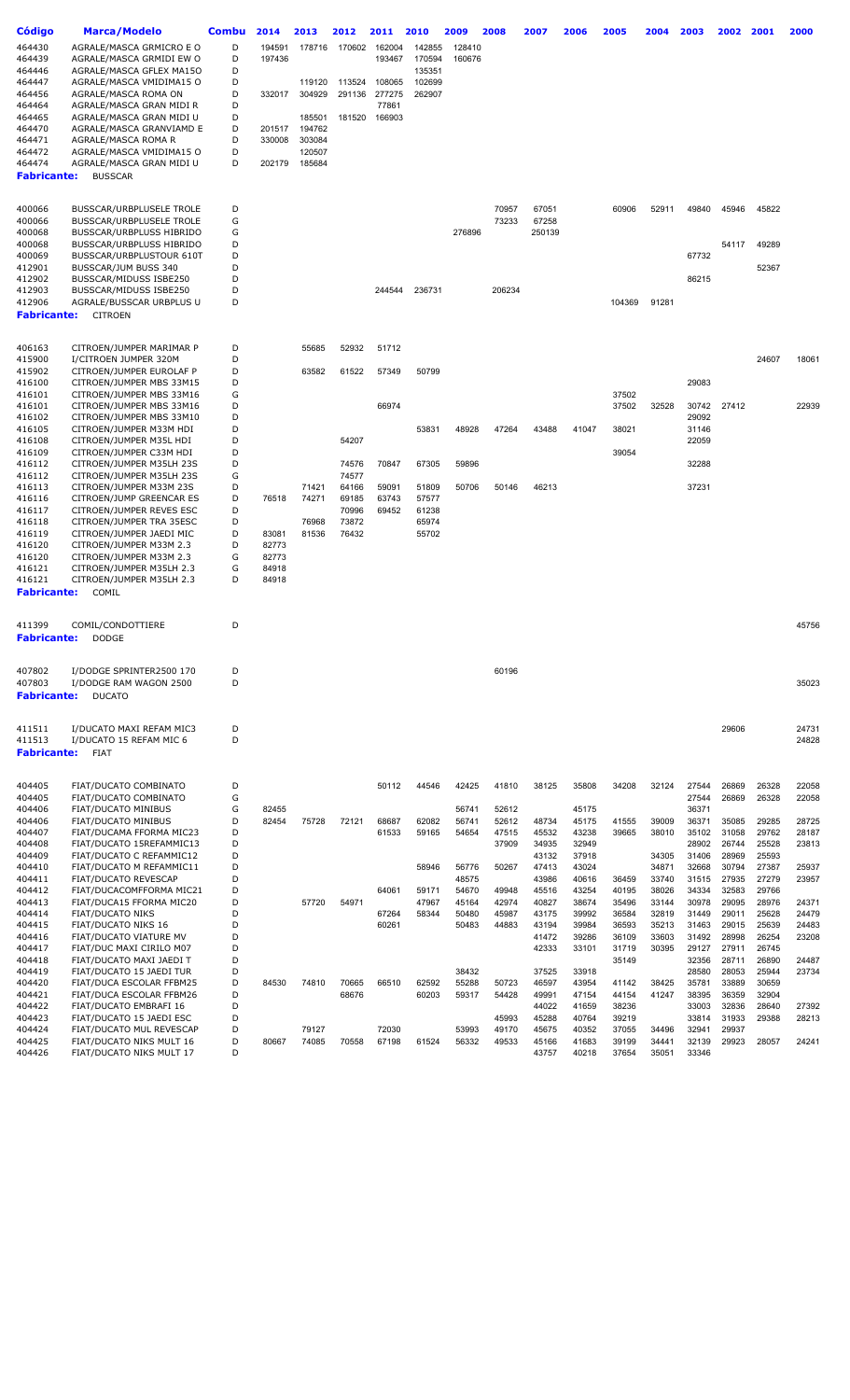| Código             | <b>Marca/Modelo</b>                                  | Combu  | 2014           | 2013           | 2012           | 2011           | 2010           | 2009           | 2008           | 2007           | 2006           | 2005  | 2004           | 2003  | 2002  | 2001           | 2000           |
|--------------------|------------------------------------------------------|--------|----------------|----------------|----------------|----------------|----------------|----------------|----------------|----------------|----------------|-------|----------------|-------|-------|----------------|----------------|
|                    |                                                      |        |                |                |                |                |                |                |                |                |                |       |                |       |       |                |                |
| 404427             | FIAT/DUCATO MC VIA VAN                               | D      |                |                |                |                |                | 47735          | 44919          | 42582          | 38370          | 37786 | 34351          |       | 29624 |                |                |
| 404428             | FIAT/DUCATO MULT JAEDI T                             | D<br>D | 75946          | 69751          | 66429          | 66103          | 60528          | 54260          | 47003          | 43707          | 40193          | 37622 | 35051          | 32793 | 29442 |                |                |
| 404429<br>404430   | FIAT/DUCATO C VIA VAN<br>FIAT/DUCATO MC JAEDI TUR    | D      |                |                |                |                | 57299          |                | 46084          | 46293<br>45364 | 43651<br>40843 | 39126 | 38402<br>36728 | 35690 | 34017 | 31478<br>29444 | 29137<br>28263 |
| 404431             | FIAT/DUCATO COMB JAEDI T                             | D      |                |                |                | 68375          | 59642          | 54539          | 51573          | 45074          | 42804          | 40088 | 37861          | 34295 |       |                | 28001          |
| 404432             | FIAT/DUCATO MU CIRILO A3                             | G      |                |                |                |                |                |                |                |                |                | 37481 |                |       |       |                |                |
| 404432             | FIAT/DUCATO MU CIRILO A3                             | D      | 72104          | 71469          | 68486          | 65223          | 59739          | 46951          | 44991          | 44401          | 41149          | 37481 | 34746          | 32178 |       |                |                |
| 404434             | FIAT/DUCATO CO CIRILO A2                             | G      |                |                |                |                |                |                |                |                |                |       | 38524          |       |       |                |                |
| 404434             | FIAT/DUCATO CO CIRILO A2                             | D      |                |                |                |                | 59583          | 54097          | 51839          | 46442          | 43776          | 41296 | 38524          | 34388 | 32952 | 31577          |                |
| 404436             | FIAT/DUCATO MARTICAR 17                              | D      | 80617          | 74040          | 70515          | 67158          | 58262          | 50414          | 45304          | 44314          | 41921          | 38503 | 36002          |       |       |                |                |
| 404437             | FIAT/DUCATO MARTICAR 16                              | D      | 81041          | 74429          | 70887          | 67511          | 58567          | 50684          | 45535          | 44533          | 40045          | 38692 | 36191          | 33400 | 31545 | 28970          |                |
| 404438             | FIAT/DUCATO MARTICAR 14                              | D      | 68297          | 62724          | 59738          | 56894          | 49364          | 47267          | 42912          | 39267          | 35770          |       |                |       |       | 25276          |                |
| 404440             | FIAT/DUCATO GREENCAR MO1                             | D      | 70150          | 64427          | 61358          | 58438          | 50704          | 43688          | 40604          | 39433          | 36221          | 34823 |                |       |       | 28109          |                |
| 404441             | FIAT/DUCATO MODIFICAR EM                             | D      | 71028          | 65233          | 62126          | 59168          | 51331          | 46694          | 44627          | 40832          | 37207          | 34935 |                |       |       |                | 26425          |
| 404442             | FIAT/DUCATO TRANSFORM P                              | D      |                |                |                | 59948          | 54611          | 47355          | 44311          | 41522          | 37374          | 36987 | 33645          | 31533 | 29044 | 26280          | 25178          |
| 404443             | FIAT/DUCATO ALLTECH                                  | D      |                |                |                |                |                |                | 45299          | 44327          |                | 38506 |                |       |       | 28813          |                |
| 404444             | FIAT/DUCATO M BUS RONTAN                             | D      |                | 75183          | 71603          | 68194          | 59144          | 51274          | 48202          | 46190          | 41145          | 36758 | 34359          |       |       |                |                |
| 404445             | FIAT/DUCATO TECFORM TP                               | D      | 73610          | 67605          | 64387          | 61321          | 53209          | 48929          | 47033          | 43408          |                | 35477 |                |       | 29393 |                |                |
| 404446             | FIAT/DUCATO MODIFICAR TP                             | D      | 82086          | 75389          | 71800          | 68380          | 59295          | 54363          | 53167          | 44563          |                |       | 35158          | 33201 | 30883 |                |                |
| 404447             | FIAT/DUCATO NIKS MIC 20                              | D      | 85602          | 78619          | 74875          | 71310          | 61862          | 58113          | 53789          | 51234          | 48575          |       |                |       | 38064 |                |                |
| 404448             | FIAT/DUCATO GUERRA MC 20                             | D      | 80659          | 74078          | 70551          | 67190          | 61554          | 53220          | 49301          | 47607          | 42832          | 41206 | 38524          | 35525 | 33548 | 30872          | 29503          |
| 404449             | FIAT/DUCATO MC TCA MIC                               | D      | 82268          | 75557          | 71958          | 68534          | 59783          | 53127          | 49249          | 48397          | 46178          | 42375 |                | 38053 | 35359 | 32640          | 29411          |
| 404450             | FIAT/DUCATO GUERRA MC 16                             | D      |                |                |                | 70300          | 61295          | 53054          | 47996          | 46895          | 42531          | 40594 |                | 34577 | 32219 | 30223          | 28836          |
| 404452             | FIAT/DUCATO M JAEDI OESC                             | D      | 88476          | 81257          | 77388          | 73704          | 63940          | 58355          | 54790          | 49530          | 46239          |       |                |       | 36318 |                |                |
| 404453             | FIAT/DUCATO MUL ATENA MI                             | D      | 87659          | 80508          | 76206          | 73024          | 63696          | 58195          | 52496          | 48671          | 45886          | 43297 | 39149          | 37515 |       |                |                |
| 404454             | FIAT/DUCATO MULTI REVESC                             | D      | 80754          | 74166          | 70634          | 67271          | 58352          | 51880          | 47337          | 46473          | 44295          | 40817 | 38919          | 36718 | 34867 |                |                |
| 404455<br>404458   | FIAT/DUCATO GCASA MIC1<br>FIAT/DUCATO CLASSY VANS    | D<br>D | 86680<br>89202 | 79608<br>81924 | 75818<br>78024 | 72209<br>74309 | 62623<br>64824 | 54190<br>56030 | 48699<br>50910 |                |                | 44689 |                |       |       |                |                |
| 404459             | FIAT/DUC M APLIKART M20                              | D      | 83886          | 70744          | 66625          | 61136          | 53957          | 51318          | 48638          |                |                | 39932 |                |       |       |                |                |
| 404460             | <b>FIAT/DUCATO TCA AMB</b>                           | D      |                |                |                |                |                |                | 41417          |                |                |       |                | 31286 |       |                |                |
| 404461             | FIAT/DUC TRANSFORMERS TE                             | D      | 92344          | 78875          | 74504          | 66618          | 65999          | 60283          | 57512          | 55061          |                | 51844 | 50027          |       |       |                |                |
| 404462             | <b>FIAT/DUCATO VIPK</b>                              | D      | 66602          | 60169          | 54158          | 51707          | 49301          | 48238          | 47561          | 43104          | 42005          | 40935 | 39892          |       |       |                |                |
| 404463             | FIAT/DUCATO FABUSFORMA                               | D      | 92344          | 88249          | 81200          | 76429          | 71889          |                | 71316          |                |                | 63749 |                | 59540 |       |                |                |
| 404499             | <b>FIAT</b>                                          | D      |                |                |                |                |                |                |                |                | 53646          |       |                | 51565 | 51251 | 46774          | 39158          |
| 411501             | <b>IMP/FIAT DUCATO</b>                               | D      |                |                | 53743          |                |                | 48768          |                | 41573          | 39040          | 36810 | 34934          | 33298 | 32890 | 29665          | 28193          |
| 411503             | IMP/FIAT DUCATO MINIBUS                              | D      |                |                |                |                |                |                | 50254          |                | 42140          |       |                |       |       | 25906          | 24073          |
| 411503             | <b>IMP/FIAT DUCATO MINIBUS</b>                       | G      |                |                |                |                |                |                |                |                |                |       |                |       |       |                | 24073          |
| 411504             | IMP/FIAT DUCATO COMBINAT                             | D      |                |                |                |                |                |                |                | 46475          |                |       |                |       |       |                | 24717          |
| 411506             | I/FIAT DUCATO 15 GB MIC                              | D      |                |                |                |                |                |                |                |                |                |       |                |       |       | 26376          | 24007          |
| 411508             | I/FIAT DUCATO 10 MC CCAP                             | D      |                |                |                |                |                |                |                |                |                |       |                |       |       | 26374          | 25057          |
| 411509             | I/FIAT DUCATO FFORMA M09                             | D      |                |                |                |                |                |                |                |                |                | 38306 |                |       | 28876 | 25512          | 24360          |
| 411510             | I/FIAT DUCATO FFORMA M11                             | D      |                |                |                |                |                |                |                |                |                |       |                |       |       | 25652          | 24494          |
| 411512             | I/FDUCATO FFORMA ESCOLAR                             | D      |                |                |                |                |                |                |                |                |                |       |                |       |       | 26151          | 25064          |
| 411514             | I/FIAT DUC MAX CIRILO M4                             | D      |                |                |                |                |                |                |                |                |                |       |                |       |       |                | 23133          |
| 411515             | I/FIAT DUCAT15 CIRILO M5                             | D      |                |                |                |                |                |                |                |                |                |       |                |       |       | 26379          | 24002          |
| 411516             | FIAT/DUCAT15VT CIRILO M6                             | D      |                |                |                |                |                |                |                |                |                |       |                | 29067 | 28839 | 26815          | 23650          |
| 411517             | I/FIAT DUCATO 15 JAEDI T                             | D      |                |                |                |                |                |                | 36376          |                |                |       |                |       | 24539 | 23647          | 22402          |
| 411599             | IMP/FIAT                                             | D      |                |                |                |                |                |                |                |                |                |       |                |       |       |                | 28674          |
| 411700             | FIAT/DUCATO M EMBRAFI 16                             | D      |                |                | 67314          | 64108          | 58410          | 50527          | 44649          | 44416          | 39922          | 38575 | 36083          | 31461 | 30148 | 28889          |                |
| 411701             | FIAT/DUCATO C EMBRAFI 16                             | D      |                |                |                |                | 58656          | 50756          | 44871          | 44615          |                | 38762 | 36255          | 33459 |       |                |                |
| 415604             | I/FIAT DUCA10 FFORMA M03                             | D      |                |                |                |                |                |                |                |                |                |       |                |       |       | 25996          |                |
| 415605             | I/FIAT DUCAMA FFORMA M04<br>I/FIAT DUCA15 FFORMA M07 | D      |                |                |                |                |                |                |                |                |                |       |                |       |       |                | 26804          |
| 415607             | I/FIAT DUCA15 FFORMA M06                             | D<br>D |                |                |                |                |                |                |                |                |                |       |                |       | 27556 | 26373          | 23998          |
| 415608             | FIAT/DUCATO MULT TAKO MI                             | D      | 83312          | 76515          | 72872          | 69403          |                | 58105          | 54223          | 48561          | 45800          | 43209 | 40295          | 37439 | 35702 | 33030          | 24002<br>30585 |
| 463502<br>464500   | FIAT/DUCATO MC SITNE                                 | D      | 75527          | 69365          | 66061          | 62916          | 63574<br>54583 | 47339          | 44273          | 41494          | 37353          | 36957 | 33640          |       | 29023 | 26280          |                |
| <b>Fabricante:</b> | <b>FORD</b>                                          |        |                |                |                |                |                |                |                |                |                |       |                |       |       |                |                |
|                    |                                                      |        |                |                |                |                |                |                |                |                |                |       |                |       |       |                |                |
|                    |                                                      |        |                |                |                |                |                |                |                |                |                |       |                |       |       |                |                |
| 412268             | I/FORD TRANSIT MARTI ON                              | D      |                | 77952          | 74240          | 67942          |                |                |                |                |                |       |                |       |       |                |                |
| 413112             | I/FORD TRANSIT JAEDI TUR                             | D      | 79745          | 73239          | 69752          | 69185          | 57201          | 53438          | 52095          |                |                |       |                |       |       |                |                |
| 413208             | I/FORD TRANSIT 350L BUS                              | D      | 89198          | 81920          | 78019          | 75813          | 64278          | 59063          | 58095          |                |                |       |                |       |       |                |                |
| 413209             | I/FORD TRANSIT TCA MIC                               | D      | 97313          | 89373          | 85119          | 79898          | 71726          | 68743          | 62025          |                |                |       |                |       |       |                |                |
| 413210             | I/FORD TRANSIT NIKS MO17                             | D      |                | 84726          |                | 77932          | 74049          | 64731          | 62472          |                |                |       |                |       |       |                |                |
| 413211             | I/FORD TRST MODIFICAR TP                             | D      |                | 82161          | 78249          | 73451          | 65725          | 64422          | 57829          |                |                |       |                |       |       |                |                |
| 413212             | I/FORD TRANSIT REVES 21L                             | D      |                | 81974          | 79388          | 77028          | 71543          | 66059          | 60956          |                |                |       |                |       |       |                |                |
| 413213             | I/FORD TRANSIT REVES 16L                             | D      |                |                | 82842          | 77761          | 70600          | 66085          | 57666          |                |                |       |                |       |       |                |                |
| 413214             | I/FORD ECONOLINE E350                                | G      |                |                | 108090         |                |                |                |                |                |                |       | 55453          |       |       |                |                |
| 413214             | I/FORD ECONOLINE E350                                | D      |                | 119424         |                |                |                |                |                | 66210          |                |       |                |       |       |                |                |
| 413215             | I/FORD TRANSIT GCASA ESC                             | D      |                | 87342          | 83182          | 79656          | 71610          | 65930          |                |                |                |       |                |       |       |                |                |
| 413216             | I/FORD TRANSIT350LCIRILO                             | D      |                | 88985          | 84747          | 74082          | 67454          |                |                |                |                |       |                |       |       |                |                |
| 413217             | I/FORD E350 XL                                       | G      |                |                |                |                | 95602          |                |                |                |                |       |                |       |       |                |                |
| 413218             | I/FORD TRANSIT CIRILO MC                             | D      |                | 83639          |                |                |                |                |                |                |                |       |                |       |       |                |                |
| 413219             | I/FORD E350 SUPERDUTY                                | G      |                |                |                |                |                | 81887          |                |                |                |       |                |       |       |                |                |
| 413220             | I/FORD E350 XLT SD WAGON                             | D      |                |                |                |                |                | 91877          |                |                |                |       |                |       |       |                |                |
| <b>Fabricante:</b> | <b>GM - CHEVROLET</b>                                |        |                |                |                |                |                |                |                |                |                |       |                |       |       |                |                |
|                    |                                                      |        |                |                |                |                |                |                |                |                |                |       |                |       |       |                |                |
| 411106             | I/GM VAN 2500 EXPRESS                                | G      |                |                |                |                |                |                |                |                |                |       |                |       | 37108 | 35661          |                |
| 411106             | I/GM VAN 2500 EXPRESS                                | D      |                |                |                |                |                |                |                |                |                |       |                | 34517 |       | 29591          |                |
| 411107             | I/GM EXPRESS G3500                                   | D      |                |                | 114477         |                |                |                | 97903          |                |                |       |                | 57582 |       |                |                |
| 411107             | I/GM EXPRESS G3500                                   | G      |                |                |                |                |                | 109399         | 96622          |                |                | 67350 |                |       |       |                |                |
| 411109             | I/GM EXPRESS VAN G2300                               | G      |                |                |                |                |                |                | 67018          |                |                |       |                |       |       |                |                |
| 411112             | I/GM SUBURBAN LS 25004WD                             | G      |                |                |                |                |                | 136859         |                |                |                |       |                |       |       |                |                |
| 411113             | I/GM EXPRESS LT3500                                  | G      |                |                | 97459          |                |                |                |                |                |                |       |                |       |       |                |                |
| 411114             | I/GM EXPRESS G3500 LT                                | G      |                |                | 122837         |                |                |                |                |                |                |       |                |       |       |                |                |
|                    |                                                      |        |                |                |                |                |                |                |                |                |                |       |                |       |       |                |                |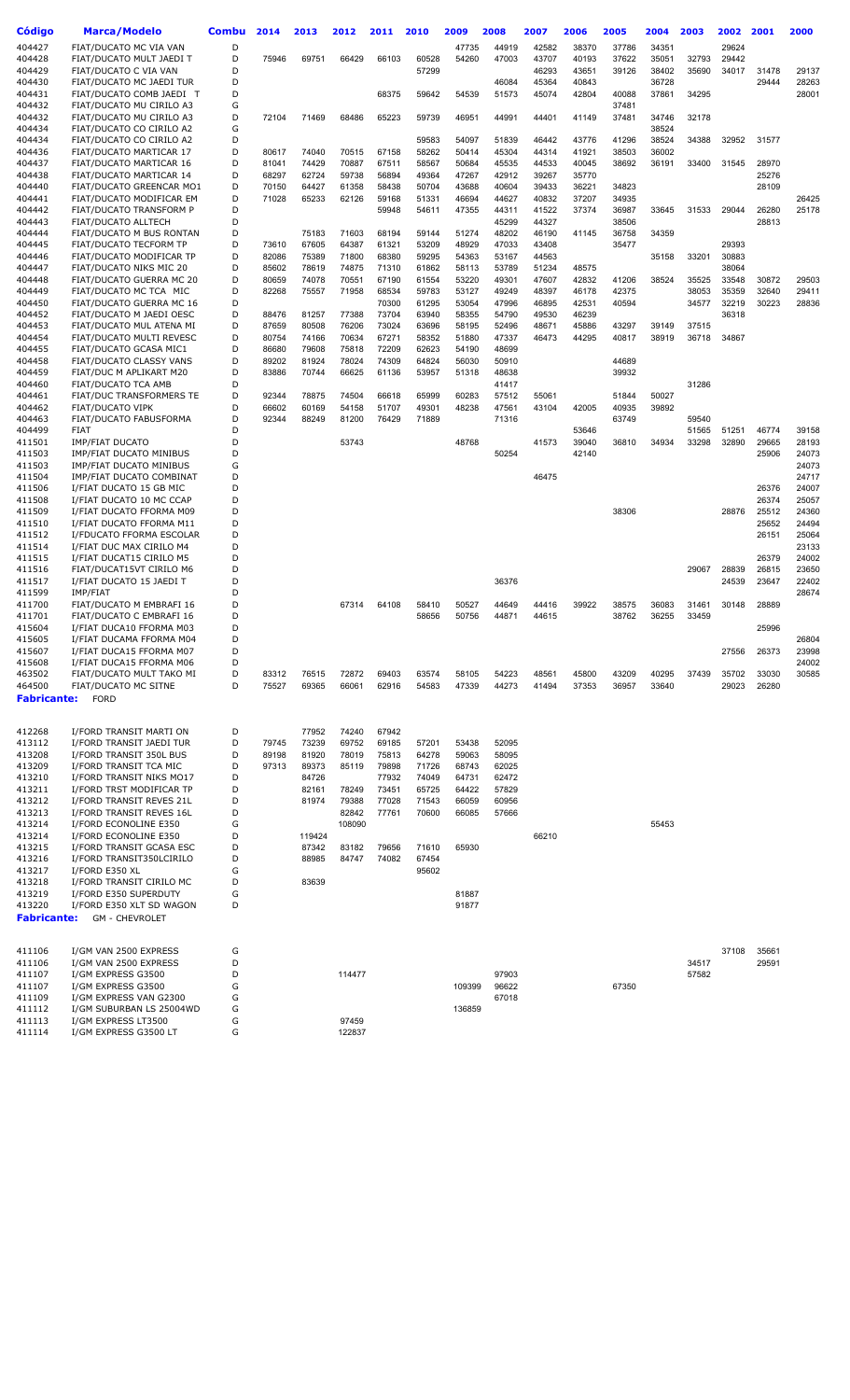| <b>Código</b><br>411115<br><b>Fabricante:</b> | Marca/Modelo<br>I/CHEVROLET EXPR VAN LT<br>HOME-CAR              | <b>Combu</b><br>G | 2014   | 2013   | 2012<br>94860 | 2011          | 2010  | 2009           | 2008           | 2007  | 2006   | 2005  | 2004           | 2003           | 2002           | 2001           | 2000           |
|-----------------------------------------------|------------------------------------------------------------------|-------------------|--------|--------|---------------|---------------|-------|----------------|----------------|-------|--------|-------|----------------|----------------|----------------|----------------|----------------|
| 409702<br><b>Fabricante:</b>                  | HOME-CAR/VOYAGE<br><b>HYUNDAI</b>                                | D                 |        |        |               |               |       |                |                |       |        |       |                |                | 54327          |                |                |
| 414002                                        | IMP/HYUNDAI H100 DLX                                             | D                 |        |        |               |               |       |                |                |       |        |       |                |                | 21871          |                |                |
| 414003<br>414004                              | IMP/HYUNDAI H100 SPR<br>IMP/HYUNDAI H100 SPREL                   | D<br>D            |        |        |               |               |       |                |                |       |        |       | 37387          |                | 29538          | 23882          | 22886          |
| 414005                                        | IMP/HYUNDAI H100 GS                                              | D<br>D            |        |        |               |               |       |                |                |       |        |       |                |                |                |                | 18641          |
| 414006<br>414006                              | I/HYUNDAI H100 GLS<br>I/HYUNDAI H100 GLS                         | G                 |        |        |               |               |       |                |                |       |        |       | 33289          | 29218          | 28995          | 26701<br>18451 | 24428          |
| 414007<br>414008                              | I/HYUNDAI H100 GL<br>I/HYUNDAI H100 TOP                          | D<br>D            |        |        |               |               |       |                |                |       |        |       |                | 27092          | 24545          | 22103          | 21063<br>20713 |
| 414010<br>414012                              | I/HYUNDAI H1STAREX SVX<br>I/HYUNDAI H1STAREX SVX                 | D<br>D            |        |        |               |               |       |                | 54721          | 52579 | 49442  | 45229 | 37354<br>40720 | 35443          | 33939          | 32854          | 29995          |
| 414012                                        | I/HYUNDAI H1STAREX SVX                                           | G                 |        |        |               |               |       |                | 50828          |       |        |       |                |                |                |                |                |
| 414013<br>414015                              | I/HYUNDAI H1STAREX SVX12<br>I/HYUNDAI H1STAREX GLS               | D<br>G            |        | 68223  |               |               |       |                |                | 43024 |        |       |                |                |                |                |                |
| 414015<br>414016                              | I/HYUNDAI H1STAREX GLS<br>I/HYUNDAI H1STAREX CVX                 | D<br>D            |        |        |               |               | 58245 |                | 51818          |       |        |       |                |                |                |                |                |
| <b>Fabricante:</b>                            | IFN                                                              |                   |        |        |               |               |       |                |                |       |        |       |                |                |                |                |                |
| 416300<br><b>Fabricante:</b>                  | <b>IFN/M 220</b><br>INDABRA                                      | D                 |        |        |               |               |       |                |                |       |        |       |                |                | 54265          | 52882          | 51534          |
| 415724                                        | INDABRA/OA106 NEOBUS TH                                          | D                 |        |        |               |               |       |                |                |       |        |       |                |                |                | 52309          |                |
| 463405<br>463600<br><b>Fabricante:</b>        | INDABRA/OA106 HOBBY PRIN<br>INDABRA/ELDETALLE OA1011<br>INDUSCAR | D<br>D            |        |        |               |               |       |                |                |       |        |       |                | 58799          | 56708          | 52035          |                |
| 463154<br><b>Fabricante:</b>                  | INDUSCAR/MILLENNIUM TR U<br>INTERNATIONAL                        | D                 |        | 213040 |               | 198467 185307 |       | 147387         | 140104         |       |        |       |                |                |                |                |                |
|                                               |                                                                  |                   |        |        |               |               |       |                |                |       |        |       |                |                |                |                |                |
| 417555<br><b>Fabricante:</b>                  | INTERNATIONAL/NEOBUSTH U<br><b>ITAPOA</b>                        | D                 | 158617 | 145675 | 139905        | 126220        |       |                |                |       |        |       |                |                |                |                |                |
| 405801                                        | ITAPOA/ITAPOA 800                                                | D                 |        |        |               |               |       |                |                |       |        | 67306 | 61924          | 58955          |                |                | 40106          |
| 405802<br><b>Fabricante:</b>                  | ITAPOA/900<br><b>IVECO-FIAT</b>                                  | D                 |        |        |               |               |       |                |                | 67605 | 65006  | 60373 | 55165          | 40350          | 38666          | 37052          | 35506          |
|                                               |                                                                  |                   |        |        |               |               |       |                |                |       |        |       |                |                |                |                |                |
| 400061<br>404433                              | IVECO/BUSSCAR MINIMIC O<br>IVECOFIAT/DAILY VIA VAN               | D<br>D            |        |        |               |               |       |                | 65564          | 58265 | 56097  | 51434 | 48085          |                | 45527          | 43475          | 49476<br>41366 |
| 404456<br>404457                              | <b>IVECO/D TRANSFORM MICRO</b><br>IVECO/DAILY SITNEI MIC         | D<br>D            |        |        |               | 60933         | 64679 | 55369<br>61522 | 52418<br>57864 | 55810 | 49515  | 44677 |                |                |                | 36243          | 34488          |
| 406161                                        | IVECO/DL MARIMAR VOYAGER                                         | D                 |        |        |               | 85459         |       |                |                |       |        |       |                |                |                |                |                |
| 411331<br>411344                              | IVECO FIAT/COMIL BELLA M<br>IVECO/COMIL SVELTO U                 | D<br>D            |        |        |               |               |       |                |                |       | 125912 |       |                | 48925          | 45845          |                | 42983          |
| 415601<br>415602                              | I/IVECO T3510 FFORMA M01<br>I/IVECO T3510 GUEVEL MIC             | D<br>D            |        |        |               |               |       |                |                |       | 38359  |       |                |                |                |                | 28045<br>27924 |
| 415603                                        | I/IVECO T3510 RONTAN MIC                                         | D                 |        |        |               |               |       |                |                |       |        |       |                |                |                |                | 28042          |
| 415609<br>415610                              | I/IVECO T4912 FFORMA M02<br>I/IVECO T4912 GUEVEL MIC             | D<br>D            |        |        |               |               |       |                |                |       |        |       |                |                |                | 32151          | 31242<br>31406 |
| 415611<br>415612                              | I/IVECO T3510 GCASA MIC<br>I/IVECO T4912 GCASA MIC               | D<br>D            |        |        |               |               |       |                |                |       |        |       |                |                |                |                | 28044<br>31262 |
| 415717                                        | IVECO/4912 NEOBUS TBOY                                           | D                 |        |        |               |               |       |                |                |       |        |       |                |                | 36713          | 35362          | 33966          |
| 415723<br>415735                              | IVECO/5912 NEOBUS TBOY<br>IVECO/6013 NEOBUS TBOY                 | D<br>D            |        |        |               |               |       |                |                |       |        | 86885 |                | 47181          | 45194          | 37329          |                |
| 415775<br>415802                              | IVECO/6013 NEOBUS TBOY E<br>I/IVECOFIAT D4012 MAXIV.             | D<br>D            |        |        |               |               |       |                |                |       | 75593  |       |                |                |                | 37869          | 34140          |
| 415803                                        | I/IVECOFIAT DT3510M CCAP                                         | D                 |        |        |               |               |       |                |                |       |        |       |                |                |                | 31826          | 28449          |
| 415804<br>415805                              | I/IVECOFIAT DT4912M CCAP<br>I/IVECOFIAT T3510 FFBM12             | D<br>D            |        |        |               |               |       |                |                |       |        |       |                |                |                | 32927          | 29971<br>28047 |
| 415806<br>415807                              | I/IVECOFIAT T4912 FFBM08<br>I/IVECOFIAT T4912 FFBM14             | D<br>D            |        |        |               |               | 66021 | 61399          |                |       |        |       |                |                |                |                | 31406          |
| 415808                                        | I/IVECOFIAT T3510 FFBM15                                         | D                 |        |        |               |               |       |                |                |       |        |       |                |                |                |                | 28048          |
| 415809<br>415811                              | I/IVECOFIAT T3510 FFBM16<br>I/IVECOFIAT 4912 REFAM01             | D<br>D            |        |        |               |               |       |                |                |       |        |       |                |                |                | 31821          | 28460<br>31391 |
| 415812<br>415813                              | I/IVECOFIAT 3510 REFAM02<br>I/IVECOFIAT T3510 FFBM17             | D<br>D            |        |        |               | 63763         |       |                |                |       | 41473  |       |                |                |                | 31836          | 28052<br>28465 |
| 415816                                        | I/IVECOFIAT T3510 NIKS16                                         | D                 |        |        |               |               |       |                |                |       |        |       |                |                |                |                | 28632          |
| 415817<br>415818                              | I/IVECO 3510 REFAM MIC 4<br>I/IVECO 4912 REFAM MIC 5             | D<br>D            |        |        |               |               |       |                |                |       |        |       |                |                |                | 32438          | 31392          |
| 416000                                        | IVECOFIAT/D4912 MAXIVAN<br>IVECOFIAT/D4012 MAXIVAN               | D<br>D            |        |        |               |               |       |                |                | 55124 |        |       | 40873          |                |                |                |                |
| 416001<br>416002                              | IVECOFIAT/D4012 MAXIVAN1                                         | D                 |        |        |               |               |       |                |                |       |        |       | 43748          | 42967          | 39819          | 37608<br>38459 | 33918<br>34669 |
| 416003<br>416004                              | IVECOFIAT/D4912 MAXIVAN1<br>IVECOFIAT/4912 GCASA MIC             | D<br>D            |        |        |               |               |       |                |                |       |        |       | 41867          | 40720<br>34490 | 39811<br>33066 | 38004<br>31787 | 36618<br>30891 |
| 416005<br>416006                              | IVECOFIAT/3510 GCASA MIC<br>IVECOFIAT/3510 GUEVELMIC             | D<br>D            |        |        |               |               |       |                |                |       |        |       |                | 33033          | 32399<br>32293 | 29846<br>30916 | 28724<br>29054 |
| 416007                                        | IVECOFIAT/3510FFBM MIC22                                         | D                 |        |        |               |               |       |                |                |       |        | 37313 | 35149          | 33239          | 31681          | 30335          | 28556          |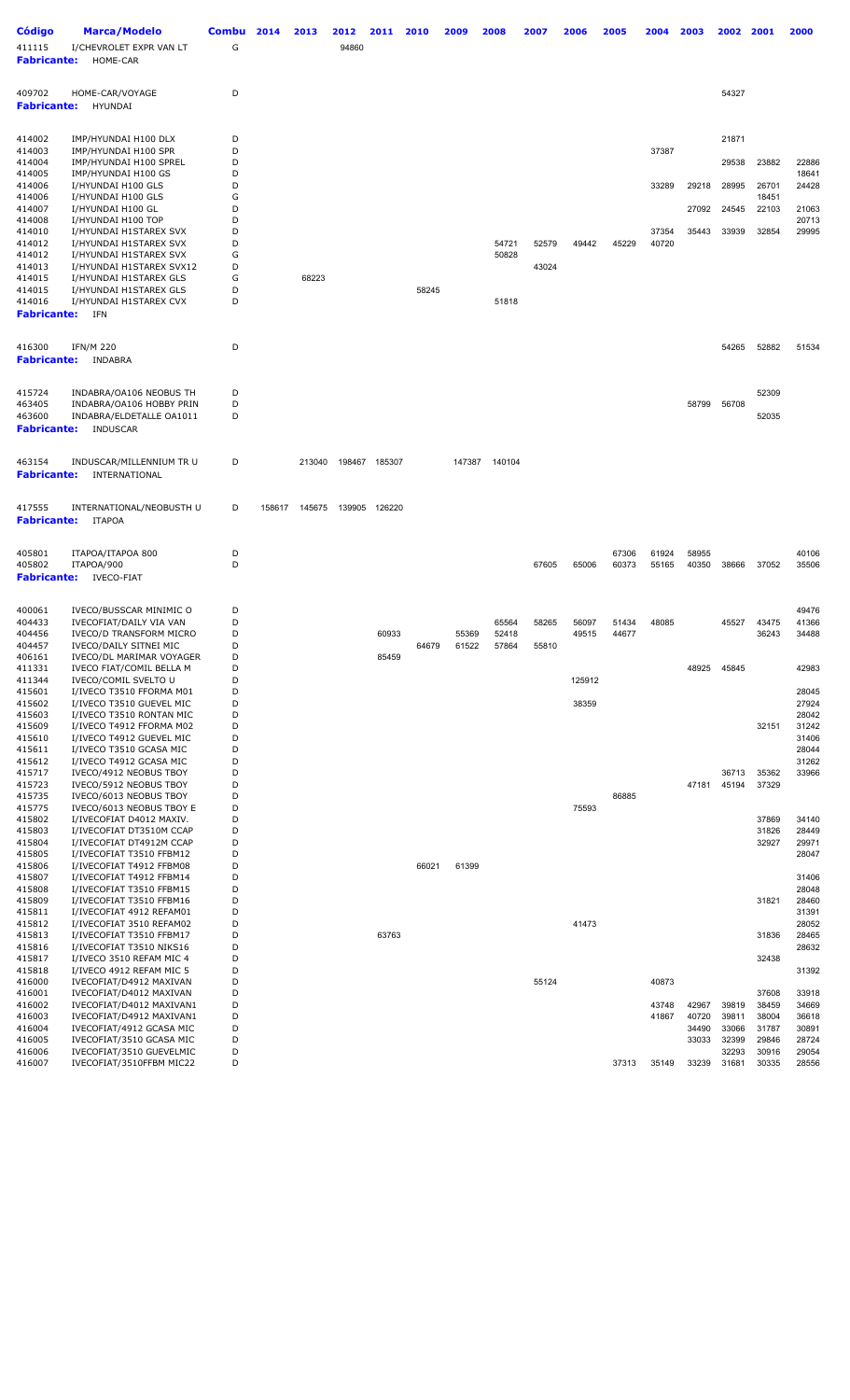| Código             | <b>Marca/Modelo</b>                                        | Combu  | 2014  | 2013            | 2012   | 2011           | 2010           | 2009           | 2008           | 2007           | 2006           | 2005           | 2004  | 2003           | 2002           | 2001           | 2000           |
|--------------------|------------------------------------------------------------|--------|-------|-----------------|--------|----------------|----------------|----------------|----------------|----------------|----------------|----------------|-------|----------------|----------------|----------------|----------------|
| 416008             | IVECO/3510 REFAM MIC 08                                    | D      |       |                 |        |                |                |                |                |                |                |                |       |                | 32779          | 31373          | 28721          |
| 416009             | IVECO/4912 REFAM MIC 10                                    | D      |       |                 |        |                |                |                |                |                |                |                |       | 34813          | 33175          | 31790          | 30877          |
| 416010             | IVECOFIAT/4912FFBM MIC24                                   | D      |       |                 |        |                |                |                | 52556          |                | 43878          |                |       |                | 34648          | 33315          |                |
| 416011             | IVECOFIAT/4912 JAEDI TUR                                   | D<br>D |       |                 |        |                |                |                |                | 48893          |                |                |       |                | 32774          | 33283          | 32346          |
| 416013<br>416014   | IVECO/3510 REFAM MIC 07<br>IVECOFIAT/3510 GC MIC20         | D      |       |                 |        |                |                |                |                |                | 36759          | 34638          | 32228 | 30420          | 28835          | 31383<br>27632 | 29043<br>26174 |
| 416015             | IVECOFIAT/BRAZCAR D4912V                                   | D      |       |                 |        |                |                |                |                |                |                |                |       |                |                | 34182          |                |
| 416016             | IVECOFIAT/BRAZCAR D3510V                                   | D      |       |                 |        |                |                |                |                |                |                |                |       |                |                | 33032          |                |
| 416017             | IVECOFIAT/NOGUEIRA NOTUR                                   | D      |       |                 |        |                |                |                |                |                |                |                |       |                |                | 41526          | 39735          |
| 416018             | IVECOFIAT/DAILY VIATUREM                                   | D      |       |                 |        |                |                |                |                |                |                |                |       |                | 41703          | 40118          |                |
| 416019<br>416020   | IVECO/4912 REFAM MIC14<br>IVECO/4912 REFAM MIC15           | D<br>D |       |                 |        |                |                |                |                |                |                |                |       |                |                | 31941          | 31255          |
| 416021             | IVECOFIAT/DAILY CIRILOM3                                   | D      |       |                 |        | 73664          | 66222          | 63458          | 60810          | 58271          | 54376          | 50495          | 47321 | 43349          | 41539          | 39805          | 37807          |
| 416024             | IVECOFIAT/D4912MAXIVANS1                                   | D      |       |                 |        |                |                |                |                |                |                |                | 54914 | 52806          | 51177          |                | 46521          |
| 416025             | IVECOFIAT/D4012MAXIVANS1                                   | D      |       |                 |        |                |                |                |                |                |                |                |       | 41911          | 38845          |                |                |
| 416026             | IVECOFIAT/3510 JAEDI TUR                                   | D      |       |                 |        |                |                |                |                |                |                |                |       |                | 33391          | 32367          | 29197          |
| 416027<br>416028   | IVECO/5912REFAM ATTUALE1<br>IVECOFIAT/DAILY CORTEZI3       | D<br>D |       |                 |        |                |                |                |                |                |                |                |       | 47055          | 44976          | 32452          |                |
| 416029             | IVECO/DAILY 40 JAEDI TUR                                   | D      |       |                 | 52275  | 47477          | 44625          | 41118          | 37427          |                |                |                |       |                | 29230          |                |                |
| 416032             | IVECO/CITYCLASS 6012                                       | D      |       |                 |        |                |                |                |                |                |                |                |       | 57923          |                |                |                |
| 416033             | IVECO/CITYCLASS 6012 IF                                    | D      |       |                 |        |                |                |                |                |                |                |                |       | 66592          |                |                |                |
| 416034             | IVECO/CITYCLASS 6013                                       | D      |       |                 |        |                |                |                |                | 74281          | 66429          | 64735          | 62722 | 57523          |                |                |                |
| 416035             | IVECO/CITYCLASS 6013 IF                                    | D      |       |                 |        |                |                |                |                | 74309          | 66411          | 65980          | 62717 | 57500          |                |                |                |
| 416036<br>416037   | IVECOFIAT/DAILY3510 NAP<br>IVECO/CITYCLASS 6012 MO1        | D<br>D |       |                 |        |                |                |                |                |                |                |                | 63258 | 37514<br>57964 | 34594          | 32588          | 29401          |
| 416038             | IVECOFIAT/DAILY4912 NAP                                    | D      |       |                 |        |                |                |                |                |                |                | 38341          | 34391 |                |                | 29071          | 28020          |
| 416039             | IVECOFIAT/D3510VAN NAP A                                   | D      |       |                 |        |                |                |                |                |                | 60288          |                |       |                | 35256          | 33748          | 30184          |
| 416040             | IVECO/DAILY5013 MAXIVAN1                                   | D      |       |                 |        |                |                |                | 66865          |                | 60068          | 53978          |       |                |                |                | 48800          |
| 416041             | IVECO/DAILY4013 MAXIVA                                     | D      |       |                 |        |                |                |                |                | 54483          | 52279          |                | 43427 |                |                |                |                |
| 416042<br>416043   | IVECO/DAILY4013 MAXIVAN1<br>IVECO/DAILY5013 MAXIVAN        | D<br>D |       |                 |        |                |                |                |                | 58591          | 54999<br>54408 | 48778<br>49910 |       |                |                |                |                |
| 416044             | IVECO/CITYCLASS 6013 MO                                    | D      |       |                 |        |                |                |                |                | 74288          | 69903          | 65725          | 62745 |                |                |                |                |
| 416045             | IVECO/CITYCLASS6013M                                       | D      |       |                 |        |                |                |                |                |                |                | 62982          |       |                |                |                |                |
| 416046             | IVECO/6013 CICCOBUS GRAN                                   | D      |       |                 |        |                |                |                |                | 100525         | 91547          | 86138          |       |                |                |                |                |
| 416047             | IVECO/TRAILCAR CONCORDE                                    | D      |       |                 |        |                |                |                |                |                |                | 92495          |       |                |                |                |                |
| 416048             | IVECO/DAILY GCASA MIC1                                     | D      |       | 76743           | 70482  | 69297          | 63532          | 58565          | 56038          | 55633          |                |                |       |                |                |                |                |
| 416049<br>416050   | IVECO/DAILY45S16 MINIBUS<br>IVECO/DAILY GREENCAR MO        | D<br>D | 73976 | 67940           | 61973  | 71449<br>58953 | 67375<br>58917 | 63451<br>54705 | 56958<br>50132 | 55804<br>47282 | 52986          |                |       | 37932          |                |                |                |
| 416052             | IVECO/DAILY MODIFICAR TP                                   | D      |       |                 |        | 76246          | 66492          | 63213          | 59435          | 57172          | 53562          | 49837          | 44784 |                |                |                |                |
| 416053             | IVECO/DAILY CIRILO 55C16                                   | D      |       |                 |        | 66489          | 59550          | 55915          | 50642          | 46903          | 44945          | 43069          | 41272 |                |                |                |                |
| 416054             | IVECO/DAILY NIKS MIC 20                                    | D      |       |                 |        | 75778          | 64213          | 60576          | 58684          |                |                |                |       |                |                |                |                |
| 416058<br>416059   | IVECO/DAILY5013 THB MIS                                    | D<br>D |       |                 | 66909  | 60965          | 54447          | 52569<br>52947 | 47876<br>51847 |                |                |                | 41329 |                |                |                |                |
| 416060             | IVECO/DAILY55C16 TCA MIC<br>IVECO/CITYCLASS 70C16          | D      |       |                 |        | 83877          | 72898          | 72594          | 67703          | 64877          |                |                |       |                |                |                |                |
| 416061             | IVECO/DAILY CIRILO MICRO                                   | D      |       |                 | 81347  | 74122          | 68005          | 65166          | 62446          |                |                |                |       |                |                |                |                |
| 416062             | IVECO/DAILY CLASSYVANS                                     | D      |       | 81668           |        | 75877          |                |                |                |                |                |                |       |                |                |                |                |
| 416064             | IVECO/DAILY 55C17MINIBUS                                   | D      |       |                 | 77966  |                |                |                |                |                |                |                |       |                |                |                |                |
| 416065             | IVECO/CITYCLASS 70C17                                      | D<br>D | 92099 | 84585           | 80960  |                |                |                |                |                |                |                |       |                |                |                |                |
| 416066<br>416069   | IVECO/CITYCLASS 70C17HD<br>IVECO/BUS170S28 URBNB           | D      |       | 74585<br>143182 | 69979  |                |                |                |                |                |                |                |       |                |                |                |                |
| 416070             | IVECO/BUS170S28 URBCAI                                     | D      |       | 140633          |        |                |                |                |                |                |                |                |       |                |                |                |                |
| 416071             | IVECO/BUS170S28 FRETMP                                     | D      |       | 156540          |        |                |                |                |                |                |                |                |       |                |                |                |                |
| 416072             | IVECO/BUS170S28 URBMAS                                     | D      |       | 142424          |        |                |                |                |                |                |                |                |       |                |                |                |                |
| 416400<br>416564   | I/IVECO MASCA GRANVIA O                                    | D<br>D |       |                 |        |                |                |                |                |                |                | 100290         |       |                |                |                |                |
| 416565             | IVECO/MPOLO FRATELLO ON<br><b>IVECO/MPOLO FRATELLO ESC</b> | D      |       |                 |        |                |                |                |                |                |                | 65809          | 61767 | 59189          | 53839<br>57154 | 51664<br>54858 | 49431<br>49839 |
| 416566             | IVECO/MPOLO FRATELLO MO                                    | D      |       |                 |        |                |                |                |                |                |                | 58891          | 56580 | 53048          | 50775          | 48537          | 44213          |
| 416610             | I/IVECO MPOLO PARADISO R                                   | D      |       |                 |        |                |                |                |                |                |                |                |       |                |                |                | 84610          |
| 416612             | I/IVECO MPOLO VIALE U                                      | D      |       |                 | 111362 |                |                |                |                |                |                | 64644          | 59032 |                | 50906          |                |                |
| 417571<br>463123   | I/IRISBUS NEOBUS ROAD R<br>IVECOFIAT/INDUSCAR PIC O        | D<br>D |       |                 | 211513 |                |                |                |                |                |                |                |       |                |                |                | 36889          |
| 464001             | I/IVECOF DT4912V BRAZCAR                                   | D      |       |                 |        |                |                |                |                |                |                |                |       |                |                | 32929          | 29969          |
| 464002             | I/IVECOF BRAZCAR DT3510V                                   | D      |       |                 |        |                |                |                |                |                |                |                |       |                |                |                | 28050          |
| 464413             | IVECO/MASCA GRANMINI M                                     | D      |       |                 |        |                |                |                |                |                |                |                |       | 47872          |                |                |                |
| 464428             | IVECO/MASCA GRANVIA O                                      | D      |       |                 |        |                |                |                |                |                | 100180         |                |       |                |                |                |                |
| 800206             | IVECO / D CC1 THB UM.CM                                    | D      |       | 76742           |        |                |                |                |                |                |                |                |       |                |                |                |                |
| <b>Fabricante:</b> | <b>JINBEI</b>                                              |        |       |                 |        |                |                |                |                |                |                |                |       |                |                |                |                |
|                    |                                                            |        |       |                 |        |                |                |                |                |                |                |                |       |                |                |                |                |
| 465200             | I/JIMBEI8 HAISE SY6480A1C                                  | G      |       |                 |        |                |                |                |                | 15152          |                |                |       |                |                |                |                |
| 465201<br>465202   | I/JIMBEI HAISE SY6480 AD<br>I/JINBEI VAN 13P L             | D<br>D |       |                 |        |                |                |                | 34621          | 15897          |                |                |       |                |                |                |                |
| 465202             | I/JINBEI VAN 13P L                                         | G      |       |                 |        |                |                |                | 34108          |                |                |                |       |                |                |                |                |
| 465203             | I/JINBEI VAN 13P SL                                        | D      |       |                 |        |                |                |                | 34621          |                |                |                |       |                |                |                |                |
| 465203             | I/JINBEI VAN 13P SL                                        | G      |       |                 |        |                |                |                | 32278          |                |                |                |       |                |                |                |                |
| 465204             | I/JINBEI FABUSFORMA M35                                    | D      |       | 41160           | 39428  | 37948          | 36041          | 34394          | 34320          |                |                |                |       |                |                |                |                |
| 465204<br>465205   | I/JINBEI FABUSFORMA M35<br>I/JINBEI SY6413N3LWB L          | G<br>G |       | 39873           | 38132  | 36810          | 35017<br>38540 | 34002          | 33990          |                |                |                |       |                |                |                |                |
| 465205             | I/JINBEI SY6413N3LWB L                                     | D      |       |                 |        |                | 38696          |                |                |                |                |                |       |                |                |                |                |
| 465206             | I/JINBEI SY6483N3LWB                                       | G      |       |                 |        |                | 38707          |                |                |                |                |                |       |                |                |                |                |
| 465206             | I/JINBEI SY6483N3LWB                                       | D      |       |                 |        |                | 39796          |                |                |                |                |                |       |                |                |                |                |
| 465207             | I/JINBEI SY6413N3 L                                        | G      |       |                 |        |                | 38800          |                |                |                |                |                |       |                |                |                |                |
| 465207<br>465208   | I/JINBEI SY6413N3 L<br>I/JINBEI SY6513US3BH L              | D<br>G |       |                 |        |                | 38696<br>38638 |                |                |                |                |                |       |                |                |                |                |
| 465208             | I/JINBEI SY6513US3BH L                                     | D      |       |                 |        |                |                | 37267          |                |                |                |                |       |                |                |                |                |
|                    |                                                            |        |       |                 |        |                |                |                |                |                |                |                |       |                |                |                |                |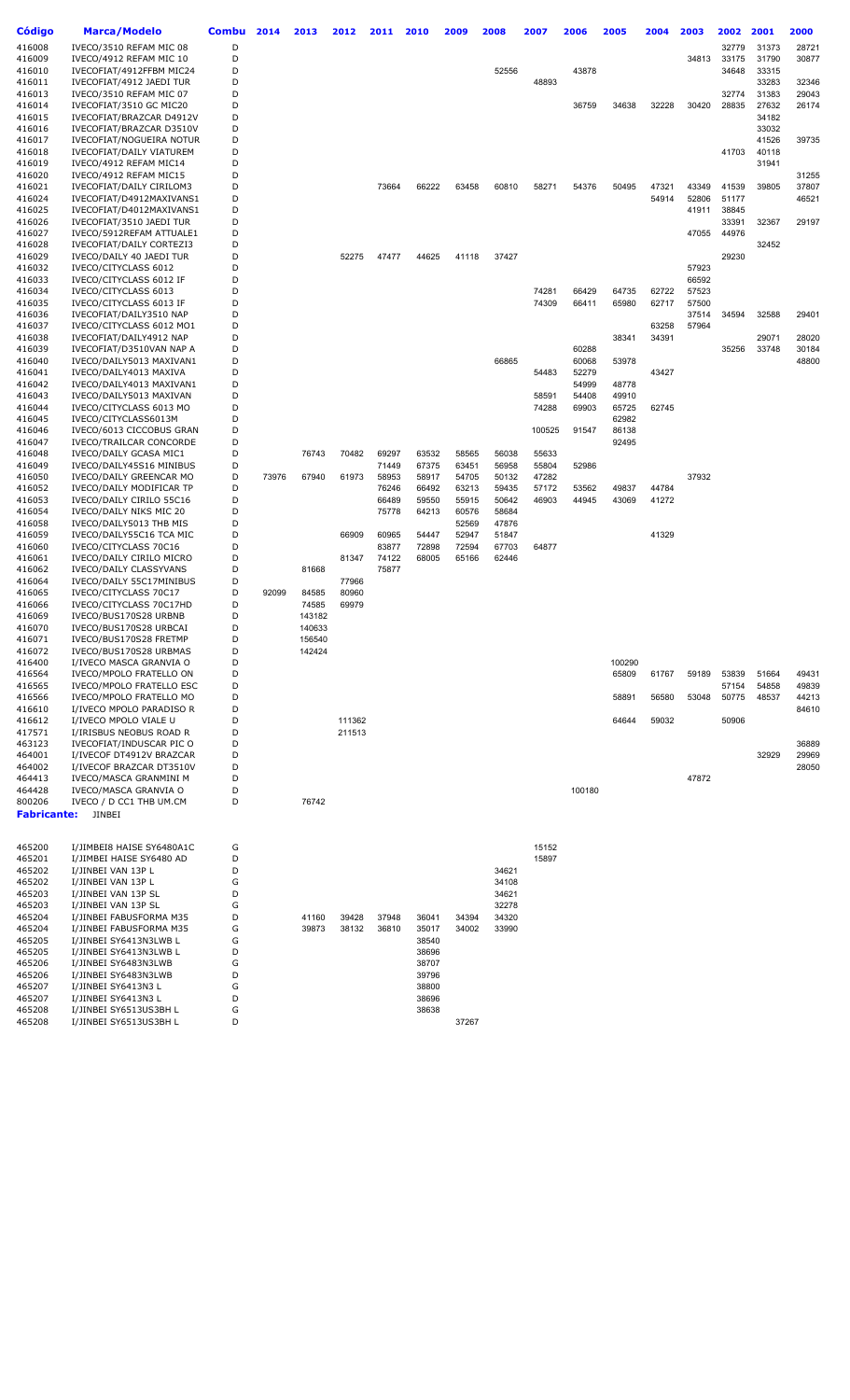| Código             | Marca/Modelo                                         | <b>Combu</b> | 2014   | 2013   | 2012   | 2011   | 2010   | 2009            | 2008   | 2007   | 2006   | 2005   | 2004   | 2003                 | 2002          | 2001   | 2000   |
|--------------------|------------------------------------------------------|--------------|--------|--------|--------|--------|--------|-----------------|--------|--------|--------|--------|--------|----------------------|---------------|--------|--------|
|                    |                                                      |              |        |        |        |        |        |                 |        |        |        |        |        |                      |               |        |        |
| 465209             | I/JINBEI SY6543US3BH SL                              | G            |        |        |        |        | 39224  | 37184           |        |        |        |        |        |                      |               |        |        |
| 465209             | I/JINBEI SY6543US3BH SL                              | D            |        |        |        |        | 39796  | 37267           |        |        |        |        |        |                      |               |        |        |
| 465210             | I/JINBEI SY6483N3 L                                  | G            |        |        |        |        | 37204  |                 |        |        |        |        |        |                      |               |        |        |
| 465210             | I/JINBEI SY6483N3 L                                  | D            |        |        |        |        | 38373  | 35729           |        |        |        |        |        |                      |               |        |        |
| 465212             | I/JINBEI TOPIC SL                                    | G            |        | 45983  | 44262  | 41707  | 39892  |                 |        |        |        |        |        |                      |               |        |        |
| 465212             | I/JINBEI TOPIC SL                                    | D            |        | 46424  | 44634  | 41741  | 40018  |                 |        |        |        |        |        |                      |               |        |        |
| 465213             | I/JINBEI TOPIC L                                     | G            |        | 45524  | 43986  | 41012  | 40411  |                 |        |        |        |        |        |                      |               |        |        |
| 465213             | I/JINBEI TOPIC L                                     | D            |        | 45854  | 44958  | 41112  | 41011  |                 |        |        |        |        |        |                      |               |        |        |
| 465214             | I/JINBEI GRAN TOPIC VAN                              | D            |        | 40844  | 36936  | 34740  | 33298  |                 |        |        |        |        |        |                      |               |        |        |
| 465214             | I/JINBEI GRAN TOPIC VAN                              | G            |        | 40316  | 36010  | 34320  | 32819  |                 |        |        |        |        |        |                      |               |        |        |
| 465222             | I/JINBEI VAN NIKS ESCO                               | D            |        | 43845  | 40268  | 37109  |        |                 |        |        |        |        |        |                      |               |        |        |
| 465222             | I/JINBEI VAN NIKS ESCO                               | G            |        | 43697  | 39891  |        |        |                 |        |        |        |        |        |                      |               |        |        |
| <b>Fabricante:</b> | <b>KIA MOTORS</b>                                    |              |        |        |        |        |        |                 |        |        |        |        |        |                      |               |        |        |
|                    |                                                      |              |        |        |        |        |        |                 |        |        |        |        |        |                      |               |        |        |
| 412801             | IMP/KIA BESTA SV                                     | D            |        |        |        |        |        |                 |        |        |        |        |        |                      |               | 18716  | 18131  |
| 412802             | IMP/KIA BESTA                                        | D            |        |        |        |        |        |                 |        |        |        |        | 23293  |                      |               | 18804  | 18212  |
| 412803             | I/KIA BESTA EST                                      | D            |        |        |        |        |        |                 |        |        |        |        |        |                      |               |        | 20250  |
| 412805             | IMP/KIA BESTA 12P GS                                 | D            |        |        |        |        |        |                 |        |        |        | 30124  | 29238  | 27860                | 24793         | 21984  | 20607  |
| 412807             | IMP/KIA BESTA 12P RS                                 | D            |        |        |        |        |        |                 |        |        |        |        |        |                      |               | 22962  | 19745  |
| 412808             | I/KIA BESTA GS GRAND                                 | D            |        |        |        |        |        |                 |        |        |        | 44895  | 36308  | 32979                | 30236         | 28578  | 27066  |
| 412808             | I/KIA BESTA GS GRAND                                 | G            |        |        |        |        |        |                 |        |        |        |        |        |                      |               | 24040  | 23044  |
| 412811             | I/KIA BESTA G RONTAN MIC                             | D            |        |        |        |        |        |                 |        |        |        |        |        |                      |               | 22844  | 19655  |
| 412812             | I/KIA BESTA GS GRAND2                                | D            |        |        |        |        |        |                 |        |        |        | 39716  | 34706  |                      |               |        | 27922  |
| 412813             | I/KIA BONGO III COACH                                | D            |        |        |        |        |        |                 |        |        |        | 32891  |        |                      |               |        |        |
| 412899             | IMP/KIA                                              | D            |        |        |        |        |        |                 |        |        |        |        |        |                      |               | 20971  | 19070  |
| <b>Fabricante:</b> | <b>LAND ROVER</b>                                    |              |        |        |        |        |        |                 |        |        |        |        |        |                      |               |        |        |
|                    |                                                      |              |        |        |        |        |        |                 |        |        |        |        |        |                      |               |        |        |
|                    |                                                      |              |        |        |        |        |        |                 |        |        |        |        |        |                      |               |        |        |
| 413700             | LR/DEFENDER110 DL                                    | D            |        |        |        |        |        |                 |        |        |        |        |        |                      | 46401         |        | 38113  |
| <b>Fabricante:</b> | M.BENZ                                               |              |        |        |        |        |        |                 |        |        |        |        |        |                      |               |        |        |
|                    |                                                      |              |        |        |        |        |        |                 |        |        |        |        |        |                      |               |        |        |
|                    |                                                      |              |        |        |        |        |        |                 |        |        |        |        |        |                      |               |        |        |
| 400004             | M.BENZ/BUSSCAR URBANUS U                             | D            |        |        |        |        |        |                 |        |        |        |        |        |                      |               | 53458  | 50138  |
| 400006             | M.BENZ/BUSSCAR URBANUSS U                            | D            |        |        |        | 176500 | 166157 | 159220          | 147627 | 139486 | 130420 | 122166 | 88699  | 82499                | 76704         | 53072  | 49689  |
| 400017             | M.BENZ/BUSSCAR URBANUSS A                            | D            |        |        |        |        |        |                 |        |        |        |        |        |                      |               |        | 49740  |
| 400023             | M.BENZ/BUSSCAR INTERBUS R                            | D            |        |        |        |        |        | 114510          | 106696 | 101180 | 94171  | 88075  | 77516  | 74280                | 71179         | 58922  | 55182  |
| 400027             | MBENZ/BUSSCAR MAXI M V R                             | D            |        |        |        |        |        |                 |        |        |        |        |        |                      |               |        | 49779  |
| 400030             | M.BENZ/BUSSCAR EL BUSS R                             | D            |        |        |        | 198506 | 185561 | 177814          | 165391 | 156094 | 146428 | 133848 | 92740  | 86924                | 79200         | 59007  | 55181  |
| 400033             | M.BENZ/BUSSCAR JUM BUSS R                            | D            |        |        |        |        |        | 183312          | 170300 | 161546 | 149537 | 139549 | 129918 | 96552                | 89839         | 67864  | 63493  |
| 400035             | M.BENZ/BUSSCAR VIS BUSS R                            | D            |        |        |        |        |        | 128286          | 119401 | 112744 | 105505 | 97570  | 82113  | 76142                | 71206         | 58983  | 55248  |
| 400039             | MBENZ/BUSSCAR J BU 400 R                             | D            |        |        |        |        |        |                 | 257061 | 245231 | 232571 | 211117 | 202303 |                      | 118079 113149 | 108426 | 99853  |
| 400041             | M.BENZ/BUSSCAR PANORAMI R                            | D            |        |        |        |        |        | 189395          | 176478 | 167299 |        | 147176 | 108982 |                      | 74858         | 59022  | 55281  |
| 400043             | M.BENZ/BUSSCAR MICRUSS O                             | D            |        |        |        |        |        | 135866          | 120101 | 112428 | 104290 | 95443  | 90076  | 84883                | 81340         | 57020  | 51838  |
| 400047             | M.BENZ/BUSSCAR MICRUSS M                             | D            |        |        |        |        |        |                 | 83730  |        |        |        |        |                      |               |        | 49827  |
| 400056             | M.BENZ/BUSSCAR URBPLUS U                             | D            |        |        |        | 130622 |        | 116251          | 110165 | 104506 | 97470  | 88503  | 74147  | 69042                | 64533         | 53561  | 50090  |
| 400057             | MBENZ/BUSSCAR URBPLUS A                              | D<br>D       |        |        |        |        |        |                 | 145989 | 136524 | 127243 | 115415 |        |                      |               |        |        |
| 400063             | M.BENZ/BUSSCAR MINIMIC O                             | D            |        |        |        |        |        |                 |        |        |        |        |        |                      |               |        | 49700  |
| 400064<br>400065   | M.BENZ/BUSSCAR MINIMIC M<br>MBENZ/BUSSCAR VBUS HI6X2 | D            |        |        |        |        |        |                 | 164851 | 72436  | 68415  | 112904 |        |                      |               |        |        |
| 400075             | M.BENZ/BUSSCAR ECOSS U                               | D            |        |        |        |        |        |                 | 140237 | 132981 | 125636 | 120381 |        |                      |               |        |        |
| 400200             | I/M.BENZ SPR SITNEI MIC                              | D            |        | 75128  | 69149  | 63663  | 58296  | 150194<br>54835 | 49444  | 47490  | 44259  | 40384  | 37554  | 35665                | 34304         | 32504  | 31404  |
| 401700             | M.BENZ/OH1628L ROD LINCE                             | D            |        |        |        |        | 159976 | 150909          | 140363 | 133073 |        |        | 112670 |                      |               | 74896  | 67984  |
| 401701             | M.BENZ/OF1721 ROD LINCE                              | D            |        |        |        |        |        |                 |        |        |        |        |        |                      |               | 60919  | 57688  |
| 401703             | M.BENZ/1720A HOMETUR O                               | D            |        |        |        |        |        |                 |        |        |        | 150315 |        | 146486 142754 139117 |               | 135572 | 132119 |
| 401704             | M.BENZ/ONIBUS                                        | D            |        |        |        |        |        |                 |        |        |        |        |        |                      |               |        | 57706  |
| 401799             | MERCEDES BENZ                                        | D            |        |        |        |        |        |                 |        |        |        |        |        |                      |               |        | 47839  |
| 403200             | M.BENZ/LO 712 WALKBUS L28                            | D            |        | 131756 | 128813 |        |        | 111057          | 102876 | 98101  |        | 88573  |        |                      |               |        |        |
| 403201             | M.BENZ/LO812 WALKBUS L32                             | D            |        |        |        | 120321 | 116356 | 110228          |        | 98222  |        |        |        |                      |               |        |        |
| 403202             | M.BENZ/LO915 WALKBUS L20                             | D            |        |        |        | 116803 |        | 104069          | 94380  |        |        | 80430  |        |                      |               |        |        |
| 404602             | M.BENZ/LO 814                                        | D            |        |        |        |        |        |                 |        |        |        |        |        |                      |               | 48720  | 45382  |
| 404605             | M.BENZ/LO 814 GIZAK ON                               | D            |        |        |        |        |        | 70226           |        |        |        | 64885  | 61911  | 59179                | 54146         | 51414  | 48884  |
| 406164             | I/M.BENZ 313 MARIMAR PAS                             | D            |        |        |        | 76902  | 72721  |                 |        |        |        |        | 46966  |                      |               | 44883  |        |
| 406200             | M.BENZ/OF 1318                                       | D            |        |        |        |        |        |                 |        |        | 59165  |        |        |                      |               |        |        |
| 406600             | M.BENZ/OH1518 NEOBUS MEG                             | D            |        |        |        |        |        |                 |        | 124125 |        |        |        |                      |               |        |        |
| 406601             | M.BENZ/OH1518 NEOBUS SPC                             | D            |        |        |        |        | 126889 |                 | 112171 |        | 93930  |        |        |                      |               |        |        |
| 406602             | M.BENZ/OH1622 NEOBUSMEGA                             | D            |        |        |        |        |        |                 | 115085 |        |        |        |        |                      |               |        |        |
| 406603             | M.BENZ/OH1622 NEOBUS SPR                             | D            |        |        |        |        |        |                 | 112656 |        |        |        |        |                      |               |        |        |
| 407500             | M.BENZ/LO 610                                        | D            |        |        |        |        |        |                 |        |        |        |        |        |                      |               | 77619  | 73217  |
| 410504             | M.BENZ/OF 1519 R.ORE                                 | D            | 168373 | 154636 | 149758 |        |        |                 |        |        |        |        |        |                      |               |        |        |
| 410801             | M.BENZ/OF 1618                                       | D            |        |        |        |        |        |                 |        |        |        |        |        |                      |               | 38875  |        |
| 410802             | M.BENZ/OF 1620                                       | D            |        |        |        |        |        |                 |        |        |        |        |        |                      |               | 42866  |        |
| 411306             | M.BENZ/COMIL VERSATILE I                             | D            |        |        |        | 177437 | 150063 | 137812          | 127735 | 121001 | 113092 | 105955 | 84390  | 78411                | 73829         | 60659  | 56792  |
| 411309             | M.BENZ/COMIL CAMP HD R                               | D            |        |        |        | 228031 | 196782 | 118156          | 109688 | 103479 | 97575  |        | 86344  | 81697                |               | 58925  | 55252  |
| 411310             | M.BENZ/COMIL PIA M                                   | D            |        |        |        |        | 100278 | 90358           | 83766  | 79167  | 74574  | 69901  | 63258  | 60076                | 58062         | 53076  | 49831  |
| 411312             | M.BENZ/COMIL DOPPIO A                                | D            |        | 294474 | 270449 | 145344 | 140439 | 129330          | 120002 | 113843 | 106008 | 99646  |        |                      | 71069         |        | 55166  |
| 411316             | M.BENZ/COMIL SVELTO U                                | G            |        |        |        |        |        |                 |        |        |        |        | 73955  |                      |               | 53049  |        |
| 411316             | M.BENZ/COMIL SVELTO U                                | D            | 184799 | 169722 | 161939 | 154443 | 130515 | 119661          | 110921 | 105168 | 98415  | 92087  | 73951  | 68657                | 64414         | 53104  | 49727  |
| 411318             | M.BENZ/COMIL CAMPIONE R                              | D            | 281493 | 258527 | 246688 | 234454 | 198928 | 182187          | 169282 | 159899 | 149855 | 139971 | 102781 | 96265                | 87559         | 60638  | 56788  |
| 411325             | I/M.BENZ COMIL BELLA M                               | D            |        |        |        |        |        |                 |        |        |        |        |        |                      |               |        | 49744  |
| 411328             | M.BENZ/COMIL BELLO M                                 | D            |        |        | 125468 |        |        |                 |        |        |        |        | 71268  | 67159                | 64061         | 53158  | 49690  |
| 411332             | M.BENZ/COMIL BELLO O                                 | D            |        |        |        |        |        |                 |        |        |        |        | 71413  | 67220                | 64248         | 53174  | 49676  |
| 411334             | M.BENZ/COMIL PIA O                                   | D            |        |        |        | 133580 | 112920 | 104665          | 97234  | 91915  | 85601  | 80197  | 72535  | 66363                | 64305         | 53156  |        |
| 411338             | I/M.BENZ COMIL BELLA O                               | D            |        |        |        |        |        |                 |        |        |        |        |        |                      |               |        | 49676  |
| 411348             | M.BENZ/COMIL SVELTO                                  | D            |        |        |        | 175256 | 154053 | 145590          |        |        |        |        |        |                      |               |        |        |
| 411349             | M.BENZ/COMIL VERSATILE R                             | D            | 281661 | 258681 | 254669 | 250740 |        |                 | 196075 |        |        |        |        |                      |               |        |        |
|                    |                                                      |              |        |        |        |        |        |                 |        |        |        |        |        |                      |               |        |        |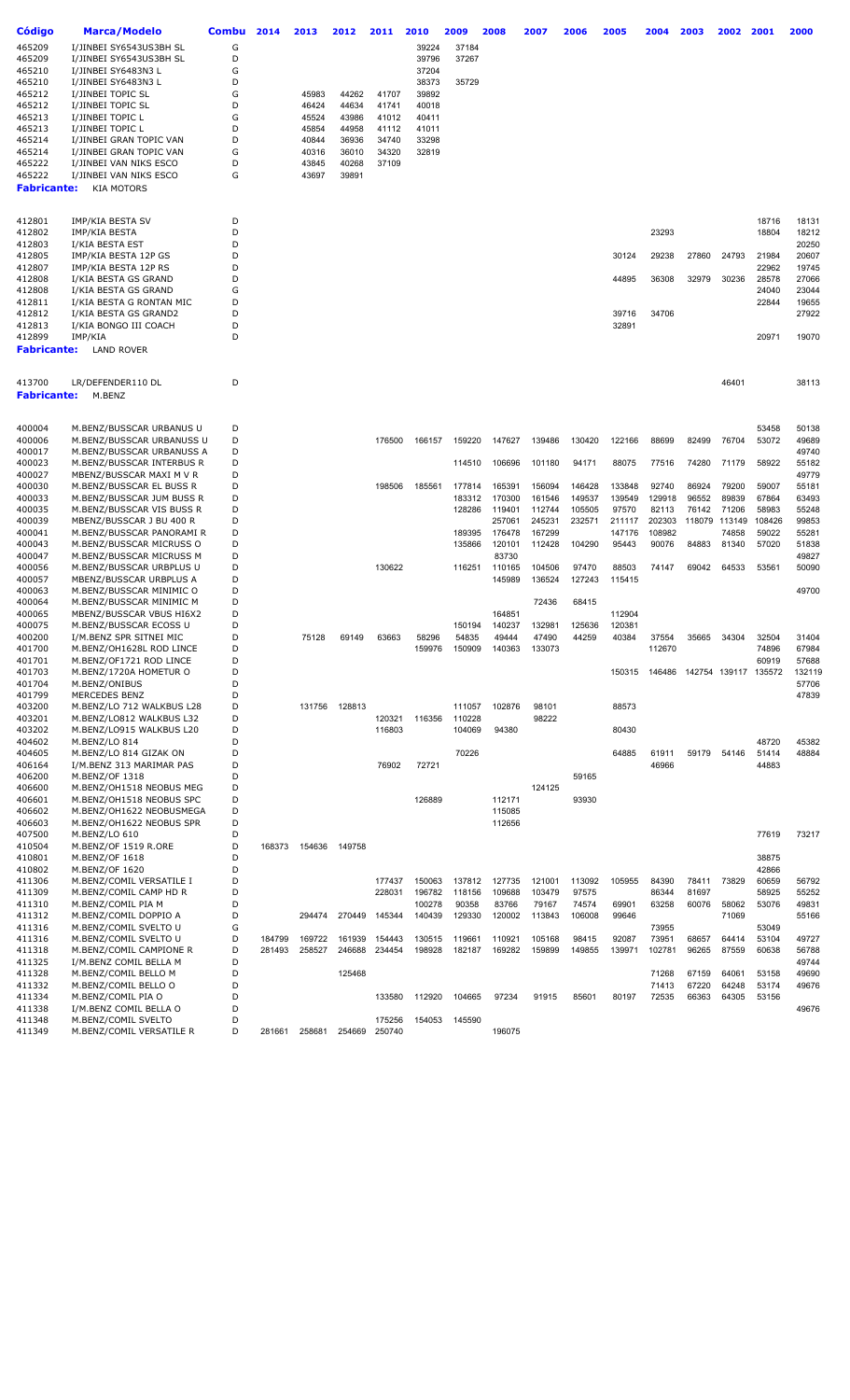| Código           | <b>Marca/Modelo</b>                                    | Combu  | 2014   | 2013           | 2012   | 2011   | 2010           | 2009           | 2008   | 2007   | 2006   | 2005           | 2004  | 2003  | 2002  | 2001   | 2000           |
|------------------|--------------------------------------------------------|--------|--------|----------------|--------|--------|----------------|----------------|--------|--------|--------|----------------|-------|-------|-------|--------|----------------|
| 411350           | M.BENZ/COMIL PIA ROD O                                 | D      | 169041 | 155250         | 147850 | 140589 |                |                |        |        |        |                |       |       |       |        |                |
| 411353           | M.BENZ/COMIL PIA URB O                                 | D      | 168376 | 154639         | 148911 | 142204 |                |                | 121079 |        |        |                |       |       |       |        |                |
| 411356           | M.BENZ/COMIL CAMPIONE LD                               | D      | 264973 | 243356         | 233944 | 224311 |                |                |        |        |        |                |       |       |       |        |                |
| 411371           | M.BENZ/COMIL CAMPIONE DD                               | D      |        | 245017         |        | 225683 |                |                |        |        |        |                |       |       |       |        |                |
| 412204           | IMP/M.BENZ 310D SPRINTERM                              | D      |        |                |        |        |                |                |        | 55118  |        | 49466          | 39453 | 36864 | 34496 | 32006  | 30405          |
| 412207           | I/MBENZ CCAP SPRINTER M                                | D      |        |                |        |        |                |                |        | 43624  | 40843  | 36273          | 34759 | 31860 | 28883 | 27923  | 26478          |
| 412208           | I/M.BENZ 312D SPRINTER M                               | D      |        |                |        |        |                |                |        |        |        |                |       |       |       | 34739  | 33286          |
| 412209           | I/MBENZ 312D SPRINM CCAP                               | D      |        |                |        |        |                |                |        |        |        |                |       |       |       | 25094  | 22242          |
| 412210           | I/MBENZ 312DS FFORMA M10                               | D      |        |                |        |        |                |                |        |        |        | 42738          |       |       |       | 32234  | 29630          |
| 412211           | I/MBENZ 312DS CIRILO M01                               | D      |        |                |        |        |                |                |        |        |        |                |       |       |       | 25096  | 22235          |
| 412212           | I/M.BENZ SPRINTER NIKS16                               | D      |        |                |        | 53298  | 48800          | 46821          | 42664  | 40407  | 38165  | 36275          | 33032 |       |       | 26249  | 23728          |
| 412213           | I/M.BENZ SPRINTER 311                                  | D      |        |                |        |        |                |                |        |        |        |                | 39285 | 34548 | 33350 | 25223  | 22810          |
| 412214           | I/M.BENZ SPRINTER 313                                  | D      |        |                |        |        |                |                | 71360  | 66219  | 62649  | 60271          | 54040 | 49735 |       |        | 24687          |
| 412215           | I/M.BENZ SPRINTER 316                                  | D      |        |                |        |        |                |                | 39020  |        |        |                |       |       |       |        | 30580          |
| 412216           | I/MBENZ 312D REVESCAP16                                | D      |        |                |        |        |                |                |        |        |        |                |       |       |       | 36926  | 34080          |
| 412217           | I/M.BENZ 312D VIATURE M                                | D      |        |                |        |        |                |                |        |        |        |                |       |       |       | 29653  | 28106          |
| 412218           | I/MB S312 FFORMA ESCOLAR                               | D      | 57115  | 52455          | 48340  | 44549  | 41055          | 37835          | 34867  | 32132  | 29612  |                |       |       |       |        | 27891          |
| 412219           | I/M.BENZ 312D JAEDI SPRT                               | D      |        |                |        |        |                |                |        |        |        |                |       | 42330 |       | 30601  | 28791          |
| 412221           | I/M.BENZ313CDI SPRINTERM                               | D      |        |                | 94351  | 89488  | 75517          | 68516          | 65626  | 64061  | 55704  | 52667          | 45350 | 42156 | 40130 | 38339  | 35956          |
| 412221           | I/M.BENZ313CDI SPRINTERM                               | G<br>D |        |                |        |        |                |                |        |        | 55704  |                |       |       |       |        |                |
| 412222<br>412224 | I/M.BENZ311CDI SPRINTERM<br>I/MBENZ 312SF REFAMMIC16   | D      |        |                | 66230  | 62181  | 56790          | 53936          |        |        | 47320  | 44546          | 41161 | 37556 | 35007 | 32305  | 29763<br>35853 |
| 412225           | I/M.BENZ SPRINT VIATUREM                               | D      |        |                |        |        |                |                |        |        |        |                |       |       |       | 32618  |                |
| 412226           | I/MBENZ 311 SPR CIRILO 8                               | D      |        |                | 66327  | 65419  | 61092          | 57284          | 48774  | 46738  | 44787  | 42918          | 41127 | 38472 | 36666 | 35051  | 32696          |
| 412227           | I/M.BENZ SPRINT VIATUREX                               | D      |        |                |        |        |                |                |        |        |        |                |       | 38752 |       | 33004  |                |
| 412228           | I/M.BENZ311CDI REVESCAP                                | D      |        |                |        |        |                |                |        |        |        |                | 39916 | 37336 | 35456 | 34644  |                |
| 412229           | I/M.BENZ CDI JAEDI SPRT                                | D      | 102532 | 94167          | 89684  | 83248  | 77719          | 69723          | 60019  | 55823  | 51769  | 50855          | 46765 | 42335 |       | 36980  | 35557          |
| 412230           | I/M.BENZ 311 CDI FFBM 27                               | D      |        | 83315          | 77430  | 73457  | 65256          | 63646          | 50244  | 48148  | 46138  | 44213          | 42367 | 41716 | 39413 | 38567  |                |
| 412231           | I/M.BENZ 313 CDI FFBM 28                               | D      |        |                |        | 69250  | 62009          | 55216          | 52630  | 49586  | 41499  | 38875          | 36858 | 33202 | 27878 | 26715  | 25600          |
| 412232           | I/M.BENZ313CDI REVESCAP                                | D      |        |                |        | 82628  | 78462          | 72513          | 66558  | 62705  | 58215  | 53305          | 47384 | 44063 | 41314 | 39590  | 37630          |
| 412233           | I/M.BENZ413CDI REVESCAPM                               | D      |        |                |        | 64008  | 58989          | 53303          | 48002  | 45785  | 43385  | 39153          | 37141 | 33770 |       |        |                |
| 412234           | I/M.BENZ413CDI CIRILO A4                               | D      |        |                |        | 78443  | 68702          | 64264          | 60438  | 57197  | 53045  | 48681          | 42788 | 41002 |       |        |                |
| 412235           | I/M.BENZ413CDI SPRINTERM                               | D      |        |                |        | 77147  | 68707          | 63500          | 58785  | 56462  | 51988  | 47811          | 43886 | 40975 |       |        | 36186          |
| 412236           | I/M.BENZ SPRINTER THTUR1                               | D      |        |                | 65117  | 63927  |                | 57506          | 55204  | 52260  | 49375  | 45920          |       |       |       | 32370  | 31826          |
| 412237           | I/M.BENZ313CDI CIRILO A5                               | D      |        |                |        | 60194  | 50481          | 46847          | 43912  | 38595  | 37163  | 33031          | 30557 | 27026 | 25898 | 24818  | 23782          |
| 412238           | I/M.BENZ313C EMBRAFI 16                                | D      |        |                | 62889  | 55883  | 52794          | 51836          | 50005  | 47190  | 41979  | 40346          |       |       |       |        |                |
| 412239           | I/M.BENZ413C EMBRAFI 19                                | D      |        |                | 64166  | 62603  | 59162          | 53434          | 48130  | 45917  | 43518  | 39259          |       |       |       |        |                |
| 412241           | I/M.BENZ 313 MARTICAR 16                               | D      |        |                |        | 83677  | 75684          | 68046          | 63122  | 57958  | 54859  | 53443          | 49465 | 45829 |       |        | 40452          |
| 412242           | I/M.BENZ413CDI CIRILO A5                               | D      |        |                |        | 74265  | 71843          | 67215          | 59322  | 56846  | 52722  | 44363          | 42511 | 40737 |       |        |                |
| 412243           | I/M.BENZ SPTR TECFORM TP                               | D      |        | 89598          |        |        |                |                |        |        |        |                |       |       |       |        |                |
| 412244           | I/M.BENZ SPRT SITNEI LU                                | D      | 78197  | 74412          | 70187  | 68743  | 64137          | 60972          | 59480  | 55674  | 51016  | 48742          |       | 40434 |       |        | 30363          |
| 412245           | I/M.BENZ NIKS MIC 20                                   | D      | 98751  | 90694          | 81465  | 76546  | 74056          | 70383          | 65628  | 61141  | 57042  | 52758          |       | 49020 |       |        |                |
| 412246           | I/M.BENZ GUERRA MIC 20                                 | D      | 108592 | 99733          | 94782  | 90404  | 79435          | 74999          | 65459  | 62382  | 58401  | 53189          | 50299 | 47712 |       |        |                |
| 412247           | I/M.BENZ GUERRA MIC 16                                 | D      |        |                |        | 78880  | 69168          | 65226          | 58144  | 52793  | 48635  | 46579          | 43989 | 41946 | 39831 | 38169  | 36576          |
| 412248           | I/M.BENZ313CDI GRIFVAN M                               | D      |        |                |        | 74031  | 66932          | 60505          | 57980  | 52945  | 51965  | 49796          | 46089 |       |       |        |                |
| 412250           | I/M.BENZ413CDI GRIFVAN M                               | D      |        |                |        | 66370  | 61010          | 58634          | 55055  | 52319  | 45943  | 44026          |       |       |       |        |                |
| 412251           | I/M.BENZ CDI SPR TCA MIC                               | D      | 82187  | 75481          | 68139  | 63792  | 57375          | 55055          | 53263  |        |        |                |       |       |       | 33115  |                |
| 412253           | I/M.BENZSPRINT GCASAMIC1                               | D      |        | 104793         | 92004  | 82621  | 80864          | 72775          | 71276  | 66003  |        |                |       |       |       |        |                |
| 412254<br>412255 | I/M.BENZ313CDI BOATA MI                                | D<br>D |        | 79493<br>98017 | 71346  | 66707  | 63464          | 58665<br>81487 | 54221  | 51797  | 46615  | 43759<br>64783 |       |       |       |        |                |
| 412256           | I/M.BENZ TRANSFORM MICRO<br>I/M.BENZ SPRI RIBEIRO MI   | D      |        |                |        | 70231  | 86725<br>66187 | 58114          | 55654  | 50924  | 47665  | 44371          | 42969 |       | 38938 |        |                |
| 412257           | I/M.BENZ SPRI RIBEIRO M2                               | D      | 110574 | 101553         | 96718  | 91733  | 80378          | 75576          | 69809  | 65767  | 58552  |                |       | 49110 |       |        |                |
| 412259           | I/M.BENZ 314 SPRINTER                                  | D      |        |                |        | 83033  |                |                |        |        |        |                |       |       |       |        |                |
| 412260           | I/M.BENZ413CDI CIRILO A6                               | D      |        |                |        | 71276  | 62426          | 59351          |        |        |        |                |       |       |       |        |                |
| 412262           | I/M.BENZ311 RIBEIRO MO18                               | D      |        | 74346          | 69547  | 64087  | 59904          | 56273          | 52128  |        |        |                |       | 40125 |       | 36810  |                |
| 412263           | I/M.BENZ SPRINTER FFORMA                               | D      | 116726 | 107203         | 104878 | 93714  | 81922          | 75858          | 69420  |        |        |                |       | 54146 |       |        |                |
| 412265           | I/M.BENZ 313 MARIMAR AMB                               | D      |        |                |        |        |                |                |        | 73302  |        |                |       |       |       |        |                |
| 412266           | I/M.BENZ 413CDI MARTI ON                               | D      |        |                |        | 60204  |                |                |        |        |        |                |       |       |       |        |                |
| 412267           | I/M.BENZ413SPRI TRANS MO                               | D      |        |                |        | 65051  | 61359          |                |        |        |        |                |       |       |       |        |                |
| 412270           | I/M.BENZ313CDI TRANS ESC                               | D      |        |                |        | 88180  |                | 78634          |        | 74377  |        | 69161          |       |       |       |        |                |
| 412271           | I/M.BENZ 311CDI MARTION                                | D      |        | 85175          | 76271  | 72705  | 67236          | 63272          |        |        |        |                |       |       |       | 42318  |                |
| 412272           | I/M.BENZ 415CDISPRINTERM                               | D      | 71695  | 66581          | 63724  |        |                |                |        |        |        |                |       |       |       |        |                |
| 412274           | I/M.BENZ 515CDISPRINTERM                               | D      | 71603  | 69555          | 65081  |        |                |                |        |        |        |                |       |       |       |        |                |
| 412274           | I/M.BENZ 515CDISPRINTERM                               | G      |        | 69555          |        |        |                |                |        |        |        |                |       |       |       |        |                |
| 412275           | I/M.BENZ 311 NIKS PAS                                  | D      | 83968  | 77118          | 70825  |        |                |                |        |        |        |                |       |       |       |        |                |
| 412276           | I/M.BENZ 515 NIKS CAP P                                | D      | 122208 | 112238         | 103081 |        |                |                |        |        |        |                |       |       |       |        |                |
| 412278           | I/M.BENZ SPRINTER CLASSY                               | D      | 109482 | 104802         |        |        |                |                |        |        |        |                |       |       |       |        |                |
| 412280           | I/M.BENZ 415 PANICIO 17                                | D      | 82086  |                |        |        |                |                |        |        |        |                |       |       |       |        |                |
| 412281           | I/M.BENZ 415 REVESC PAS                                | D      | 89068  |                |        |        |                |                |        |        |        |                |       |       |       |        |                |
| 412502           | M.BENZ/ITAPOA ITA900                                   | D      |        |                |        |        |                |                |        |        |        |                |       |       |       |        | 40401          |
| 412604           | M.BENZ/O 400 RSE PL                                    | D      |        |                |        |        |                |                |        |        |        |                |       |       |       | 121258 | 111449         |
| 412609           | M.BENZ/O 400 RSD PL                                    | D      |        |                |        |        |                |                |        |        |        |                |       |       |       | 128818 | 118976         |
| 412610           | M.BENZ/O 400 RSD                                       | D      |        |                |        |        |                |                |        |        |        |                |       |       |       |        | 117747         |
| 415202           | MBENZ/VITORIA SUPREMA 16                               | D      |        |                |        |        |                |                |        |        |        |                | 73407 |       | 63827 |        |                |
| 415209           | M.BENZ/VITORIA REGIA 621                               | D      |        |                |        |        |                |                |        |        |        |                |       | 68441 |       | 53178  | 49730          |
| 415217           | M.BENZ/VITORIA STAR 812                                | D      |        |                |        |        |                |                |        |        |        |                |       |       |       |        | 53291          |
| 415219           | MBENZ/VITORIA STAR 914                                 | D      |        |                |        |        |                |                |        |        |        |                |       | 61297 | 56432 |        |                |
| 415220           | I/M.BENZ 415 TRANSF PAS                                | D      | 80542  | 78085          | 72829  |        |                |                |        |        |        |                |       |       |       |        |                |
| 415411           | M.BENZ/CIFERAL PCID U                                  | D      |        |                |        |        |                |                |        |        |        |                |       |       |       | 53147  | 41914          |
| 415422           | M.BENZ/CIFERAL PCID U                                  | D      |        |                |        |        |                |                |        |        |        |                |       |       |       | 51361  | 49693          |
| 415425<br>415425 | M.BENZ/CIFERAL TURQUESA U<br>M.BENZ/CIFERAL TURQUESA U | G<br>D |        |                |        |        |                |                |        |        |        |                |       |       | 64127 | 53186  | 49682<br>49776 |
| 415427           | M.BENZ/CIFERAL CITMAX U                                | D      |        |                |        |        |                |                | 120038 | 112276 | 104333 | 95719          | 90047 | 84887 | 81085 | 74492  |                |
| 415427           | M.BENZ/CIFERAL CITMAX U                                | G      |        |                |        |        |                |                |        |        | 104269 |                | 90094 |       |       |        |                |
|                  |                                                        |        |        |                |        |        |                |                |        |        |        |                |       |       |       |        |                |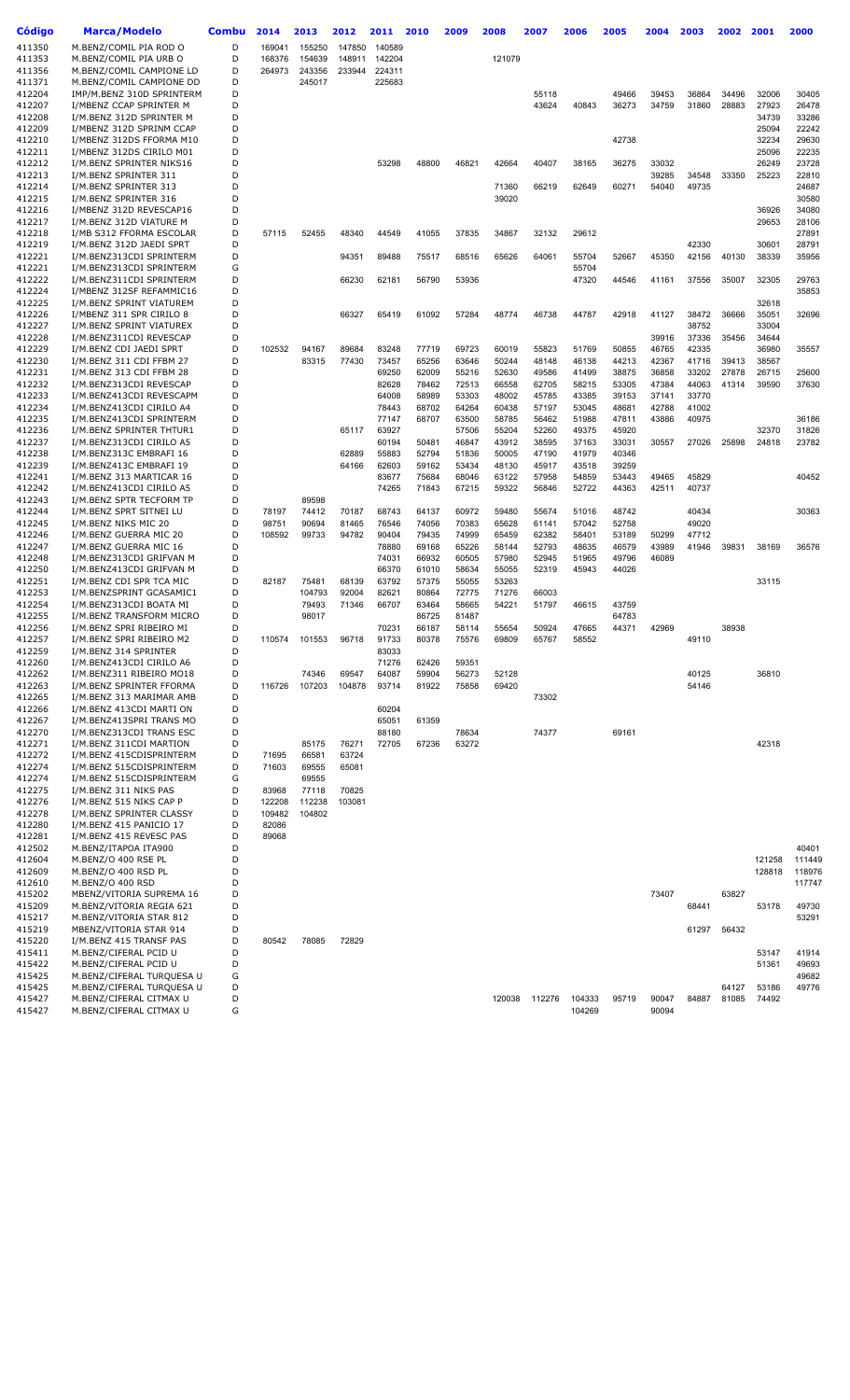| <b>Código</b>    | <b>Marca/Modelo</b>                                  | <b>Combu</b> | 2014   | 2013   | 2012   | 2011          | 2010             | 2009             | 2008   | 2007   | 2006            | 2005   | 2004   | 2003  | 2002  | 2001  | 2000           |
|------------------|------------------------------------------------------|--------------|--------|--------|--------|---------------|------------------|------------------|--------|--------|-----------------|--------|--------|-------|-------|-------|----------------|
|                  |                                                      |              |        |        |        |               |                  |                  |        |        |                 |        |        |       |       |       |                |
| 415429           | M.BENZ/CIFERAL MINIMAXON                             | D<br>D       |        |        |        |               |                  |                  |        |        | 104172          | 95689  | 90063  |       |       |       |                |
| 415430           | M.BENZ/CIFERAL MINIMAXMO                             | D            |        |        |        |               |                  |                  |        |        | 104050<br>66745 | 95513  | 90114  |       |       | 49706 | 46401          |
| 415505<br>415507 | M.BENZ/MAXIBUS MCO814<br>M.BENZ/MAXIBUS URB1417      | D            |        |        |        |               |                  |                  |        |        |                 | 76977  |        |       |       | 58065 | 52106          |
| 415508           | M.BENZ/MAXIBUS URB1721                               | D            |        |        |        |               |                  |                  |        |        |                 |        |        |       |       | 62235 | 57706          |
| 415510           | M.BENZ/MAXIBUS URB1621L                              | D            |        |        |        |               |                  |                  |        |        |                 |        |        |       |       | 54590 |                |
| 415512           | M.BENZ/LO610 MC MAXIBUS                              | D            |        |        |        |               |                  |                  |        |        |                 |        |        |       |       | 74493 |                |
| 415518           | M.BENZ/OF1418 MAXIBUS UR                             | D            |        |        |        | 170526        | 141218           |                  | 114441 |        |                 |        |        | 91439 |       |       | 80505          |
| 415519           | M.BENZ/LO712 MAXIBUS MC                              | D            |        |        |        |               |                  | 87270            | 80447  |        |                 |        |        |       |       |       |                |
| 415520           | M.BENZ/OF1722 MAXIBUS UR                             | D            |        |        |        | 175638        | 161844           | 152404           | 127224 |        |                 |        |        |       |       |       |                |
| 415521           | M.BENZ/LO915 MAXIBUS MC                              | D            |        |        |        | 107068        | 94105            | 84591            | 79641  | 73283  | 69096           |        |        |       |       |       |                |
| 415524           | M.BENZ/MAXIBUS DOLPHIN                               | D            |        | 217483 |        |               | 181127           |                  |        |        |                 |        |        |       |       |       |                |
| 415526           | M.BENZ/MAXIBUS LINCE                                 | D            |        | 214615 | 203455 |               |                  | 179662           |        |        |                 |        |        |       |       |       |                |
| 415527           | M.BENZ/MAXIBUS ASTOR                                 | D            |        |        | 229259 | 218923        |                  |                  |        |        |                 |        |        |       |       |       |                |
| 415701           | M.BENZ/NEOBUS MEGA OF                                | D            |        |        | 151606 | 128171        | 122820           | 117693           | 112779 | 108072 | 101999          | 84617  | 81084  | 71709 | 66768 | 52586 | 49251          |
| 415704           | M.BENZ/NEOBUS THUNDER LO                             | D            | 124173 | 114042 | 110443 | 86094         | 82500            | 79056            | 75756  | 72594  | 69564           | 65037  | 59143  | 56066 | 54431 | 49785 | 46439          |
| 415708           | M.BENZ/OH1621 NEOBUS EVO                             | D            |        |        |        |               |                  |                  |        |        |                 |        | 81601  | 79394 | 71861 | 53388 | 48848          |
| 415711           | M.BENZ/OH 1621 L HOBBY M                             | D            |        |        |        |               |                  |                  |        |        |                 |        |        |       |       | 55364 |                |
| 415714           | M.BENZ/OH1628 NEOBUS MEGA                            | D            |        |        |        |               |                  |                  |        |        |                 | 106009 | 99973  |       |       | 65607 | 59556          |
| 415720           | M.BENZ/610 NEOBUS TBOYMIC                            | D            |        |        |        |               |                  |                  |        |        |                 |        |        |       | 58139 | 55968 | 52229          |
| 415727           | M.BENZ/1417 NEOBUS SPECTRUM                          | D            |        |        |        |               |                  |                  |        |        |                 |        | 63238  | 61112 | 56125 |       |                |
| 415730           | M.BENZ/1721 NEOBUS SPECTRUM                          | D            | 140339 | 128888 | 124823 |               |                  |                  |        |        |                 |        | 75266  | 68744 | 64775 | 58919 |                |
| 415736           | M.BENZ/1417 NEOBUS MEGA                              | D            |        |        |        |               |                  |                  |        |        |                 |        |        |       |       |       | 105037         |
| 415737           | M.BENZ/O500 NEOBUS MEGA                              | D            |        |        |        | 196636 172702 | 167800           | 151269           | 148250 |        | 112743          |        |        |       |       |       |                |
| 415738           | MBENZ/OF1418 NEOBUS MEGA                             | D            |        |        |        | 120048        | 106305           | 95343            | 93027  | 80909  | 70704           | 62518  | 57673  |       |       |       |                |
| 415739           | MBENZ/OF1418 NEOBUS SPEC                             | D            |        |        |        | 133400        | 118130           | 105967           | 98193  | 89900  | 78551           | 69465  | 64108  |       |       |       |                |
| 415740           | M.BENZ/915 INDUST STAR                               | D            |        |        |        |               |                  |                  |        |        |                 | 65126  | 61867  |       |       |       |                |
| 415745           | M.BENZ/LO812 NEOBUS WAY                              | D            |        |        |        | 124498        | 110398           | 99116            | 95707  | 85357  | 76110           | 67853  | 63183  |       |       |       |                |
| 415746           | M.BENZ/OH1418 NOBUS SPE                              | D            |        |        |        |               | 108027           |                  |        |        | 86749           | 81090  | 76259  |       |       |       |                |
| 415747           | M.BENZ/OH1418 NEOBUS MEG                             | D            |        |        |        | 149103        |                  |                  |        |        | 90151           |        |        |       |       |       |                |
| 415749           | M.BENZ/OF1722M NEOBUS SP                             | D            |        |        |        | 124499        | 110362           | 99080            | 95728  | 85397  | 76114           | 67874  | 63198  |       |       |       |                |
| 415750           | M.BENZ/OF1722M NEOBUS MA                             | D            |        |        |        |               |                  | 99785            |        |        |                 |        |        |       |       |       |                |
| 415751           | M.BENZ/OF1722M NEOBUS MG                             | D            |        |        |        | 124496        | 110381           | 99100            | 95721  | 85357  | 76130           | 67854  | 63187  |       |       |       |                |
| 415764           | M.BENZ/0500M INDUST SUP                              | D            |        |        |        |               |                  |                  |        |        |                 |        | 136722 |       |       |       |                |
| 415773           | M.BENZ/LO812 NEOBUS TH                               | D            |        |        |        |               | 119716           | 109219           | 96564  | 94353  | 87632           |        |        |       |       |       |                |
| 415777           | M.BENZ/O500R NEOBUS SROD                             | D            |        |        |        |               | 165192           | 155297           | 146569 |        | 117228          |        |        |       |       |       |                |
| 415790           | M.BENZ/OF1218 NEOBUS SPC                             | D            |        |        |        | 149314        | 137547           | 129322           | 114411 |        |                 |        |        |       |       |       |                |
| 415791           | M.BENZ/O500RS NEOBUS SRD                             | D<br>D       |        |        |        |               | 263579<br>178751 | 247619<br>168011 | 231105 | 151103 | 208670          |        |        |       |       |       |                |
| 415792<br>415793 | M.BENZ/O500M NEOBUS SROD<br>M.BENZ/O500D NEOBUS SPR  | D            |        |        |        |               |                  | 175591           | 160993 |        |                 |        |        |       |       |       |                |
| 416501           | M.BENZ/MPOLO TORINO GVU                              | D            |        |        |        |               |                  |                  | 106566 | 100681 | 94289           | 88088  | 74934  | 69974 | 63823 | 53227 | 49791          |
| 416506           | M.BENZ/MPOLO ALLEGRO GVR                             | D            |        |        |        |               |                  |                  |        |        |                 |        |        |       |       |       | 67973          |
| 416511           | M.BENZ/MPOLO ANDARE R                                | D            |        |        |        | 152316        | 143074           | 131458           | 121960 | 115346 | 107868          | 100990 | 81906  | 76002 | 71557 | 58933 | 55235          |
| 416516           | M.BENZ/MPOLO VIAGGIO GVR                             | D            |        |        |        |               |                  |                  |        |        |                 |        |        |       |       |       | 56908          |
| 416521           | M.BENZ/MPOLO PARAD GVR                               | D            |        |        |        |               |                  |                  |        |        |                 |        |        |       |       |       | 55207          |
| 416524           | M.BENZ/MPOLO PARAD GVLDR                             | D            |        |        |        |               |                  |                  |        |        |                 |        |        |       |       |       | 55319          |
| 416527           | M.BENZ/MPOLO PARAD GVDDR                             | D            |        |        |        |               |                  |                  |        |        |                 |        |        |       |       |       | 55181          |
| 416532           | M.BENZ/MPOLO TORINO GVA                              | D            |        |        |        |               |                  |                  |        |        |                 |        |        | 68464 | 64453 | 53178 | 49740          |
| 416534           | M.BENZ/MPOLO VIALE U                                 | D            | 182276 | 167405 | 159283 | 151653        | 128051           | 117871           | 109339 | 103586 | 95891           | 88644  | 73913  | 68685 | 64097 | 53206 | 49770          |
| 416539           | M.BENZ/MPOLO VIALE A                                 | D            | 132950 | 122103 |        | 117001 113449 | 105563           |                  |        |        |                 | 79156  |        |       |       |       | 49749          |
| 416542           | M.BENZ/MPOLO SENIOR GVM                              | D            |        |        |        |               |                  |                  |        |        | 74532           | 69806  | 63334  | 60145 | 57974 | 53012 | 49812          |
| 416545           | M.BENZ/MPOLO SENIOR GVO                              | G            |        |        |        |               |                  |                  |        |        |                 |        |        |       | 63464 |       |                |
| 416545           | M.BENZ/MPOLO SENIOR GVO                              | D            |        |        |        |               |                  |                  |        |        | 94792           | 88909  | 74419  | 69065 | 63556 | 53083 | 49812          |
| 416551           | M.BENZ/MPOLO VIAGGIO R                               | D            | 217432 | 199692 | 189708 | 180109        | 152710           | 139996           | 129571 | 122634 | 113998          | 104215 | 84367  | 78283 | 73002 | 60582 | 56846          |
| 416555           | M.BENZ/MPOLO PARADISO R                              | D            | 315635 | 289883 | 276082 | 263666        | 220651           | 207282           | 193125 | 182906 | 165454          | 146965 | 90904  | 83949 | 76198 | 60196 | 56349          |
| 416559           | M.BENZ/MPOLO TORINO ART                              | D            |        |        |        |               |                  |                  |        | 73213  | 69139           | 63772  | 58763  | 55056 |       |       |                |
| 416561           | M.BENZ/MPOLO ALLEGRO R                               | D            |        |        |        |               |                  |                  |        | 169593 | 150123          | 134584 | 109196 | 80535 | 75283 | 59046 | 55167          |
| 416569           | M.BENZ/MPOLO PARADISO LDR                            | D            |        |        |        | 251726        | 215381           | 202253           | 188840 | 178836 | 163274          | 145702 | 91084  | 82534 | 76263 | 60324 | 56504          |
| 416570           | M.BENZ/MPOLO FRATELLO MO                             | D            |        |        |        |               |                  |                  |        |        |                 |        |        |       |       | 53060 | 49777          |
| 416571           | M.BENZ/MPOLO FRATELLO ON                             | D            |        |        |        |               |                  |                  |        |        |                 |        |        |       |       | 53039 | 49796          |
| 416573           | M.BENZ/MPOLO PARADISO DDR                            | D            |        |        |        | 353872        | 297945           | 270069           | 197178 | 172062 | 157381          | 150812 | 93741  | 85382 | 79182 | 61745 |                |
| 416576           | M.BENZ/MPOLO VIALE ART                               | D            |        | 216140 | 205692 | 198576        | 197606           | 179895           | 168053 | 160065 | 150076          | 138012 | 123951 |       |       |       |                |
| 416578           | M.BENZ/MPOLO VICINO ON                               | D            |        |        |        |               |                  | 102064           |        | 92038  | 85964           | 80254  | 73150  | 68119 | 64036 | 53040 | 49828          |
| 416579           | MBENZ/MPOLO VICINO ESC                               | D            |        |        |        |               | 131796           | 118189           | 106416 | 96988  |                 |        |        |       |       |       |                |
| 416580           | M.BENZ/MPOLO VICINO MO                               | D            |        |        |        |               |                  |                  |        | 92707  | 86486           | 81041  | 73556  | 68342 | 64231 | 53216 | 49783          |
| 416585           | M.BENZ/MPOLO SEN MIDI ON                             | D            | 216243 | 198601 | 189466 | 180115        | 158640           | 149207           | 132125 | 123249 | 114743          | 105212 | 99044  |       |       |       |                |
| 416586           | M.BENZ/MPOLO SEN MIDI MO                             | D            |        |        | 190268 |               |                  | 150377           |        | 132602 | 125337          |        |        |       |       |       |                |
| 416587           | M.BENZ/MPOLO IDEALE R                                | D            | 266436 | 244699 | 232759 | 222066        | 195683           | 184462           | 171599 | 162725 | 151695          | 144513 | 137450 |       |       |       |                |
| 416598           | M.BENZ/MPOLO SENIOR ON                               | D            | 196472 | 180443 | 171971 | 163850        | 144188           | 135845           | 119901 | 112317 | 104078          | 95470  |        |       |       |       |                |
| 416600           | M.BENZ/MPOLO SENIOR MO                               | D            |        | 119696 | 113887 | 108439        | 100137           | 94328            | 88106  | 83007  | 78543           | 60284  | 57767  | 55356 | 53046 | 50832 | 48710          |
| 416604<br>416605 | I/MBENZ MPOLO FRATELLO E<br>I/MBENZ MPOLO FRATELLO M | D<br>D       |        |        |        |               |                  |                  |        |        |                 |        |        | 59404 |       |       | 49832<br>49693 |
| 416606           | I/MBENZ MPOLO FRATELLO O                             | D            |        |        |        |               |                  |                  |        |        |                 |        |        |       |       |       | 49662          |
| 416607           | I/MBENZ MPOLO VICINO ESC                             | D            |        |        |        |               |                  |                  |        |        |                 |        |        |       |       |       | 49779          |
| 416608           | I/MBENZ MPOLO VICINO ON                              | D            |        |        |        |               |                  |                  |        |        |                 |        |        |       | 64330 | 53103 | 49794          |
| 416609           | I/MBENZ MPOLO VICINO MO                              | D            |        |        |        |               |                  |                  |        |        |                 |        |        |       |       |       | 49828          |
| 416621           | M.BENZ/MPOLO TORINO U                                | D            | 177895 | 163382 | 155592 | 147951        | 130421           | 122573           | 114381 | 108243 | 102825          | 94520  | 90574  | 86793 | 83170 | 79698 | 76372          |
| 416621           | M.BENZ/MPOLO TORINO U                                | G            | 177721 | 163222 |        |               |                  |                  |        |        |                 |        |        |       |       |       |                |
| 416636           | M.BENZ/MPOLO SITNEI SEN                              | D            |        |        |        |               |                  |                  |        |        |                 |        | 71111  | 67294 |       | 58848 |                |
| 416638           | M.BENZ/MPOLO PARADISO DD                             | D            | 638850 | 586730 | 564605 | 519604        |                  |                  |        |        |                 |        |        |       |       |       |                |
| 416640           | M.BENZ/MPOLO PARADISO LD                             | D            | 637279 | 585287 | 562226 | 515911        |                  |                  |        |        |                 |        |        |       |       |       |                |
| 416648           | M.BENZ/MPOLO AUDACE R                                | D            | 210231 | 193080 | 180569 |               |                  |                  |        |        |                 |        |        |       |       |       |                |
| 417542           | M.BENZ/OF1418 NEOBUS SP1                             | D            |        |        |        | 118571        | 111812           | 100390           | 92075  | 86502  |                 | 68729  | 63998  |       |       |       |                |
| 417545           | M.BENZ/LO712 NEOBUS TH                               | D            |        |        |        |               |                  | 85805            | 78456  | 74298  | 70808           |        |        |       |       |       |                |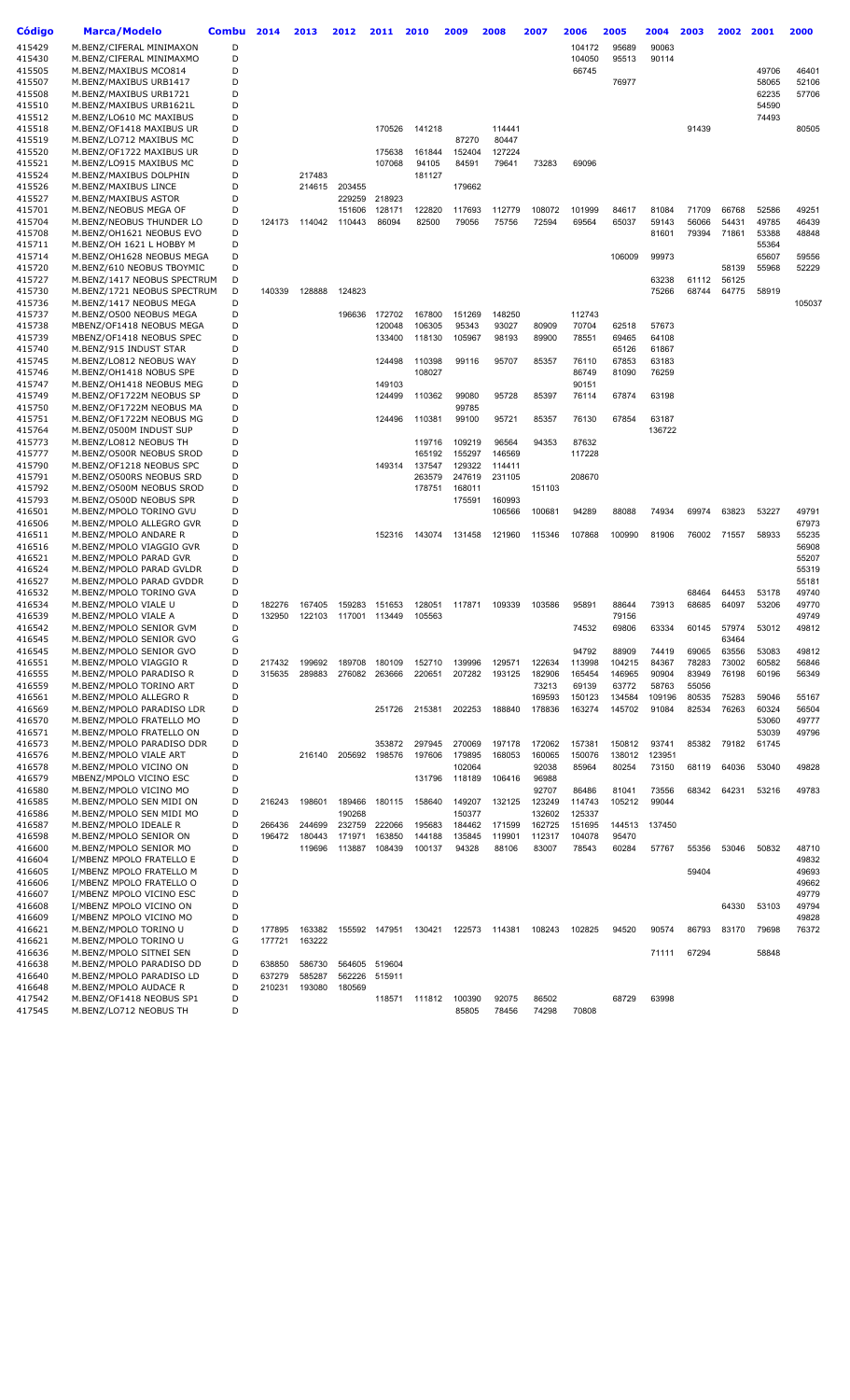| <b>Código</b>      | <b>Marca/Modelo</b>                                  | <b>Combu</b> | 2014             | 2013             | 2012             | 2011             | 2010             | 2009             | 2008             | 2007             | 2006             | 2005             | 2004           | 2003           | 2002           | 2001           | 2000           |
|--------------------|------------------------------------------------------|--------------|------------------|------------------|------------------|------------------|------------------|------------------|------------------|------------------|------------------|------------------|----------------|----------------|----------------|----------------|----------------|
| 417546             | M.BENZ/LO712 NEOBUS TWAY                             | D            |                  |                  |                  | 118180           | 110800           | 99493            | 96083            | 85689            |                  | 68103            |                |                |                |                |                |
| 417547             | M.BENZ/LO915 NEOBUS TH                               | D            |                  |                  |                  | 130562           | 120094           | 107188           | 97421            | 84980            | 74142            | 65816            |                |                |                |                |                |
| 417548             | M.BENZ/OF1418NEOBUS SROD                             | D            |                  |                  |                  | 164928           | 151944           | 142837           | 134732           | 132308           | 125963           |                  |                |                |                |                |                |
| 417550<br>417556   | M.BENZ/OF1722NEOBUS SROD<br>M.BENZ/NEOBUS MEGABRT U  | D<br>D       |                  | 531781           | 488396           | 180957<br>449045 | 166723<br>412887 | 156734           | 147896           | 146188           | 133405           |                  |                |                |                |                |                |
| 417557             | M.BENZ/NEOBUS MEGABRT A                              | D            |                  | 585519           | 556987           | 530173           | 451808           | 429217           |                  |                  |                  |                  |                |                |                |                |                |
| 417561             | M.BENZ/NEOBUS SP U                                   | D            | 189952           | 174456           | 168951           | 161750           |                  |                  |                  |                  |                  |                  |                |                |                |                |                |
| 417562             | M.BENZ/NEOBUS MEGA U                                 | D            | 215957           | 198339           | 176952           |                  |                  |                  |                  |                  |                  |                  |                |                |                |                |                |
| 417570             | M.BENZ/NEOBUS ROAD R                                 | D            | 396211           | 377309           |                  | 351743 323047    |                  |                  |                  |                  |                  |                  |                |                |                |                |                |
| 443008             | MBENZ/GUARARAPES ALFA 12                             | D            |                  |                  |                  |                  |                  |                  |                  |                  |                  |                  |                |                |                |                | 45723          |
| 462003<br>462005   | M.BENZ/IRIZAR CENTURY E<br>M.BENZ/IRIZAR CENTURY S   | D<br>D       |                  |                  | 262850           | 249586           | 196926<br>210855 | 190717<br>198255 | 168177<br>184687 | 159601<br>174492 | 147382<br>161510 | 138180<br>151336 | 105273         | 73836<br>81073 | 68199<br>75181 | 59087<br>58982 | 55159<br>55298 |
| 462012             | M.BENZ/0500 RS IRIZAR PB                             | D            |                  |                  |                  |                  | 291638           |                  |                  |                  |                  |                  |                |                |                |                |                |
| 462013             | M.BENZ/0500 IRIZAR PB                                | D            |                  | 302006           |                  |                  | 241868           | 227822           |                  |                  |                  |                  |                |                |                |                |                |
| 462020             | M.BENZ/IRIZAR PB R                                   | D            | 386496           | 354964           | 337579           | 322358           | 274021           |                  |                  |                  |                  |                  |                |                |                |                |                |
| 463001             | M.BENZ/CAIO ALPHA OF1721                             | D            |                  |                  |                  |                  |                  |                  |                  |                  |                  |                  |                |                | 63630          | 60819          |                |
| 463004<br>463005   | M.BENZ/CAIO CAROLV LO814<br>M.BENZ/CAIO PICCOLO O    | D<br>D       |                  |                  |                  |                  |                  |                  |                  |                  |                  | 66076            |                | 60150          | 58104          | 53112          | 49777          |
| 463007             | M.BENZ/CAIO MILLENNIUM U                             | D            |                  |                  | 174224           | 165700           | 140271           | 120962           | 112425           | 106260           | 97857            | 90718            | 73958          | 68827          | 55456          | 53141          | 46100          |
| 463013             | M.BENZ/CAIO ALPHA OF1417                             | D            |                  |                  |                  |                  |                  |                  |                  |                  |                  |                  |                |                |                | 54994          |                |
| 463055             | M.BENZ/CAIO APACHES21 U                              | D            |                  |                  |                  |                  |                  |                  |                  |                  |                  | 80356            |                | 69119          | 64539          | 53120          | 49805          |
| 463059             | M.BENZ/CAIO APACHES21 A                              | D            |                  |                  |                  |                  |                  |                  |                  |                  |                  |                  |                |                | 64299          | 53054          | 49774          |
| 463064<br>463101   | M.BENZ/CAIO PICCOLINO O<br>M.BENZ/INDUSCAR APACHE U  | D<br>D       |                  |                  |                  | 115373           | 102008           | 96062            | 89575            | 84507            |                  |                  |                | 60222          | 58157          | 53087<br>53098 |                |
| 463106             | M.BENZ/INDUSCAR APACHE A                             | G            |                  |                  |                  |                  |                  |                  |                  |                  |                  |                  | 73422          |                |                |                |                |
| 463106             | M.BENZ/INDUSCAR APACHE A                             | D            |                  |                  |                  |                  |                  |                  | 109541           | 103469           | 97140            | 90940            | 73479          | 67817          | 64172          |                | 49816          |
| 463109             | M.BENZ/INDUSCAR PICCOL O                             | D            |                  |                  |                  |                  |                  |                  |                  | 112172           | 104048           | 95490            | 90047          | 84627          | 73649          | 70575          | 62364          |
| 463120             | M.BENZ/INDUSCAR PICCO O                              | D            |                  |                  |                  |                  |                  |                  |                  |                  | 87085            | 81690            | 73517          | 68059          | 55506          | 53189          |                |
| 463133             | M.BENZ/INDUSCAR GI R 141                             | D            |                  |                  |                  |                  |                  |                  |                  | 137159           | 130114           | 124105           | 113455         |                |                |                |                |
| 463134<br>463135   | M.BENZ/INDUSCAR GI R 147<br>M.BENZ/INDUSCAR GI R 161 | D<br>D       |                  |                  |                  |                  |                  |                  |                  |                  |                  |                  | 144863         | 136810         | 63609          |                |                |
| 463136             | M.BENZ/INDUSCAR GI R 168                             | D            |                  |                  |                  |                  |                  |                  |                  |                  |                  |                  | 78673          | 73209          |                |                |                |
| 463137             | M.BENZ/INDUSCAR GI R 171                             | D            |                  |                  |                  |                  |                  | 98668            | 89859            | 82543            | 77412            | 72175            | 68762          | 65055          | 62234          |                |                |
| 463138             | M.BENZ/INDUSCAR GI R 400                             | D            |                  |                  |                  |                  |                  |                  |                  |                  |                  | 148313           | 124207         | 118707         |                |                |                |
| 463139             | M.BENZ/INDUSCAR GI R 500                             | D            |                  |                  |                  | 159535           | 154601           | 133579           | 123660           | 117309           | 108773           | 102579           | 80298          | 74202          |                |                |                |
| 463143             | M.BENZ/INDUSCAR FOZ O LO                             | D            |                  | 138227           | 131714           | 125554           | 113068           | 101156           | 90129            | 80335            | 75014            | 67693            |                | 57408          |                |                |                |
| 463145<br>463146   | M.BENZ/INDUSCAR MONDEG A<br>M.BENZ/INDUSCAR ATILIS O | D<br>D       |                  |                  | 413887<br>158100 | 393694<br>150229 | 363592<br>132382 | 118495           | 292819<br>104518 | 278538<br>95898  | 229635<br>88592  | 81129            |                |                |                |                |                |
| 463150             | M.BENZ/INDUSCAR FOZ U                                | D            | 118831           | 109136           | 103974           | 99118            | 87288            | 80365            | 74479            | 67850            |                  |                  |                |                |                |                |                |
| 463152             | M.BENZ/INDUSCAR PICCOL U                             | D            |                  |                  |                  |                  |                  |                  |                  | 86956            |                  |                  |                | 62172          |                |                |                |
| 463155             | M.BENZ/INDUSCAR MILLEN U                             | D            | 193599           | 177804           | 171931           | 161941           | 155218           |                  |                  |                  | 117873           |                  |                |                |                |                |                |
| 463156             | M.BENZ/INDUSCAR MONDEG U                             | D            |                  |                  | 302749           |                  |                  |                  |                  | 239803           |                  |                  |                |                |                |                |                |
| 463158<br>463161   | M.BENZ/INDUSCAR APACHE U<br>M.BENZ/INDUSCAR SOLAR R  | D<br>D       | 149134<br>310911 | 136967<br>285545 | 130550<br>271989 | 124306<br>259288 | 116752<br>247176 | 107530<br>196701 | 103041<br>188489 |                  | 158493           |                  |                |                |                |                |                |
| 463163             | M.BENZ/INDUSCAR MILLEN A                             | D            | 182287           | 167415           | 159043           |                  |                  |                  |                  |                  |                  |                  |                |                |                |                |                |
| 463301             | MBENZ/KM ALFA 12000                                  | D            |                  |                  |                  |                  |                  |                  |                  |                  |                  |                  |                |                | 64457          | 53073          |                |
| 463303             | M.BENZ/KM ALFA 8000                                  | D            |                  |                  |                  |                  |                  |                  |                  |                  |                  |                  |                | 63155          |                | 50922          |                |
| 463403             | M.BENZ/OH1421L HOBBY MON                             | D            |                  |                  |                  |                  |                  |                  |                  |                  |                  |                  |                |                |                |                | 64518          |
| 463407<br>463408   | M.BENZ/O400RSE HOBBY MON<br>M.BENZ/O500R HOBBY MONAR | D<br>D       |                  |                  |                  |                  |                  |                  |                  |                  |                  |                  |                |                | 174612         | 107733         |                |
| 463411             | M.BENZ/0500                                          | D            |                  |                  |                  |                  |                  |                  |                  | 106532           |                  |                  |                |                |                |                |                |
| 463501             | I/M.BENZ TAKO SPRINM 16                              | D            | 75423            | 67811            | 63884            | 58593            | 56312            | 54038            | 48975            | 46833            | 42302            | 37299            | 35763          | 33258          | 31871          | 30540          | 29025          |
| 464200             | M.BENZ/ANCAR PRINCIPALLE                             | D            |                  |                  |                  |                  |                  |                  |                  |                  |                  |                  |                |                | 146553 138248  |                |                |
| 464406             | M.BENZ/MASCA GRANMINI M                              | D            |                  |                  |                  | 107184           | 100553           | 90434            | 83688            | 79037            | 74605            |                  |                | 60003          |                |                | 49848          |
| 464407<br>464408   | M.BENZ/MASCA GRANMINI O<br>M.BENZ/MASCA GRANMICRO O  | D<br>D       |                  | 109874<br>135290 | 104554<br>128638 | 99681<br>122419  | 97031<br>112994  | 87387<br>100894  | 83739<br>93476   | 77708<br>87174   | 74464<br>82030   | 69948<br>76428   | 63091<br>70678 | 60151<br>66116 | 63652          |                |                |
| 464411             | M.BENZ/MASC GRANMINI O                               | G            |                  |                  |                  |                  |                  | 83033            |                  |                  |                  |                  |                |                |                |                |                |
| 464411             | M.BENZ/MASC GRANMINI O                               | D            |                  |                  |                  | 101743           | 89741            | 82731            | 76736            | 69897            | 66683            |                  | 57079          |                |                |                |                |
| 464414             | M.BENZ/MASCA GRAVIA O                                | D            | 154085           | 141514           | 135126           | 128502           | 113118           | 100911           | 93765            | 87164            | 82062            | 76345            | 70717          |                |                | 57332          |                |
| 464415             | M.BENZ/MASCA GRANVIA L O                             | D            |                  |                  |                  |                  |                  |                  |                  |                  | 97062            | 88464            |                |                |                |                |                |
| 464422<br>464423   | M.BENZ/MASCA GRANMIDI O<br>M.BENZ/MASCA GRANFLEX O   | D<br>D       | 196362           | 180342           | 170455<br>167583 | 163553           | 143441           | 131692<br>144068 | 119899<br>134123 | 109955<br>127456 | 102341<br>119078 | 96544<br>114392  | 90377          |                |                |                |                |
| 464425             | M.BENZ/MASCA GRANMIDI M                              | D            |                  |                  |                  |                  | 155297           | 146833           |                  |                  |                  |                  |                |                |                |                |                |
| 464434             | M.BENZ/MASCA ROMA 350R O                             | D            |                  |                  |                  | 255355           | 224922           | 211663           | 197042           | 186616           |                  |                  |                |                |                |                |                |
| 464435             | M.BENZX/M MODIFICAR TP                               | D            |                  | 137434           |                  | 130812 124737    | 118068           | 114595           | 109523           | 102965           |                  |                  |                |                |                |                |                |
| 464437             | M.BENZ/MASCA GRANFLEX EO                             | D            |                  |                  |                  |                  |                  | 165206           |                  |                  |                  |                  |                |                |                |                |                |
| 464443<br>464445   | M.BENZ/MASCA VMIDI 14180<br>M.BENZ/MASCA VMIDI 17220 | D<br>D       |                  |                  | 153937<br>213099 | 149362<br>202824 | 140527<br>183519 | 132575<br>174727 |                  |                  |                  |                  |                |                |                |                |                |
| 464448             | M.BENZ/MASCA ROMAMD17220                             | D            |                  |                  |                  | 259395           | 228056           |                  |                  |                  |                  |                  |                |                |                |                |                |
| 464468             | M.BENZ/MASCA ROMA R                                  | D            | 288059           | 264557           |                  | 256212 245292    |                  |                  |                  |                  |                  |                  |                |                |                |                |                |
| <b>Fabricante:</b> | <b>MARCOPOLO</b>                                     |              |                  |                  |                  |                  |                  |                  |                  |                  |                  |                  |                |                |                |                |                |
|                    |                                                      |              |                  |                  |                  |                  |                  |                  |                  |                  |                  |                  |                |                |                |                |                |
| 400100             | MARCOPOLO/VOLARE ESCOLAR                             | D            |                  |                  |                  |                  |                  |                  |                  |                  | 55850            |                  |                | 45538          | 41757          | 40764          | 39396          |
| 400101             | MARCOPOLO/VOLARE LOTACAO                             | D            |                  |                  |                  |                  |                  |                  | 70577            | 60135            | 57624            | 55219            | 52915          | 50706          | 46437          | 46233          | 43530          |
| 400102             | MARCOPOLO/VOLARE                                     | D            |                  |                  |                  |                  |                  |                  |                  |                  |                  |                  |                | 46615          | 43964          | 42337          | 41463          |
| 400103             | MARCOPOLO/VOLARE A8 ESC                              | D            |                  |                  |                  |                  |                  |                  |                  |                  |                  |                  | 62899          | 61491          | 59401          | 49733          |                |

| 400101 | MARCOPOLO/VOLARE LOTACAO |   |  | 70577 | 60135 | 57624 | 55219 | 52915             | 50706 | 46437 | 46233 | 43530 |
|--------|--------------------------|---|--|-------|-------|-------|-------|-------------------|-------|-------|-------|-------|
| 400102 | MARCOPOLO/VOLARE         | D |  |       |       |       |       |                   | 46615 | 43964 | 42337 | 41463 |
| 400103 | MARCOPOLO/VOLARE A8 ESC  | D |  |       |       |       |       | 62899             | 61491 | 59401 | 49733 |       |
| 400104 | MARCOPOLO/VOLARE A8 MO   | D |  |       |       |       | 67960 | 62592             | 61153 | 59101 | 48741 | 46957 |
| 400104 | MARCOPOLO/VOLARE A8 MO   | G |  |       |       |       |       |                   |       | 59101 | 48741 | 46957 |
| 400105 | MARCOPOLO/VOLARE A8 ON   | D |  |       |       |       | 67988 | 62587             | 61160 | 59114 | 48858 | 47059 |
| 400105 | MARCOPOLO/VOLARE A8 ON   | G |  |       |       |       |       |                   | 61160 | 59114 | 48858 |       |
| 400106 | MARCOPOLO/VOLARE A5 ESON | D |  |       |       |       |       | 4864 <sup>-</sup> | 47997 | 41201 |       |       |
| 400107 | MARCOPOLO/VOLARE A5 ESMO | D |  |       |       |       |       | 49340             | 46244 | 41793 |       |       |
| 400108 | MARCOPOLO/VOLARE A5 MO   | D |  |       |       |       | 52782 | 48637             | 48010 | 41218 |       |       |
| 400109 | MARCOPOLO/VOLARE A5 ON   | D |  |       |       |       |       | 49321             | 46241 | 41805 |       |       |
|        |                          |   |  |       |       |       |       |                   |       |       |       |       |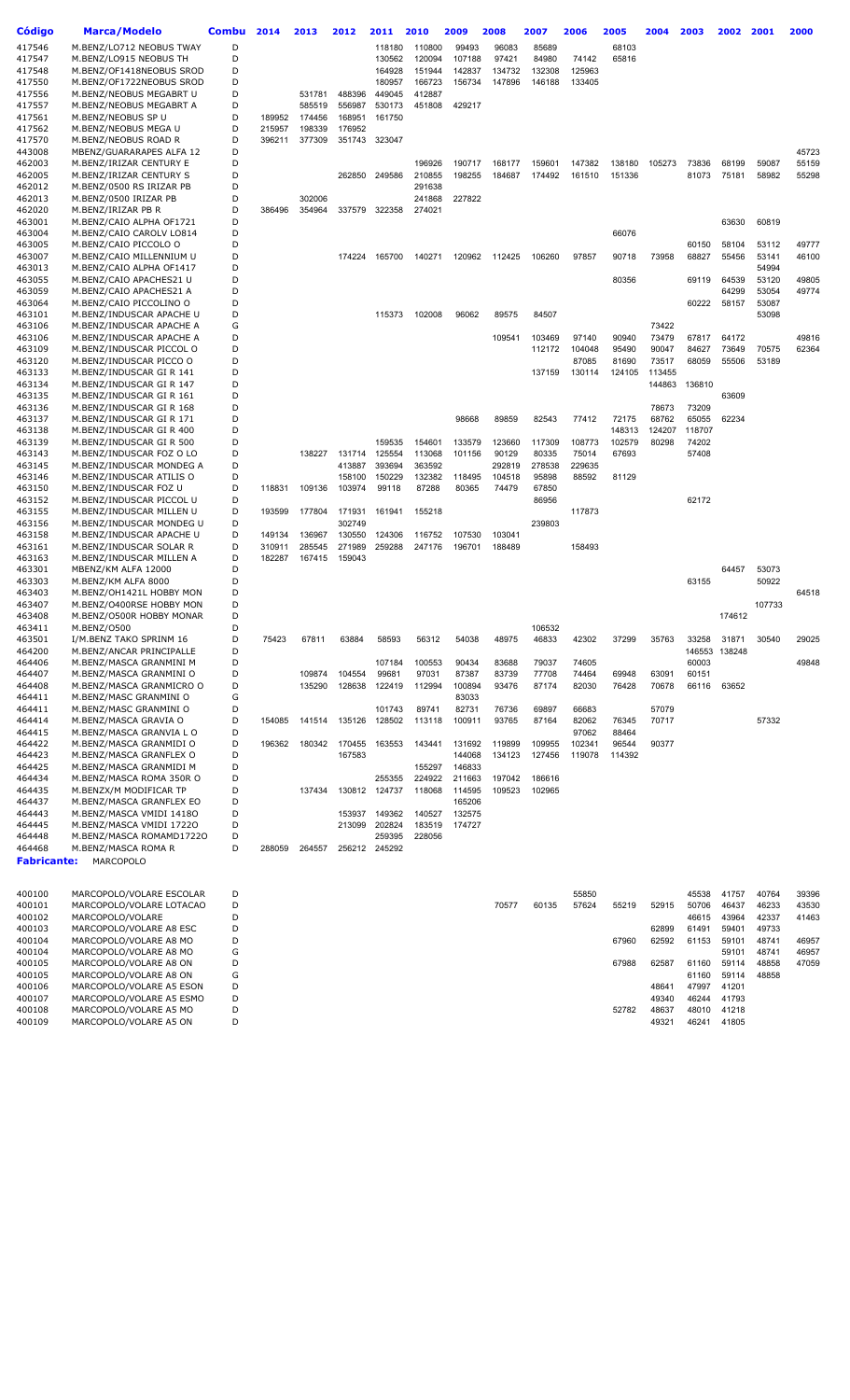| Código             | <b>Marca/Modelo</b>                                 | Combu  | 2014   | 2013             | 2012   | 2011          | 2010           | 2009           | 2008            | 2007           | 2006           | 2005           | 2004  | 2003  | 2002  | 2001  | 2000  |
|--------------------|-----------------------------------------------------|--------|--------|------------------|--------|---------------|----------------|----------------|-----------------|----------------|----------------|----------------|-------|-------|-------|-------|-------|
| 400111             | MARCOPOLO/VOLARE W8 ESC                             | D      | 135903 | 129498           | 128754 | 121082        | 99534          | 90467          | 81624           | 72121          | 68065          | 63993          | 55779 | 52452 |       |       |       |
| 400112             | MARCOPOLO/VOLARE W8 ON                              | D      | 158382 | 145461           | 138043 | 127347        | 124881         | 111470         | 99834           | 87886          | 78671          | 70616          | 62828 | 59263 | 58187 |       |       |
| 400113             | MARCOPOLO/VOLARE W8 MO                              | D      | 157794 | 144920           | 137529 | 126873        | 124411         | 110564         | 99457           | 87526          | 78409          | 70337          | 62581 | 59051 |       |       |       |
| 400114             | MARCOPOLO/VOLARE A6 ON                              | D      |        |                  |        |               |                |                | 79289           |                |                | 57544          | 55778 | 51640 |       |       |       |
| 400115             | MARCOPOLO/VOLARE A6 MO                              | D      |        |                  |        |               |                |                | 71909           |                | 63327          | 54997          | 53337 | 49386 |       |       |       |
| 400116<br>400117   | MARCOPOLO/VOLARE A6 ESC<br>MARCOPOLO/VOLARE A5HD ON | D<br>D |        |                  |        |               |                |                |                 |                |                | 53964<br>52761 | 51039 | 47452 | 44106 |       |       |
| 400118             | MARCOPOLO/VOLARE A5HD MO                            | D      |        |                  |        |               |                |                |                 |                |                |                | 49313 |       |       |       |       |
| 400120             | MARCOPOLO/VOLARE A5HD EM                            | D      |        |                  |        |               |                |                |                 |                |                |                | 49324 |       |       |       |       |
| 400121             | MARCOPOLO/VOLARE V8 MO                              | G      |        | 116983           |        |               |                |                |                 |                |                |                |       |       |       |       |       |
| 400121             | MARCOPOLO/VOLARE V8 MO                              | D      |        | 116983           | 113312 | 105594        | 99009          | 85680          | 77757           | 74706          | 67764          | 60948          |       |       |       |       |       |
| 400122             | MARCOPOLO/VOLARE V8 ON                              | D      |        | 116980           | 113309 | 105590        | 99033          | 85681          | 77767           | 74690          | 67759          | 60967          |       |       |       |       |       |
| 400123             | MARCOPOLO/VOLARE V8 ESC                             | D      |        | 116981           | 113310 | 105591        | 99014          | 90170          | 81823           | 74705          | 67746          | 60986          |       |       |       |       |       |
| 400124             | MARCOPOLO/VOLARE V5HD MO                            | D      |        | 97474            | 88918  | 82268         | 75478          | 70063          | 66468           | 58198          | 54891          | 49182          |       |       |       |       |       |
| 400125             | MARCOPOLO/VOLARE V5HD EO                            | D      |        |                  |        |               |                | 70659          | 67028           |                | 55338          | 49594          |       |       |       |       |       |
| 400126<br>400129   | MARCOPOLO/VOLARE V5HD ON<br>MARCOPOLO/VOLARE V6 ON  | D<br>D |        | 110224           | 108399 | 98569         | 76143<br>89954 | 70657<br>87129 | 67030<br>77480  | 58689<br>64927 | 55355<br>61523 | 49609<br>56253 |       |       |       |       |       |
| 400131             | MARCOPOLO/VOLARE V5HD EM                            | D      |        |                  |        | 82266         | 75484          | 70064          | 66464           | 58188          | 54867          | 49173          |       |       |       |       |       |
| 400132             | MARCOPOLO/VOLARE V6 ESC                             | G      |        |                  |        |               |                |                | 77488           |                |                |                |       |       |       |       |       |
| 400132             | MARCOPOLO/VOLARE V6 ESC                             | D      |        | 110221           | 108396 | 98566         | 94682          | 87112          | 77488           | 64970          | 61522          | 56237          |       |       |       |       |       |
| 400133             | MARCOPOLO/VOLARE V6 MO                              | G      |        |                  |        |               |                |                |                 |                | 61506          |                |       |       |       |       |       |
| 400133             | MARCOPOLO/VOLARE V6 MO                              | D      |        | 110222           | 108397 | 98567         | 89956          | 87131          | 77495           | 64936          | 61506          | 56236          |       |       |       |       |       |
| 400136             | MARCOPOLO/VOLARE W9 ON                              | D      | 163915 | 150542           | 142864 | 131793        | 122092         | 111519         | 97733           | 92141          | 80804          |                |       |       |       |       |       |
| 400137             | MARCOPOLO/VOLARE W9 ESC                             | D      | 146692 | 143702           | 140140 | 123995        | 111769         | 97644          | 89065           | 83669          | 73455          |                |       |       |       |       |       |
| 400138             | MARCOPOLO/VOLARE W9 MO                              | D      | 163917 | 150544           | 142865 | 131796        | 122108         | 111478         | 97746           | 92123          | 80837          |                |       |       |       |       |       |
| 400139             | MARCOPOLO/VOL UNIVIDA MC                            | D      |        |                  |        |               |                |                |                 | 92045          |                |                |       |       |       |       |       |
| 400140<br>400143   | MARCOPOLO/VOLARE DELTA M<br>MARCOPOLO/VOLARE W12 ON | D<br>D |        |                  |        |               |                | 115100         | 79381<br>100831 | 69979          |                |                |       |       |       |       |       |
| 400145             | MARCOPOLO/VOLARE DW9 MO                             | D      |        | 171122           |        | 167587        |                |                |                 |                |                |                |       |       |       |       |       |
| 400146             | MARCOPOLO/VOLARE DW9 ESC                            | D      |        |                  |        | 176117        |                |                |                 |                |                |                |       |       |       |       |       |
| 400147             | MARCOPOLO/VOLARE DW9 ON                             | D      | 184170 | 169145           | 154570 | 151880        | 150024         |                |                 |                |                |                |       |       |       |       |       |
| 400148             | MPOLO/VOLARE V8 TFTEC TP                            | D      |        |                  |        |               | 88717          |                |                 |                |                |                |       |       |       |       |       |
| 400149             | MARCOPOLO/VOLARE V5 EO                              | D      |        |                  | 95506  |               |                |                |                 |                |                |                |       |       |       |       |       |
| 400151             | MARCOPOLO/VOLARE SITNE A                            | D      |        |                  | 96852  |               |                |                |                 |                |                |                |       |       |       |       |       |
| 400153             | MARCOPOLO/VOLARE DW9 EO                             | D      | 191892 | 176236           |        |               |                |                |                 |                |                |                |       |       |       |       |       |
| 400154             | MPOLO/VOLARE V8L 4X4 EO                             | D      | 126613 | 116283           | 112614 |               |                |                |                 |                |                |                |       |       |       |       |       |
| 400156<br>400159   | MPOLO/VOLARE V8L 4X4 MO<br>MARCOPOLO/VOLARE W6 MO   | D<br>D | 136594 | 125450<br>156724 | 148888 |               |                |                |                 |                |                |                |       |       |       |       |       |
| 400160             | MARCOPOLO/VOLARE W6 EO                              | D      | 163642 | 155153           |        |               |                |                |                 |                |                |                |       |       |       |       |       |
| 400161             | MARCOPOLO/VOLARE W6 ON                              | D      |        | 147852           |        |               |                |                |                 |                |                |                |       |       |       |       |       |
| 400162             | MARCOPOLO/VOLARE W7 EO                              | D      | 180508 | 165781           |        |               |                |                |                 |                |                |                |       |       |       |       |       |
| 400163             | MARCOPOLO/VOLARE W7 ON                              | D      | 173333 | 159192           | 148848 |               |                |                |                 |                |                |                |       |       |       |       |       |
| 400164             | MARCOPOLO/VOLARE W7 MO                              | D      | 181635 | 166816           |        |               |                |                |                 |                |                |                |       |       |       |       |       |
| 400165             | MARCOPOLO/VOLARE W7 EM                              | D      |        | 168577           |        |               |                |                |                 |                |                |                |       |       |       |       |       |
| 400167             | MARCOPOLO/VOLARE V6L EO                             | D      | 139308 |                  |        |               |                |                |                 |                |                |                |       |       |       |       |       |
| 400169             | MARCOPOLO/VOLARE V6L EM                             | D      | 141296 | 134425           |        |               |                |                |                 |                |                |                |       |       |       |       |       |
| 400170             | MARCOPOLO/VOLARE V6L MO                             | D      | 138731 | 131354           |        |               |                |                |                 |                |                |                |       |       |       |       |       |
| 400174             | MARCOPOLO/VOLARE W8C EO                             | D      | 189246 |                  |        |               |                |                |                 |                |                |                |       |       |       |       |       |
| 416583             | TBUS/MPOLO PARADISO R                               | D<br>D |        |                  |        |               |                |                |                 |                |                | 174926         |       |       |       | 59712 |       |
| 416611<br>416614   | I/IVECO MPOLO SENIOR GVO<br>VW/MPOLO SENIOR ON      | D      | 128396 | 117921           |        | 105342 103115 | 97295          | 92058          | 81087           | 76704          | 74557          | 65520          | 62785 | 56673 | 54308 | 52041 | 49869 |
| 416618             | IVECO/MPOLO VIALE U                                 | D      |        |                  |        |               |                |                | 115338          | 109949         | 97439          |                |       |       |       |       |       |
| 416629             | MARCOPOLO/VOLARE V8L MO                             | D      | 144299 |                  |        | 89072         |                |                |                 |                |                |                |       |       |       |       |       |
| 416630             | MARCOPOLO/VOLARE V8L 0N                             | D      | 110913 | 101864           | 92274  | 88423         | 84731          | 77764          | 74518           |                |                |                |       |       |       |       |       |
| 416631             | MARCOPOLO/VOLARE V8L ESC                            | D      |        |                  |        | 107347        | 101250         | 92901          | 85915           |                |                |                |       |       |       |       |       |
| 416645             | MARCOPOLO/VOLARE V8L EM                             | D      | 126659 | 116326           | 114577 |               |                |                |                 |                |                |                |       |       |       |       |       |
| 416646             | MARCOPOLO/VOLARE V8L EO                             | D      | 99291  | 91190            | 88313  |               |                |                |                 |                |                |                |       |       |       |       |       |
| 416650             | MARCOPOLO/VOLARE WL ON                              | D      | 218146 | 200348           |        |               |                |                |                 |                |                |                |       |       |       |       |       |
| 416652             | MARCOPOLO/VOLARE WL MO                              | D      | 218181 |                  |        |               |                |                |                 |                |                |                |       |       |       |       |       |
| <b>Fabricante:</b> | MITSUBISHI                                          |        |        |                  |        |               |                |                |                 |                |                |                |       |       |       |       |       |
|                    |                                                     |        |        |                  |        |               |                |                |                 |                |                |                |       |       |       |       |       |
| 413102             | I/MMC PAJERO GLS-B 10L                              | D      |        |                  |        |               |                |                |                 |                |                |                |       |       |       |       | 30109 |
| <b>Fabricante:</b> | MON                                                 |        |        |                  |        |               |                |                |                 |                |                |                |       |       |       |       |       |
|                    |                                                     |        |        |                  |        |               |                |                |                 |                |                |                |       |       |       |       |       |
|                    |                                                     |        |        |                  |        |               |                |                |                 |                |                |                |       |       |       |       |       |
| 499999             | MON/PROTOTIPO                                       | D      |        |                  |        |               |                |                | 84902           |                |                |                |       |       |       |       |       |
| <b>Fabricante:</b> | MULTIEIXO                                           |        |        |                  |        |               |                |                |                 |                |                |                |       |       |       |       |       |
|                    |                                                     |        |        |                  |        |               |                |                |                 |                |                |                |       |       |       |       |       |
| 464800             | MULTIEIXO/ELETRA MB LE12                            | D      |        |                  |        |               |                |                |                 |                |                | 167909         |       |       |       |       |       |
| <b>Fabricante:</b> | PEUGEOT                                             |        |        |                  |        |               |                |                |                 |                |                |                |       |       |       |       |       |
|                    |                                                     |        |        |                  |        |               |                |                |                 |                |                |                |       |       |       |       |       |
| 414709             | I/PEUGEOT BOXER 320M 28                             | D      |        |                  |        |               |                |                |                 | 43844          | 40271          |                |       |       | 23646 | 22782 | 21341 |
| 414711             | I/PEUGEOT BOXER 16LUG                               | D      |        |                  |        |               |                |                |                 | 47180          |                | 41208          |       | 36016 |       |       |       |
| 414714             | PEUGEOT/BOXER EMBRAFI 16                            | D      |        |                  | 61401  | 56752         | 52692          | 50206          | 47877           | 45766          | 43613          | 37068          | 34684 |       |       |       |       |
| 414715             | PEUGEOT/BOXER C320M HDI                             | D      |        |                  |        |               |                |                |                 |                |                |                |       |       |       | 27622 |       |
| 414717             | PEUGEOT/BOXER M350L HDI                             | D      |        |                  |        |               |                |                | 68701           | 62704          | 60027          | 54331          |       |       |       |       |       |
| 414719             | PEUGEOT/BOXER C330M HDI                             | D      |        |                  |        |               |                |                |                 |                |                | 38317          |       |       |       |       |       |
| 414721             | PEUGEOT/BOXER HDI TCA MC                            | D      | 64087  | 60600            | 56224  | 54703         | 50806          | 47166          | 44902           | 42641          |                |                |       |       |       |       |       |
| 414722             | PEUGEOT/BOXER M350LH 23S                            | D      |        | 64401            | 61181  |               | 55391          |                |                 |                | 41900          | 38227          |       |       |       |       |       |
| 414724             | PEUGEOT/BOXER TRANS ESC                             | D      |        | 72722            | 69590  | 68457         | 66099          |                | 61233           |                |                | 53390          |       |       |       |       |       |
| 414725             | PEUGEOT/BOXER EUROLAF E                             | D      |        | 61964            | 58551  | 53319         | 52351          |                |                 |                |                |                |       |       |       |       |       |
| 414726             | PEUGEOT/BOXER NIKS CAP P                            | D      | 79885  | 76682            | 72387  |               |                |                |                 |                |                |                |       |       |       |       |       |
| 414727             | PEUGEOT/BOXER M350LH 2.3                            | D      | 69161  |                  |        |               |                |                |                 |                |                |                |       |       |       |       |       |

PEUGEOT/BOXER M330M 23S D 79102 75910 72293 68851 63280 56723 48030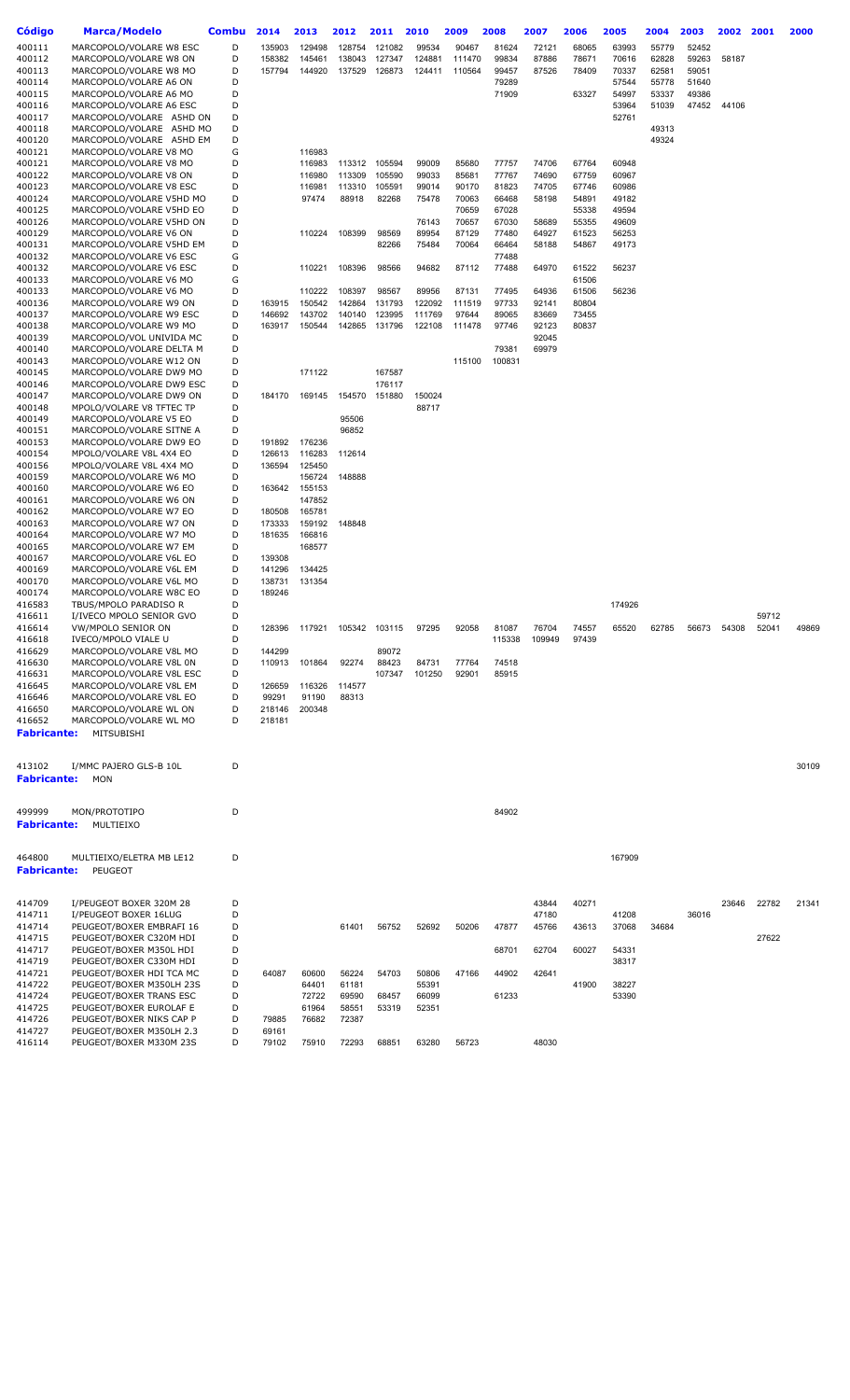| <b>Código</b>      | <b>Marca/Modelo</b>                                  | Combu  | 2014           | 2013           | 2012           | 2011           | 2010           | 2009           | 2008           | 2007           | 2006           | 2005           | 2004           | 2003                 | 2002           | 2001           | 2000  |
|--------------------|------------------------------------------------------|--------|----------------|----------------|----------------|----------------|----------------|----------------|----------------|----------------|----------------|----------------|----------------|----------------------|----------------|----------------|-------|
|                    |                                                      |        |                |                |                |                |                |                |                |                |                |                |                |                      |                |                |       |
| 416122<br>416200   | PEUGEOT/BOXER M330M 2.3                              | D      | 67059          |                |                |                |                |                |                |                |                |                |                |                      |                |                |       |
| 416201             | PEUGEOT/BOXER 10 LUG<br>PEUGEOT/BOXER 15 LUG         | D<br>D |                |                |                |                |                |                |                |                |                |                | 30627          | 26813                | 25593          |                |       |
| 416202             | PEUGEOT/BOXER 16 LUG                                 | D      |                |                |                | 58740          | 56887          | 50145          | 48158          | 46955          | 44863          | 38646          | 36012          | 33599                | 29107          | 27887<br>27680 |       |
| 416202             | PEUGEOT/BOXER 16 LUG                                 | G      |                |                |                |                |                |                |                |                |                |                | 36012          |                      |                |                |       |
| 416203             | PEUGEOT/BOXER FFBM 32                                | D      | 64210          | 62866          | 61399          | 56750          | 52708          | 50220          | 47853          | 45768          | 43589          | 37057          | 34688          | 31838                |                | 26610          |       |
| 416204             | PEUGEOT/BOXER NIKS 16                                | D      |                |                | 61379          | 58458          | 53522          | 47883          | 45440          | 44149          | 40760          | 37605          | 32972          |                      |                |                |       |
| 416205             | PEUGEOT/BOXER C320M D                                | D      |                |                |                |                |                |                |                |                |                |                | 31501          |                      |                |                |       |
| 416208             | PEUGEOT/BOXER M330M HDI                              | D      |                |                |                |                |                | 48683          | 46191          | 44839          | 39349          | 38199          |                |                      |                |                |       |
| 416208             | PEUGEOT/BOXER M330M HDI                              | G      |                |                |                |                |                |                |                | 44839          |                |                |                |                      |                |                |       |
| 416209             | PEUGEOT/BOXER REVESCAP17                             | D      | 71310          | 65492          | 62374          | 59403          | 54393          | 48658          | 46191          | 44851          | 39353          | 38192          |                |                      |                |                |       |
| 416210             | PEUGEOT/BOXER JAEDI TUR                              | D      |                | 67562          | 65984          | 60992          | 53924          | 52457          | 48527          | 45754          | 43604          | 39349          |                |                      |                |                |       |
| 416211             | PEUGEOT/BOX GREENCAR MO2                             | D      |                | 75573          | 71973          | 68547          | 60970          | 53776          | 50419          | 48212          | 44951          | 42127          |                |                      |                |                |       |
| 416213             | PEUGEOT/BOXER THB MICRO                              | D      |                |                |                |                | 56670          |                | 46501          | 44761          |                | 38194          |                |                      |                |                |       |
| 416214             | PEUGEOT/BOXER SITNEI MIC                             | D      | 76551          | 74365          |                |                | 58833          | 53704          | 49464          |                | 43773          | 40712          |                |                      |                |                |       |
| 416215             | PEUGEOT/TRANSFORM MICRO                              | D      |                | 65309          | 61262          | 58879          | 52784          | 50476          | 48055          | 45628          |                |                |                |                      |                |                |       |
| 416216<br>416217   | PEUGEOT/BOXER MARTICAR16                             | D<br>D | 70167<br>87019 | 64442<br>79919 | 61373<br>76113 | 58452<br>72490 | 53539<br>63224 | 47891<br>58218 | 45463<br>54253 | 44140          | 49873          | 37596<br>45583 | 32969<br>40679 |                      |                | 30778          |       |
| 416218             | PEUGEOT/BOX GUERRA MIC20<br>PEUGEOT/BOXER CIRILO M   | D      | 70796          | 69475          | 65596          | 57250          | 54860          | 48172          | 46162          | 44753          | 41377          | 39650          |                |                      |                |                |       |
| 416219             | PEUGEOT/BOXER GCASA MIC1                             | D      |                | 64270          | 59027          | 56248          | 54473          |                | 46916          |                |                |                |                |                      |                |                |       |
| 416220             | PEUGEOT/BOX MODIFICAR TP                             | D      |                |                | 68385          | 66277          | 60870          |                | 50362          | 48198          |                |                |                |                      |                |                |       |
| 416221             | PEUGEOT/BOXER ALLTECH MI                             | D      |                |                |                |                |                |                | 49197          | 47066          | 44657          |                |                |                      |                |                |       |
| 416222             | PEUGEOT/BOXER NIKS MO20                              | D      |                | 85181          | 81126          | 77263          | 67385          | 60593          | 55600          | 51645          |                |                |                |                      |                |                |       |
| 416223             | PEUGEOT/BOXER TECFORM                                | D      |                |                |                |                |                | 49606          |                |                |                |                |                |                      | 23784          |                |       |
| 416225             | PEUGEOT/BOXER CLASSY VAN                             | D      |                | 69380          | 66394          | 65310          | 56751          | 54364          | 49582          |                |                |                |                |                      |                |                |       |
| 416227             | PEUGEOT/BOX MARIMAR PASS                             | D      |                |                | 81071          | 77211          | 67327          | 58713          |                |                |                | 42420          |                |                      |                |                |       |
| <b>Fabricante:</b> | <b>RENAULT</b>                                       |        |                |                |                |                |                |                |                |                |                |                |                |                      |                |                |       |
|                    |                                                      |        |                |                |                |                |                |                |                |                |                |                |                |                      |                |                |       |
| 415301             | IMP/RENAULT TRAFC CIOATO                             | D      |                |                |                |                |                |                |                |                |                |                |                |                      |                |                | 15977 |
| 415301             | IMP/RENAULT TRAFC CIOATO                             | G      |                |                |                |                |                |                |                |                |                |                |                |                      |                |                | 15397 |
| 415302             | I/RENAULT TF RONTAN MIC                              | D      |                |                |                |                |                |                |                |                |                |                | 18513          |                      |                |                |       |
| 415303             | I/RENAULT TF ENGESIG PAS                             | D      |                |                |                |                |                |                |                |                |                |                |                |                      |                | 16753          | 15433 |
| 415303             | I/RENAULT TF ENGESIG PAS                             | G      |                |                |                |                |                |                |                |                |                |                |                |                      | 16661          | 15927          | 15067 |
| 463800<br>463801   | RENAULT/MASTER MINIBUS16<br>RENAULT/MASTER JAEDI TUR | D<br>D | 96715          | 83725          | 82535<br>80927 | 63627<br>75172 | 64389          | 60036          | 54465<br>54825 | 47036<br>52945 | 45331<br>49967 | 43657<br>47120 | 40995<br>40347 | 39892                | 38278<br>37488 |                |       |
| 463802             | RENAULT/MASTER RONTANESC                             | D      |                |                |                |                |                |                |                |                |                | 41817          | 39619          | 38731                |                |                |       |
| 463803             | RENAULT/MASTER BUS16 DTI                             | D      |                | 72800          | 69333          | 65842          | 60760          | 57103          | 51724          | 48727          | 47484          | 44051          | 41187          | 38488                | 36514          |                |       |
| 463804             | RENAULT/MASTER BUS12 DCI                             | D      |                | 69255          | 63360          |                |                | 50959          | 50087          | 47414          | 44934          | 38825          |                |                      |                |                |       |
| 463805             | RENAULT/MASTER RONTAN TE                             | D      |                |                |                |                |                |                | 52393          | 49593          | 47007          |                |                |                      |                |                |       |
| 463806             | RENAULT/M REVESCAP TE                                | D      |                |                |                |                |                |                |                | 40644          | 36260          |                |                |                      |                |                |       |
| 463808             | RENAULT/M REVESCAP L3H2                              | D      | 71784          | 69185          | 66020          | 59074          | 55664          | 51273          | 48709          | 46274          | 44263          |                |                |                      |                |                |       |
| 463809             | RENAULT/MAST MARTICAR 19                             | D      | 96892          | 84651          | 81074          | 75311          | 64495          | 61245          | 59796          | 53497          | 49120          | 47166          |                |                      |                |                |       |
| 463810             | RENAULT/MASTER ALLTECH                               | D      |                |                |                | 73049          | 66037          | 64236          | 61554          | 56407          | 50931          |                |                |                      |                |                |       |
| 463811             | RENAULT/MASTER THB VA                                | D      |                |                |                |                | 63725          | 61097          | 59219          | 53393          |                |                |                |                      |                |                |       |
| 463813             | RENAULT/MASTER NIKS MO20                             | D      | 82076          | 75380          | 71789          | 68175          | 60525          | 56894          | 54989          | 52061          | 49030          |                |                |                      |                |                |       |
| 463814<br>463815   | RENAULT/ALLTECH ESCOLAR<br>RENAULT/MASTER SITNEI MA  | D<br>D | 94744          | 84050          |                | 59182<br>73640 | 56101<br>63720 | 59413          |                |                | 52446<br>48693 |                |                |                      |                |                |       |
| 463816             | RENAULT/MASTER TCA MIC                               | D      | 77705          | 70317          | 79279<br>67893 | 63947          | 58694          | 55294          | 54825<br>53056 | 50228          | 47593          |                | 40906          |                      |                |                |       |
| 463817             | RENAULT/MASTER ALLTECHMC                             | D      |                |                |                |                |                |                | 41267          |                |                |                |                |                      |                |                |       |
| 463818             | RENAULT/MASTER ALLT PASS                             | D      |                |                | 86307          | 78485          | 73245          |                |                |                |                |                |                |                      |                |                |       |
| 463819             | RENAULT/MASTER EUROLAF P                             | D      | 72393          | 68587          | 63252          | 59574          | 56126          | 51777          | 50805          | 45835          | 44644          |                |                |                      |                |                |       |
| 463820             | RENAULT/MASTER GCASAMIC1                             | D      |                | 90810          | 85392          | 82062          | 76012          |                |                |                |                |                |                |                      |                |                |       |
| 463821             | RENAULT/MASTER CLASSYVAN                             | D      | 100630         | 92420          | 84927          | 77231          | 72073          |                |                | 61097          |                |                |                |                      |                |                |       |
| 463822             | RENAULT/MASTER CAVENA400                             | D      |                | 59215          | 52569          | 52428          | 47633          |                | 44448          |                |                |                |                |                      |                |                |       |
| 463823             | RENAULT/MASTER TRANS ESC                             | D      | 80766          | 74177          | 71298          | 69002          | 66446          | 64217          |                | 59125          | 57158          |                |                |                      |                |                |       |
| 463824             | RENAULT/MASTER MBUS L3H2                             | G      | 96238          |                |                |                |                |                |                |                |                |                |                |                      |                |                |       |
| 463824             | RENAULT/MASTER MBUS L3H2                             | D      | 96238          | 86024          |                |                |                |                |                |                |                |                |                |                      |                |                |       |
| 463826             | RENAULT/MASTER EUR STDL3                             | D      | 76795          | 70530          | 64998          |                |                |                |                |                |                |                |                |                      |                |                |       |
| 463827<br>463829   | RENAULT/MASTER EUR VIPL3<br>RENAULT/MASTER MART L3   | D<br>D | 75441<br>94860 | 69286<br>92008 |                |                |                |                |                |                |                |                |                |                      |                |                |       |
| 463830             | RENAULT/MASTER FFORMA.ES                             | D      | 91013          | 87033          | 83632          |                |                |                |                |                |                |                |                |                      |                |                |       |
| 463831             | RENAULT/MASTER MARIM PAS                             | D      | 95468          | 90923          |                |                |                |                |                |                |                |                |                |                      |                |                |       |
| 463832             | RENAULT/MASTER NIKS 16 P                             | D      | 79127          | 77095          |                |                |                |                |                |                |                |                |                |                      |                |                |       |
| <b>Fabricante:</b> | <b>SCANIA</b>                                        |        |                |                |                |                |                |                |                |                |                |                |                |                      |                |                |       |
|                    |                                                      |        |                |                |                |                |                |                |                |                |                |                |                |                      |                |                |       |
| 400008             | SCANIA/BUSSCAR JUM BUS R                             | D      |                |                |                |                |                |                | 256832         | 247389         | 228249         | 208928         | 183037         |                      | 137388 131652  | 94476          | 85214 |
| 400009             | IMP/SCANIA BUSSCAR JB R                              | D      |                |                |                |                |                |                |                |                |                | 140118         |                |                      |                | 94158          | 64406 |
| 400012             | SCANIA/BUSSCAR URBANUS U                             | D      |                |                |                |                |                |                |                | 184328         | 174927         | 160187         |                | 145934 134112 126148 |                | 85619          | 76813 |
| 400031             | SCANIA/BUSSCAR EL BUSS R                             | D      |                |                |                |                |                |                |                | 140015         |                |                |                |                      |                | 68378          | 61388 |
| 400034             | SCANIA/BUSSCAR VI BUSS R                             | D      |                |                |                | 345904         | 320761         | 285642         | 274099         | 259727         | 243856         | 216786         |                | 198813 138180 132412 |                | 94873          | 84972 |
| 400037             | SCANIA/BUSSCAR J B 400 R                             | D      |                |                | 248205         |                |                |                |                |                |                |                |                |                      |                |                | 85008 |
| 400040             | SCANIA/BUSSCAR PANORAM R                             | D      |                |                |                | 247547 239450  | 231152         | 210678         | 197722         | 185255         | 175147         | 160774         | 140258         |                      | 121118 116061  | 94591          | 84507 |
| 400055             | SCANIA/BUSSCAR URBPLUS U                             | D      |                |                |                |                |                | 139369         | 134096         |                |                |                |                |                      |                | 85711          |       |
| 400070<br>401202   | SCANIA/BUSSCAR URBANUS A<br>SCANIA/K124 HOBBY MONARC | D<br>D |                |                |                |                |                |                | 127911         | 119048         |                |                |                | 91292                |                |                | 88689 |
| 401302             | SCANIA/MASCA ROMA 350R O                             | D      |                |                |                |                | 234413         | 220100         | 210970         | 198866         |                | 178986         |                |                      |                |                |       |
| 401699             | <b>SCANIA</b>                                        | D      |                |                |                |                |                |                |                |                |                |                |                |                      |                |                | 76707 |
| 409102             | SCANIA/CMA COMETA                                    | D      |                |                |                |                |                |                |                |                |                |                |                |                      |                | 94862          | 85075 |
| 411304             | SCANIA/COMIL VERSATILE I                             | D      |                |                |                | 253787         | 233081         |                |                |                |                |                |                |                      |                |                |       |
| 411311             | SCANIA/COMIL CAMP HD R                               | D      |                |                |                |                |                |                | 174722         |                |                | 137500         |                | 124272 116100 105902 |                | 94922          | 85101 |
| 411314             | SCANIA/COMIL SVELTO U                                | D      |                |                |                | 192474         |                |                |                | 157771         |                |                |                |                      | 123561 115911  | 95039          | 85126 |
| 411319             | SCANIA/COMIL CAMPIONE R                              | D      | 285200         | 261932         | 249338         | 237410         | 209432         | 193940         | 182123         | 170309         | 158830         | 146902         |                | 138543 129736 119483 |                | 97526          | 86936 |
| 411345             | SCANIA/COMIL DOPPIO A                                | D      |                | 462446         |                | 438746         |                | 307221         |                | 263260         |                |                |                |                      |                |                |       |
| 411355             | SCANIA/COMIL CAMPIONE LD                             | D      | 337115         | 309612         | 299842         | 283712         |                |                |                |                |                |                |                |                      |                |                |       |
|                    |                                                      |        |                |                |                |                |                |                |                |                |                |                |                |                      |                |                |       |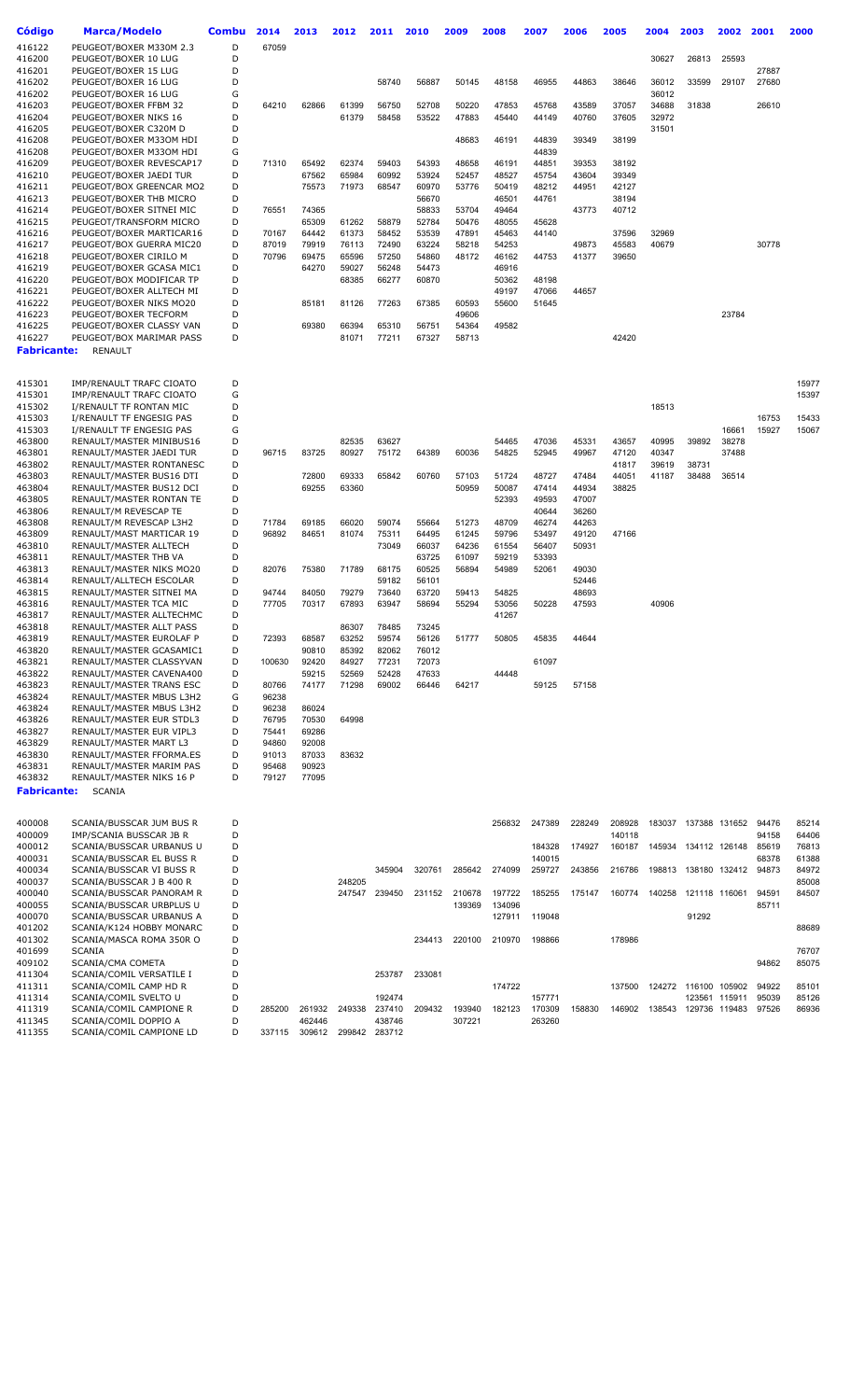| <b>Código</b>                | Marca/Modelo                                        | Combu  | 2014   | 2013             | 2012   | 2011          | 2010   | 2009             | 2008            | 2007            | 2006           | 2005           | 2004           | 2003   | 2002                    | 2001           | 2000           |
|------------------------------|-----------------------------------------------------|--------|--------|------------------|--------|---------------|--------|------------------|-----------------|-----------------|----------------|----------------|----------------|--------|-------------------------|----------------|----------------|
| 411372                       | SCANIA/COMIL SVELTO U                               | D      |        |                  | 184274 |               |        |                  |                 |                 |                |                |                |        |                         |                |                |
| 411373                       | SCANIA/COMIL CAMPIONE DD                            | D      | 401466 | 195574<br>368713 | 353776 | 339174        |        |                  |                 |                 |                |                |                |        |                         |                |                |
| 412910                       | SCANIA/BUSSCAR VBUSS ELE                            | D      |        |                  |        | 227019 216334 |        |                  |                 |                 |                |                |                |        |                         |                |                |
| 415706                       | SCANIA/F94 NEOBUS EVOL                              | D      |        |                  |        |               |        |                  |                 |                 |                |                |                |        |                         |                | 62582          |
| 415707                       | SCANIA/F94 NEOBUS EVO ST                            | D      |        |                  |        |               |        |                  |                 |                 |                |                |                |        |                         |                | 62812          |
| 415756                       | SCANIA/K94 INDUST SUPREM                            | D      |        |                  |        |               |        |                  |                 | 201706          |                |                |                |        |                         |                |                |
| 415778                       | SCANIA/K270 NEOBUS SROAD                            | D      |        |                  |        |               |        |                  |                 |                 | 136685         |                |                |        |                         |                |                |
| 415783                       | SCANIA/K310 NEOBUS SROAD                            | D      |        |                  |        | 258284        | 236459 | 222795           | 212956          | 199938          |                |                |                |        |                         |                |                |
| 415794                       | <b>SCANIA/NEOBUS SP</b>                             | D      |        | 216477           | 211860 | 185210        | 156718 | 154932           |                 |                 |                |                |                |        |                         |                |                |
| 415797                       | SCANIA/NEOBUS MEGA                                  | D      |        | 173460           | 165202 | 149499        | 139382 | 130904           |                 |                 |                |                |                |        |                         |                |                |
| 416505                       | SCANIA/MPOLO TORINO GVU                             | D      |        |                  |        |               |        |                  |                 |                 |                |                | 122672         |        | 104851                  | 85517          | 76746          |
| 416512                       | SCANIA/MPOLO ANDARE R                               | D      |        |                  |        |               |        | 336663           |                 |                 |                | 198428         | 149097         |        |                         | 94478          | 63712          |
| 416517                       | SCANIA/MPOLO VIAGGIO GVR                            | D      |        |                  |        |               |        |                  |                 |                 |                |                |                |        |                         |                | 54028          |
| 416522                       | SCANIA/MPOLO PARAD GVR                              | D      |        |                  |        |               |        |                  |                 |                 |                |                |                |        |                         | 94844          | 85215          |
| 416525                       | SCANIA/MPOLO PARAD GVLDR                            | D      |        |                  |        |               |        |                  |                 |                 |                |                |                |        |                         |                | 85180          |
| 416528                       | SCANIA/MPOLO PARAD GVDDR                            | D      |        |                  |        |               |        |                  |                 |                 |                |                |                |        |                         |                | 85286          |
| 416536                       | SCANIA/MPOLO VIALE U                                | D<br>D | 194280 |                  | 173786 | 166612        | 161871 | 151165           | 147206          |                 | 128491         | 116032         | 110123         | 100880 | 95853                   | 85578          | 76826<br>76758 |
| 416547<br>416552             | SCANIA/MPOLO TORINO GVA<br>SCANIA/MPOLO VIAGGIO R   | D      | 292992 | 269087           | 256234 | 243418        | 214318 | 198474           | 185625          | 174407          | 162405         | 149726         | 138615         |        | 130249 119968           | 97212          | 87081          |
| 416557                       | SCANIA/MPOLO PARADISO R                             | D      | 283729 | 260581           | 248133 | 236933        | 207872 | 192670           | 180924          | 169318          | 158161         | 146157         | 137791         |        | 129307 119811           | 96771          | 86540          |
| 416567                       | SCANIA/MPOLO PARADIS LDR                            | D      |        |                  | 281985 | 268764        | 224603 | 201975           | 193827          | 183381          | 170932         | 154767         | 135158         | 126315 | 116195                  | 94902          | 85114          |
| 416575                       | SCANIA/MPOLO PARADIS DDR                            | D      |        |                  | 340999 | 324250        | 278115 | 261065           | 250232          | 236293          | 198287         | 163853         | 131987         |        | 123700 111042           | 85532          | 76838          |
| 416582                       | SCANIA/MPOLO VIALE A                                | D      |        | 179076           |        |               | 145564 | 132716           | 120635          | 114387          | 108066         |                |                | 90890  |                         |                |                |
| 416626                       | SCANIA/MPOLO TORINO U                               | D      | 216999 | 199296           | 190060 | 180770        | 157510 | 148364           |                 |                 |                |                |                |        |                         |                |                |
| 416639                       | SCANIA/MPOLO PARADISO DD                            | D      | 663744 | 609593           | 585369 | 539281        |        |                  |                 |                 |                |                |                |        |                         |                |                |
| 416641                       | SCANIA/MPOLO PARADISO LD                            | D      | 651501 | 598348           | 573933 | 528551        |        |                  |                 |                 |                |                |                |        |                         |                |                |
| 417559                       | SCANIA/NEOBUS MEGABRT U                             | D      |        | 430086           |        |               |        |                  |                 |                 |                |                |                |        |                         |                |                |
| 417567                       | SCANIA/NEOBUS ROAD R                                | D      | 242490 | 222706           | 209703 | 197835        |        |                  |                 |                 |                |                |                |        |                         |                |                |
| 462002                       | SCANIA/IRIZAR CENTURY S                             | D      |        |                  |        | 234918        | 203679 | 185218           | 177840          | 168035          | 159778         | 142920         | 134795         |        | 126018 116022           | 95110          | 85241          |
| 462004                       | SCANIA/IRIZAR CENTURY E                             | D      |        |                  |        |               | 213853 | 193059           | 185209          | 175352          | 166551         | 151624         | 131877         |        | 126372 115907           | 94906          | 85066          |
| 462010                       | SCANIA/K114IB IRIZAR PB                             | D      |        |                  |        |               | 287663 |                  |                 |                 |                |                |                |        |                         |                |                |
| 462014                       | SCANIA/K 380B IRIZAR PB                             | D      |        |                  |        |               | 266793 | 251525           | 240945          |                 |                |                |                |        |                         |                |                |
| 462019                       | SCANIA/IRIZAR PB R                                  | D      | 387316 | 355717           | 337969 | 321771        | 276732 | 255025           |                 |                 |                |                |                |        |                         |                |                |
| 462021                       | SCANIA/IRIZAR CENTURY R                             | D      |        | 271640           |        | 258852 245823 |        |                  |                 |                 |                |                |                |        |                         |                |                |
| 463051                       | SCANIA/CAIO MILLE L94UB                             | D<br>D |        |                  |        |               |        |                  |                 |                 |                |                |                |        |                         | 83416          | 74796          |
| 463060<br>463121             | SCANIA/CAIO APACHES21 A<br>SCANIA/INDUSCAR MILLEN U | D      | 245328 | 225313           | 214612 | 203747        | 177683 | 161988           | 155472          | 146927          | 137270         | 126342         | 118630         |        | 104237<br>108441 103136 | 85613          | 76762          |
| 463122                       | SCANIA/INDUSCAR APACHE U                            | D      |        | 216748           | 206546 | 196893        | 170663 | 157494           |                 |                 | 137042         |                |                |        | 112838 104147           |                |                |
| 463129                       | SCANIA/INDUSCAR GI R                                | D      |        |                  |        |               |        |                  |                 | 135568          |                |                |                | 111326 |                         |                |                |
| 463130                       | SCANIA/INDUSCAR GI R K94                            | D      |        |                  |        |               |        |                  |                 |                 | 148825         | 136395         | 121536         |        | 104038                  |                |                |
| 463159                       | SCANIA/INDUSCAR MONDEG U                            | D      |        |                  |        | 208902        |        |                  |                 |                 |                |                |                |        |                         |                |                |
| 464454                       | SCANIA/MASCA ROMA F230ON                            | D      |        |                  | 298448 | 284065        | 273304 |                  |                 |                 |                |                |                |        |                         |                |                |
| 464467                       | SCANIA/MASCA ROMA R                                 | D      | 310807 | 285450           | 271857 |               |        |                  |                 |                 |                |                |                |        |                         |                |                |
| 464900                       | SCANIA/TRAILCAR COMANDER                            | D      |        |                  |        |               |        |                  |                 |                 |                |                | 83480          |        |                         |                |                |
| 465100                       | I/SCANIA MPOLO PARADIS R                            | D      |        |                  |        |               |        | 272410           |                 |                 | 227334         |                |                |        |                         |                |                |
| 465101                       | I/SCANIA MPOLO VIALE U                              | D      |        |                  |        |               |        |                  |                 | 162351          |                |                |                |        |                         |                |                |
| <b>Fabricante:</b>           | SSANGYONG                                           |        |        |                  |        |               |        |                  |                 |                 |                |                |                |        |                         |                |                |
|                              |                                                     |        |        |                  |        |               |        |                  |                 |                 |                |                |                |        |                         |                |                |
|                              | I/SSANGYONG ISTANA PRIME                            | D      |        |                  |        |               |        |                  |                 |                 |                |                |                |        |                         | 16294          |                |
| 463200<br><b>Fabricante:</b> |                                                     |        |        |                  |        |               |        |                  |                 |                 |                |                |                |        |                         |                |                |
|                              | <b>TECNOBUS</b>                                     |        |        |                  |        |               |        |                  |                 |                 |                |                |                |        |                         |                |                |
|                              |                                                     |        |        |                  |        |               |        |                  |                 |                 |                |                |                |        |                         |                |                |
| 412904                       | TECNOBUS/BUSSCAR VBUSS R                            | D      |        |                  |        |               |        |                  |                 |                 |                | 201249         |                |        |                         |                |                |
| <b>Fabricante:</b>           | TEV                                                 |        |        |                  |        |               |        |                  |                 |                 |                |                |                |        |                         |                |                |
|                              |                                                     |        |        |                  |        |               |        |                  |                 |                 |                |                |                |        |                         |                |                |
|                              |                                                     |        |        |                  |        |               |        |                  |                 |                 |                |                |                |        |                         |                |                |
| 413800                       | I/TEV TEG6129SHEV 2                                 | G      |        |                  | 169134 |               |        |                  |                 |                 |                |                |                |        |                         |                |                |
| 413801                       | I/TEV TEG6129SHEV 1                                 | G      |        |                  | 169128 |               |        |                  |                 |                 |                |                |                |        |                         |                |                |
| <b>Fabricante:</b>           | <b>TOYOTA</b>                                       |        |        |                  |        |               |        |                  |                 |                 |                |                |                |        |                         |                |                |
|                              |                                                     |        |        |                  |        |               |        |                  |                 |                 |                |                |                |        |                         |                |                |
|                              |                                                     | D      |        |                  |        |               |        |                  |                 |                 |                |                |                |        |                         | 31370          | 29825          |
| 414102                       | TOYOTA/BAND MAX                                     |        |        |                  |        |               |        |                  |                 |                 |                |                |                |        |                         |                |                |
| <b>Fabricante:</b>           | TUTTO                                               |        |        |                  |        |               |        |                  |                 |                 |                |                |                |        |                         |                |                |
|                              |                                                     |        |        |                  |        |               |        |                  |                 |                 |                |                |                |        |                         |                |                |
| 411800                       | TUTTO/M.POLO TORINO GV                              | D      |        |                  |        |               |        |                  |                 |                 | 73245          |                |                |        |                         |                | 40069          |
| 411801                       | TUTTO/MPOLO ELETRA HPB15                            | D      |        |                  |        |               |        |                  |                 |                 |                |                |                | 58992  |                         |                |                |
| 411803                       | TUTTO/IBRAVA TROLEBUS.ON                            | D      |        |                  |        |               |        | 140997           |                 |                 |                |                |                |        |                         |                |                |
| <b>Fabricante:</b>           | VOLKSWAGEN                                          |        |        |                  |        |               |        |                  |                 |                 |                |                |                |        |                         |                |                |
|                              |                                                     |        |        |                  |        |               |        |                  |                 |                 |                |                |                |        |                         |                |                |
|                              |                                                     |        |        |                  |        |               |        |                  |                 |                 |                |                |                |        |                         |                |                |
| 400007                       | VW/BUSSCAR EL BUSS R                                | D      |        |                  | 199943 | 185533        | 179906 | 166970           | 159122          | 150429          | 139982         | 127951         | 107872         | 73660  | 70585                   | 51775          | 40774          |
| 400011                       | VW/BUSSCAR URBANUSS U                               | D      |        |                  |        | 164466        | 149281 | 143050           | 137078          | 131559          | 117228         | 106385         | 86812          | 56871  | 54497                   | 51564          | 36648          |
| 400015                       | VW/BUSSCAR SUP M SS U                               | D      |        |                  |        |               |        |                  |                 |                 |                |                |                |        |                         |                | 40798          |
| 400021                       | VW/BUSSCAR INTERBUS R                               | D      |        |                  |        |               |        |                  | 94855           | 91001           | 82209          |                |                |        | 60662                   | 51540          | 40733          |
| 400045                       | VW/BUSSCAR MICRUSS O                                | D      |        |                  | 86376  | 84651         |        | 74947            | 70131           | 67000           | 61714          | 56002          | 51910          | 49445  | 47381                   | 45956          | 37444          |
| 400048                       | VOLKS/BUSSCAR MINIMIC O                             | D<br>D |        |                  |        |               |        |                  |                 |                 |                |                |                |        |                         | 39246          |                |
| 400049                       | VW/BUSSCAR MINIMIC M<br>VW/BUSSCAR URBPLUSS U       | D      |        |                  |        | 127324        |        |                  | 81997<br>108770 | 75096<br>103289 | 70903<br>96018 | 63284<br>87404 |                |        |                         | 47713<br>51265 | 38134          |
| 400060<br>400067             | VW/BUSSCAR VBUS LO4X2                               | D      |        |                  |        |               |        | 114766<br>114995 | 108167          | 103536          | 94226          | 85643          | 70662<br>77119 | 64549  | 60070<br>58981          | 51631          | 40551          |
| 400076                       | VW/BUSSCAR ECOSS U                                  | D      |        |                  |        | 161360        |        | 146082           | 137861          | 131962          | 117165         | 112159         |                |        | 96336                   | 92756          |                |
| 404501                       | VW/7.90 S C.O.                                      | D      |        |                  |        |               |        |                  |                 |                 |                |                |                | 69028  |                         |                |                |
| 404503                       | VW/8.130 CO                                         | D      |        |                  |        |               |        |                  |                 |                 |                |                |                |        |                         |                | 43057          |
| 404505                       | <b>VW/TRAILCAR COMMANDER SE</b>                     | D      |        |                  |        |               |        |                  |                 |                 | 78601          |                |                |        |                         | 51552          |                |
| 408804                       | <b>VW/8.140 ONIBUS</b>                              | D      |        |                  |        |               |        |                  |                 |                 |                |                |                |        |                         |                | 54173          |
| 408806                       | <b>VW/16.210 ONIBUS</b>                             | D      |        |                  |        |               |        |                  |                 |                 |                |                |                |        |                         | 85028          |                |
| 409103                       | VW/17240 OT CMA RDV 12.0                            | D      |        |                  |        |               |        |                  |                 |                 |                |                |                |        | 74483                   |                |                |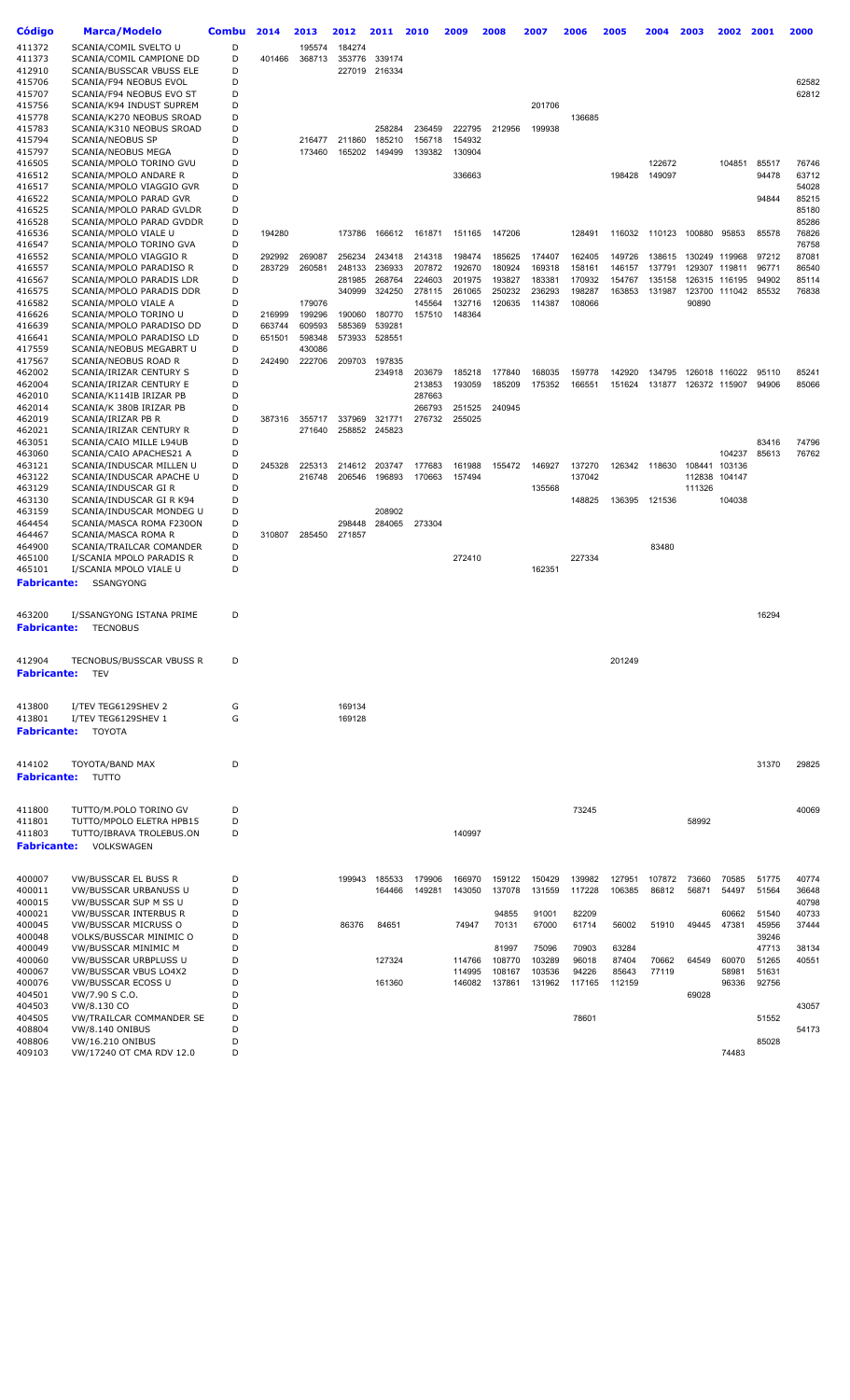| Código           | <b>Marca/Modelo</b>                                  | Combu  | 2014   | 2013             | 2012             | 2011           | 2010           | 2009             | 2008            | 2007           | 2006           | 2005           | 2004           | 2003           | 2002           | 2001           | 2000           |
|------------------|------------------------------------------------------|--------|--------|------------------|------------------|----------------|----------------|------------------|-----------------|----------------|----------------|----------------|----------------|----------------|----------------|----------------|----------------|
| 409401           | <b>VW/KOMBI ESCOLAR</b>                              | G      |        | 37456            | 35782            | 34561          | 30084          | 24966            | 22567           | 20890          | 16804          | 15434          | 14322          | 13850          | 13008          | 12637          | 11526          |
| 409401           | VW/KOMBI ESCOLAR                                     | D      |        | 37457            | 35736            | 34561          | 30085          | 24966            | 22568           | 20890          | 16805          | 15434          | 14323          | 13850          | 13008          | 12637          | 11527          |
| 409402<br>409402 | VW/KOMBI LOTACAO<br>VW/KOMBI LOTACAO                 | G<br>D |        | 36572<br>36572   | 34935<br>34936   | 32055<br>32055 | 28861<br>28862 | 24335<br>24335   | 21909<br>21910  | 20890<br>20890 | 16804<br>16805 | 15437<br>15437 | 14316<br>14317 | 13846<br>13847 | 13012<br>13012 | 12637<br>12637 | 11523<br>11523 |
| 409403           | VW/KOMBI VIACAR 12                                   | D      |        |                  |                  |                |                |                  |                 |                |                |                |                |                |                | 14039          |                |
| 409403           | VW/KOMBI VIACAR 12                                   | G      |        |                  |                  |                |                |                  |                 |                | 16673          |                |                |                |                |                |                |
| 409404           | VW/KOMBI VIATURE E                                   | G      |        |                  |                  |                |                |                  |                 |                |                |                |                |                | 13636          | 13334          |                |
| 409405           | VW/9150 WALK WALKBUS L20                             | D      |        |                  |                  |                |                |                  |                 |                | 85795          | 79277          |                |                |                |                |                |
| 409406           | VW/915 WALK WALKBUS L32                              | D      |        |                  | 131238           | 125165         |                |                  | 103547          | 99427          | 92617          | 85179          | 79564          |                |                |                |                |
| 409407           | VW/8150 WALK WALKBUS L20                             | D      |        |                  |                  |                |                |                  |                 |                |                | 95987          |                |                |                |                |                |
| 409408           | VW/8120 WALK WALKBUS L20                             | D      |        |                  |                  |                |                |                  |                 |                |                | 75113          |                |                |                |                |                |
| 409409<br>409410 | VW/9.1500DM EL SCHEID DE<br>VW/KOMBI UNIVIDAS LOT    | D<br>D |        | 42442            | 28497            | 27308          | 26169          | 25077            | 24030           |                |                |                |                |                |                | 46298          |                |
| 409411           | VW/15190EOD UNISAUDE ATH                             | D      |        |                  |                  |                |                |                  | 109307          | 104750         |                |                |                |                |                |                |                |
| 409416           | VW/MDO 300 URBANO M                                  | D      |        |                  |                  |                |                |                  | 154476          | 138268         |                |                |                |                |                |                |                |
| 409417           | VW/9150 ODM CICCOBUS 03                              | D      |        |                  |                  |                |                |                  |                 | 73438          |                |                |                |                |                |                |                |
| 409420           | VW/9.150 IBRAVA APOLLO                               | D      |        |                  |                  | 159255         | 138591         | 131724           | 124227          |                |                |                |                |                |                |                |                |
| 409421           | VW/15.190 EOD ESCOLAR HD                             | D      |        |                  | 188632           | 179583         | 149939         | 130118           |                 |                |                |                |                |                |                |                |                |
| 409422           | VW/15.190 EOD ESC.SUPER                              | D      |        |                  | 131109           | 124816         | 108525         | 103563           |                 |                |                |                |                |                |                |                |                |
| 409423<br>409423 | VW/KOMBI TRANSFORM PAS<br>VW/KOMBI TRANSFORM PAS     | G<br>D |        | 29472            | 28771<br>28771   | 26336          | 23824          | 23012<br>23013   | 20655           | 19540          | 17862          | 17489          | 16310          | 15450          |                | 14025          | 13282          |
| 409425           | VW/15.190 EOD E.HD ORE                               | D      | 162540 | 149279           | 141987           | 135103         | 125479         |                  |                 |                |                |                |                |                |                |                |                |
| 409425           | VW/15.190 EOD E.HD ORE                               | G      |        | 149401           | 141809           |                |                |                  |                 |                |                |                |                |                |                |                |                |
| 409426           | VW/15.190 EOD ESC.POWER                              | D      |        |                  |                  | 127523         | 121081         |                  |                 |                |                |                |                |                |                |                |                |
| 409428           | VW/IBRAVA APOLLO                                     | D      | 190351 | 184023           | 175259           | 153436         |                |                  |                 |                |                |                |                |                |                |                |                |
| 409430           | <b>VW/IBRAVA HERCULES</b>                            | D      | 230773 | 207998           | 198383           | 184378         |                |                  |                 |                |                |                |                |                |                |                |                |
| 409499           | VW/VOLKSWAGEN                                        | D      |        |                  |                  |                |                |                  |                 |                |                |                |                | 55587          |                | 50133          | 40793          |
| 409499           | <b>VW/VOLKSWAGEN</b><br>VW/15.190 EOD E.S.ORE        | G<br>D |        |                  |                  |                |                |                  |                 |                |                |                |                |                | 52948          |                |                |
| 409526<br>409526 | VW/15.190 EOD E.S.ORE                                | G      |        | 151775           | 144838<br>144517 | 137812         | 126571         | 120411           | 113871          |                |                |                |                |                |                |                |                |
| 411001           | VW/16.180 CO                                         | D      |        |                  |                  |                |                |                  |                 |                |                |                |                |                |                | 36057          | 34192          |
| 411302           | <b>VW/COMIL CAMPIONE R</b>                           | D      | 256073 | 235181           | 223700           | 212574         | 159574         | 148909           | 139211          | 133974         | 122634         | 111899         | 92508          | 86602          | 82590          | 58849          | 49040          |
| 411303           | VW/COMIL VERSATILE I                                 | D      |        |                  |                  | 164214         | 137243         | 128831           | 121165          | 116120         | 106540         | 97684          | 81017          | 73734          | 69078          | 58921          | 46501          |
| 411308           | VW/COMIL PIA M                                       | D      |        |                  |                  | 90357          | 82805          | 77086            | 71742           | 68944          | 60608          | 58078          | 53607          | 50219          | 45934          | 45248          | 35777          |
| 411313           | VW/COMIL SVELTO U                                    | D      |        |                  |                  | 137597         | 115126         | 107975           | 101537          | 97485          | 89462          | 82297          | 70081          | 64402          | 59860          | 51518          | 40721          |
| 411326           | VW/COMIL BELLO M                                     | D<br>D |        |                  |                  |                |                | 74943            | 70147           | 67030          | 61711          | 56013          | 51922          | 50578          | 47092          | 45963          | 37434          |
| 411329<br>411330 | VW/COMIL DOPPIO A<br>VW/COMIL SVELTO U               | D      | 145748 | 138307<br>133856 | 129724           | 121824         | 113682         | 106843<br>108937 | 97440<br>102417 | 90858<br>98473 | 79517<br>91305 | 70869<br>83619 | 70314          | 63710<br>64448 | 59863          | 54079<br>51538 | 40818          |
| 411333           | VW/COMIL PIA O                                       | D      |        |                  |                  | 120649         | 100121         | 95304            | 89788           | 86987          | 75475          | 71396          | 65312          | 59737          | 56306          | 48026          | 37983          |
| 411337           | VW/COMIL BELLO O                                     | D      |        |                  |                  |                | 99455          | 93779            | 80287           | 77500          | 72218          | 64634          | 60301          | 58335          | 52895          | 50318          | 41202          |
| 411341           | VW/COMIL TH UM                                       | D      |        |                  |                  |                |                |                  |                 |                | 72228          | 71124          |                |                | 56087          |                |                |
| 411352           | VW/COMIL PIA SAUDE R                                 | D      |        |                  |                  | 195429         |                |                  |                 |                |                |                |                |                |                |                |                |
| 411354           | VW/COMIL PIA URB O                                   | D      | 154301 | 141713           | 134624           | 128575         | 114243         |                  |                 |                |                |                |                | 81178          |                |                |                |
| 411358           | VW/COMIL PIA ROD O                                   | D      | 152008 | 139606           | 134467           | 128487         | 101430         | 97195            | 93138           | 89250          |                |                |                |                |                |                |                |
| 411364<br>411368 | VW/COMIL PIA ROD M<br>VW/COMIL PIA URB M             | D<br>D |        |                  | 149225<br>136838 | 129905         |                |                  |                 |                |                |                |                |                |                |                |                |
| 411375           | VW/COMIL VERSATILE R                                 | D      | 213313 | 195909           | 188457           | 180191         |                |                  |                 |                |                |                |                |                |                |                |                |
| 412912           | VW/BUSSCAR MICRUSS L                                 | D      |        |                  |                  |                |                |                  |                 |                |                |                |                |                |                |                | 57586          |
| 412913           | VW/BUSSCAR VISSTA HI                                 | D      |        |                  |                  |                |                | 246659           | 232312          |                |                |                |                |                |                |                |                |
| 412914           | VW/BUSSCAR VISSTA LO                                 | D      |        |                  |                  | 164916         |                |                  |                 |                |                |                |                |                |                |                |                |
| 412915           | VW/BUSSCAR ELBUSS340                                 | D      |        |                  |                  |                |                |                  |                 |                |                |                |                |                |                | 82101          |                |
| 412920           | <b>VW/BUSSCAR URBPLUSS LE</b>                        | D      |        |                  |                  |                | 115145         |                  |                 |                |                |                |                |                |                |                | 46062          |
| 414601<br>414603 | <b>IMP/VW CARAVELLE</b><br>I/VW CARAVELLE TDI 2.5    | D<br>D |        |                  |                  |                |                |                  |                 |                |                |                |                | 33528<br>40121 | 32142          |                |                |
| 414605           | I/VW SHUTTLE TDI                                     | D      |        |                  |                  |                |                |                  |                 |                |                | 54695          |                |                |                |                |                |
| 415426           | VW/CIFERAL TURQUESA U                                | D      |        |                  |                  |                |                |                  |                 |                |                |                |                | 65683          | 60254          | 51561          | 40743          |
| 415428           | VW/CIFERAL CITMAX U                                  | D      |        |                  |                  |                |                | 135355           | 121370          | 114663         | 105557         | 96079          | 90628          | 85559          | 82109          |                |                |
| 415432           | VW/CIFERAL MINIMAX ON                                | D      |        |                  |                  |                |                |                  |                 |                |                | 65245          | 62197          |                |                |                |                |
| 415433           | VW/CIFERAL MINIMAX MO                                | D      |        |                  |                  |                |                |                  |                 |                |                | 65392          | 62283          |                |                |                |                |
| 415501<br>415504 | VW/MAXIBUS URB16210<br>VW/MAXIBUS MCO8140            | D<br>D |        |                  |                  |                |                |                  |                 |                |                |                |                |                | 59494          | 57773          | 48546<br>35363 |
| 415511           | VW/9.150 MCO MAXIBUS                                 | D      |        |                  |                  | 91262          |                | 82878            | 75206           | 72069          | 67102          |                | 53285          |                | 46513          | 45321          | 34018          |
| 415513           | VW/9150 MAXIBUS MCO MC                               | D      |        |                  |                  |                |                |                  |                 |                |                |                |                | 67960          |                |                |                |
| 415514           | VW/17.210 MAXIBUS URB                                | D      |        |                  |                  | 155671         | 135129         | 128664           | 121365          | 116232         | 109502         | 103891         | 90316          | 86470          | 82860          | 79401          |                |
| 415515           | VW/15.180 MAXIBUS URB                                | D      |        |                  |                  |                | 144815         |                  | 130087          |                |                | 107456         |                |                |                |                |                |
| 415528           | VW/MAXIBUS DOLPHIN                                   | D      |        | 215149           |                  | 197934         | 182408         |                  |                 |                |                |                |                |                |                |                |                |
| 415530           | <b>VW/MAXIBUS LINCE</b>                              | D      |        | 198692           | 189100           | 179758         |                |                  |                 |                |                |                |                |                |                |                |                |
| 415534           | <b>VW/MAXIBUS ASTOR</b>                              | D<br>D |        | 169336           |                  |                |                |                  |                 |                |                |                |                |                |                |                |                |
| 415702<br>415705 | VW/NEOBUS MEGA 16210<br><b>VW/NEOBUS THUNDER</b>     | D      | 116273 | 106787           | 103420           | 90002          | 84392          | 78664            | 73562           | 70465          | 64741          | 58711          | 55049          | 51386          | 49315          | 49124<br>46710 | 42887<br>40777 |
| 415718           | VW/8150 NEOBUS TBOY MIC                              | D      |        |                  |                  |                |                |                  |                 |                |                | 73281          | 68330          | 64282          | 60791          | 58978          |                |
| 415719           | VW/8150NEOBUS THUNDERBOY                             | D      |        |                  |                  |                |                |                  |                 |                | 82213          | 72814          | 67872          | 63841          | 60383          | 58575          |                |
| 415721           | VW/17210 NEOBUS MEGA                                 | D      |        |                  |                  |                |                |                  |                 |                | 95411          | 88139          | 65929          | 60991          | 56570          | 47772          |                |
| 415722           | VW/17240 NEOBUS MEGA                                 | D      |        |                  |                  |                |                |                  |                 |                |                |                |                | 59269          | 54036          | 51199          |                |
| 415725           | VW/17.210 NEOBUS MEGA MGF                            | D      |        |                  |                  |                |                |                  |                 |                |                |                |                | 72362          | 67809          |                |                |
| 415726           | VW/9150 NEOBUS TH THF                                | D      |        |                  |                  |                |                |                  |                 |                |                |                |                | 70682          | 63920          |                |                |
| 415728<br>415731 | VW/17240 NEOBUS SPECTRUM<br>VW/17210 NEOBUS SPECTRUM | D<br>D |        |                  |                  |                |                |                  |                 |                | 84956          | 79350          | 75702          | 80358<br>67800 | 77231<br>66848 | 68724          |                |
| 415742           | VW/8150 NEOBUS THUND WAY                             | D      |        |                  |                  |                |                |                  | 90048           | 82597          | 69764          | 66852          | 60554          |                |                |                |                |
| 415743           | VW/9150 NEOBUS THUND WAY                             | D      |        |                  |                  |                |                |                  |                 |                | 72791          | 67846          |                |                |                |                |                |
| 415753           | VW/8150 UNISAUDE ATHENAS                             | D      |        |                  |                  |                |                |                  |                 | 74720          | 69808          | 64087          | 59056          | 55683          |                |                |                |
| 415754           | VW/17260 EOT NEOBUS MEGA                             | D      |        |                  |                  |                |                | 122379           | 115289          | 109315         |                | 91072          | 82963          |                |                |                |                |
| 415757           | VW/9150 UNISAUDE ATHENAS                             | D      |        |                  |                  |                |                |                  | 80397           | 74656          | 69959          | 63938          | 59160          | 55564          |                |                |                |
| 415759           | VW/15180 EOD NEOBUS SPEC                             | D      |        |                  |                  |                |                |                  |                 |                | 95629          | 91586          | 83441          |                |                |                |                |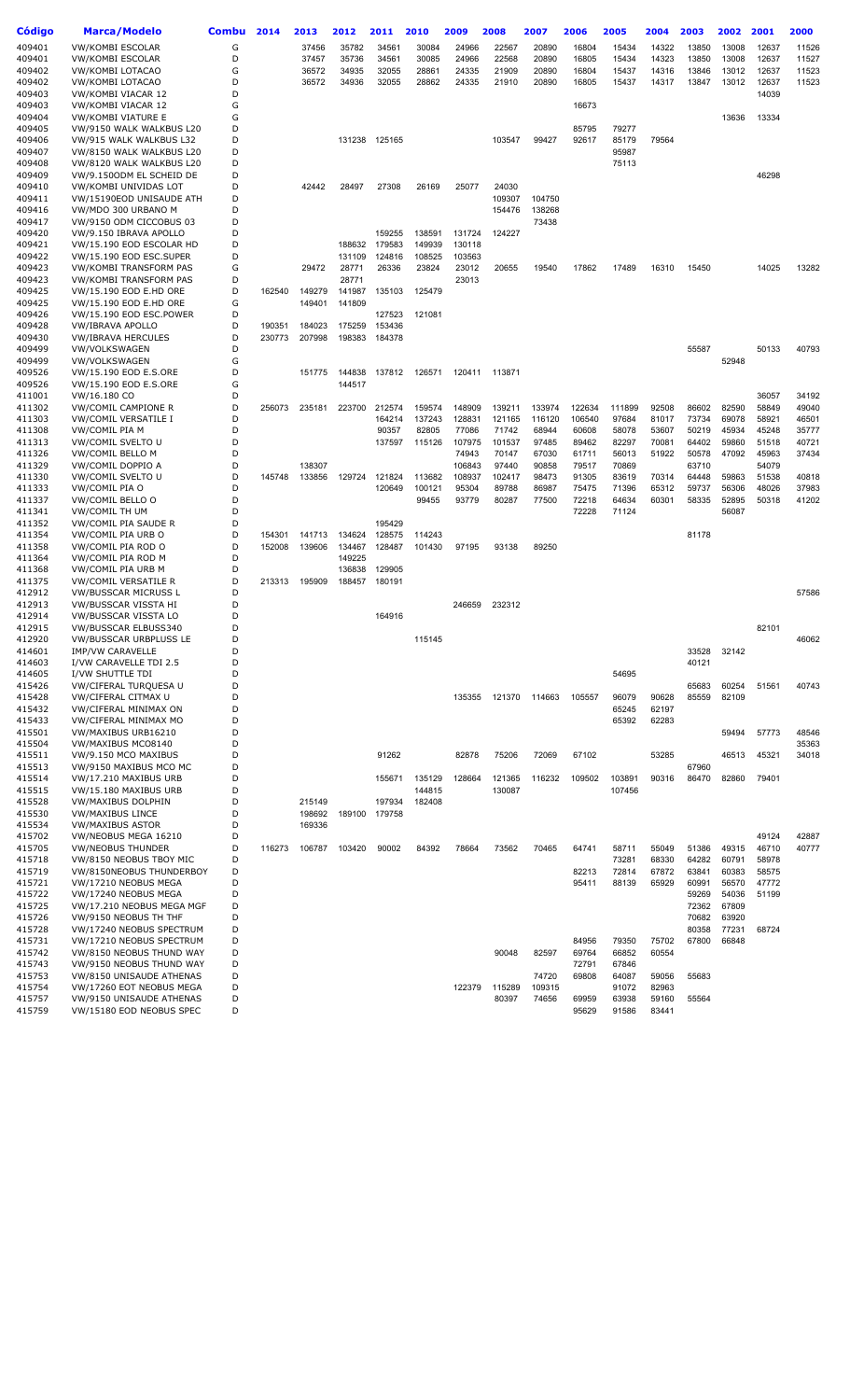| Código           | <b>Marca/Modelo</b>                            | Combu  | 2014             | 2013             | 2012             | 2011             | 2010             | 2009             | 2008             | 2007            | 2006            | 2005           | 2004           | 2003           | 2002           | 2001           | 2000           |
|------------------|------------------------------------------------|--------|------------------|------------------|------------------|------------------|------------------|------------------|------------------|-----------------|-----------------|----------------|----------------|----------------|----------------|----------------|----------------|
| 415761<br>415762 | VW/15180 EOD NEOBUS MEGA                       | D<br>D |                  |                  |                  |                  |                  |                  |                  |                 | 95007           | 90970          |                |                |                |                |                |
|                  | VW/17260 EOT NEOBUS SPEC                       | D      |                  |                  |                  |                  | 141415           | 140961           |                  |                 |                 | 105962         |                |                |                |                |                |
| 415765<br>415768 | VW/NEOBUS TH UM<br>VW/9150 NEOBUS THUNDER      | D      |                  |                  |                  | 124629           | 109224           | 98822            | 96783            | 87252           | 77068           | 69622<br>68256 |                |                |                | 58963<br>54054 |                |
| 415769           | VW/9150 NEOBUS TH WAY E                        | D      |                  |                  |                  | 114586           | 102740           | 98451            | 96415            | 86937           | 76792           |                |                |                |                |                |                |
| 415774           | VW/17210 NEOBUS SPEE E                         | D      |                  |                  |                  |                  |                  |                  |                  |                 | 99885           |                |                |                |                |                |                |
| 415779           | VW/17230EOD NEOBUS MEGA                        | D      | 197433           | 188608           | 179627           | 162555           | 147965           | 142155           | 133158           | 129956          |                 |                |                |                |                |                |                |
| 415780           | VW/15190EOD NEOBUS SPEC                        | D      |                  | 161578           | 153883           | 135152           | 129805           | 117920           | 117181           | 112140          | 97215           |                |                |                |                |                |                |
| 415781           | VW/17230EOD NEOBUS SPEC                        | D      | 174436           | 171008           | 162865           | 143041           | 137388           | 124830           | 124037           | 119497          |                 |                |                |                |                |                |                |
| 415782           | VW/17230EOD NEOBUS SROD                        | D      |                  | 223732           | 213078           | 192825           | 175572           | 166288           | 159156           | 158908          | 142690          |                |                |                |                |                |                |
| 415784           | VW/15190EOD NEOBUS MEGA                        | D      | 174585           | 160341           | 155282           | 137816           | 131779           | 126079           | 119020           | 114173          |                 |                |                |                |                |                |                |
| 416509           | VW/MPOLO ALLEGRO GVR                           | D      |                  |                  |                  |                  |                  |                  |                  |                 |                 |                |                |                |                |                | 45207          |
| 416514           | <b>VW/MPOLO ANDARE R</b>                       | D      |                  |                  |                  | 209597           | 200694           | 177696           | 159888           | 153056          | 140476          | 124907         | 96720          | 66816          | 61991          | 57223          | 43400          |
| 416519           | VW/MPOLO VIAGGIO GVR                           | D      |                  |                  |                  |                  |                  |                  |                  |                 |                 |                |                |                |                |                | 45896          |
| 416530           | VW/MPOLO TORINO GVU                            | D      |                  |                  |                  |                  |                  |                  |                  | 100537          | 92362           | 84811          | 70136          | 64186          | 60266          | 51496          | 40801          |
| 416537<br>416543 | VW/MPOLO VIALE U<br>VW/MPOLO SENIOR GVM        | D<br>D |                  | 148588           | 141730           | 137244           | 128163           | 111477           | 104619           | 100604          | 93215           | 85326<br>65337 | 69794<br>60821 | 64127<br>57001 | 60168<br>54351 | 51575<br>51452 | 40795<br>40746 |
| 416546           | VW/MPOLO SENIOR GVO                            | D      |                  |                  |                  |                  |                  |                  |                  |                 | 87573           | 80379          | 70272          | 64631          | 60799          | 51548          | 40774          |
| 416548           | VW/MPOLO FRATELLO MO                           | D      |                  |                  |                  |                  |                  |                  |                  |                 |                 | 65314          | 60897          | 57030          | 54371          | 51629          | 40763          |
| 416549           | VW/MPOLO FRATELLO LOT                          | D      |                  |                  |                  |                  |                  |                  |                  | 94213           | 87375           | 80334          | 69909          | 63987          | 60165          | 51438          | 40686          |
| 416550           | <b>VW/MPOLO FRATELLO ESC</b>                   | D      |                  |                  |                  |                  |                  |                  |                  |                 |                 |                |                |                |                | 51494          |                |
| 416553           | VW/MPOLO VIAGGIO R                             | D      | 206183           | 189363           | 180037           | 172244           | 143801           | 134541           | 126427           | 121474          | 109292          | 99258          | 79081          | 72656          | 67781          | 58918          | 46490          |
| 416558           | VW/MPOLO TORINO A                              | D      |                  |                  |                  |                  |                  |                  | 106732           | 102217          | 93378           | 89479          | 72041          | 67789          |                | 53771          | 50489          |
| 416560           | <b>VW/MPOLO ALLEGRO R</b>                      | D      |                  |                  |                  |                  |                  |                  |                  |                 | 106638          | 95531          | 76755          | 69897          | 65515          | 57141          |                |
| 416577           | <b>VW/MPOLO VIALE ART</b>                      | D      |                  |                  | 154244           |                  |                  |                  | 84719            |                 | 73933           | 68044          |                |                | 54502          | 51624          |                |
| 416581           | VW/MPOLO PARADISO R                            | D      |                  | 298657           | 285185           | 270929           | 226713           | 197038           | 186606           | 178730          | 166576          | 152960         | 129979         | 122537         |                |                |                |
| 416591           | VW/MPOLO SEN MIDI ON                           | D      | 242806           | 222996           | 212431           | 201930           | 184451           | 175307           | 165474           | 158578          | 148881          | 143581         |                |                |                |                |                |
| 416593           | VW/MPOLO SEN MIDI E                            | D      |                  |                  | 196684           | 187247           |                  |                  | 151511           |                 |                 |                |                |                |                |                |                |
| 416594<br>416615 | VW/MPOLO IDEALE R<br>VW/MPOLO SENIOR MO        | D<br>D | 235036<br>167811 | 215861<br>154120 | 205782<br>146785 | 196259<br>139477 | 170614<br>121627 | 162125<br>113557 | 145283<br>106611 | 137143<br>99587 | 126135<br>91602 | 115058         |                |                |                |                |                |
| 416628           | VW/MPOLO TORINO U                              | D      | 200734           | 184358           | 175471           | 167272           | 145240           | 138031           | 126390           | 117380          |                 |                |                |                |                |                |                |
| 416647           | <b>VW/MPOLO AUDACE R</b>                       | D      |                  | 188808           | 182852           |                  |                  |                  |                  |                 |                 |                |                |                |                |                |                |
| 417544           | VW/8150 NEOBUS TH WAY E                        | D      |                  |                  |                  |                  |                  |                  | 88689            | 84186           | 78264           | 69323          |                |                |                | 59646          |                |
| 417549           | VW/17210EOD NEOBUS SROAD                       | D      |                  |                  |                  |                  |                  |                  |                  |                 | 128968          |                |                |                |                |                |                |
| 417551           | VW/18320EOT NEOBUS SROAD                       | D      |                  |                  |                  |                  | 235786           | 223361           |                  | 202595          | 189261          |                |                |                |                |                |                |
| 417565           | VW/NEOBUS MEGA U                               | D      |                  |                  | 155152           |                  |                  |                  |                  |                 |                 |                |                |                |                |                |                |
| 417569           | VW/NEOBUS ROAD R                               | D      |                  | 324870           | 298365           |                  |                  |                  |                  |                 |                 |                |                |                |                |                |                |
| 443012           | VW/GUARARAPES ALFA 8                           | D      |                  |                  |                  |                  |                  |                  |                  |                 |                 |                |                |                |                |                | 40807          |
| 462007<br>462008 | VW/IRIZAR INTERCENTURY<br>VW/IRIZAR CENTURY S1 | D<br>D |                  |                  | 147809           | 141082           | 128551           | 122132           | 100470<br>115207 | 96067           | 89352           | 82242          | 76143          | 69665          | 65524<br>83586 | 57153          |                |
| 462009           | VW/18.320 EOT IRIZAR PB                        | D      | 294954           | 270891           | 258105           | 245844           | 213304           | 202531           | 191713           |                 |                 |                |                |                |                |                |                |
| 463024           | VW/CAIO ALPHA U                                | D      |                  |                  |                  |                  |                  |                  |                  |                 |                 |                |                |                |                | 59603          | 49792          |
| 463038           | VW/CAIO INTERCITY R                            | D      |                  |                  |                  |                  |                  |                  | 181865           |                 |                 |                |                |                |                |                |                |
| 463048           | VW/CAIO INTER 16210CO                          | D      |                  |                  |                  |                  |                  |                  |                  |                 |                 |                |                |                |                |                | 49799          |
| 463053           | VW/CAIO PICCO VW8140                           | D      |                  |                  |                  |                  |                  |                  |                  |                 |                 |                |                |                |                | 55087          | 41770          |
| 463054           | VW/CAIO APACHES21 U                            | D      |                  |                  |                  |                  |                  |                  |                  |                 |                 |                |                | 64363          | 60456          | 51461          | 40668          |
| 463063           | VW/CAIO PICCOLINO O                            | D      |                  |                  |                  |                  |                  |                  |                  |                 |                 |                |                | 64010          | 60093          | 51621          | 40688          |
| 463066           | VW/CAIO PICCOLO O<br>VW/INDUSCAR APACHE U      | D<br>D | 174499           | 160262           | 152586           | 145100           | 121615           | 114079           | 107115           | 102822          | 94386           | 86426          | 66035          | 63070<br>60609 | 58780          | 51452<br>51444 | 35921          |
| 463105<br>463108 | VW/INDUSCAR PICCO O                            | D      |                  |                  |                  |                  |                  |                  |                  | 114324          | 105265          | 95926          | 90385          | 85652          | 56541          |                |                |
| 463113           | VW/INDUSCAR PICCOL O                           | D      |                  |                  |                  |                  |                  |                  | 121413           | 114520          | 105431          | 96201          | 90572          | 85853          |                |                |                |
| 463115           | <b>VW/INDUSCAR INTERC R</b>                    | D      |                  |                  |                  |                  |                  |                  |                  |                 |                 |                |                |                | 68064          |                |                |
| 463119           | VW/INDUSCAR MIL U OT                           | D      | 181993           | 167144           | 159174           | 147133           | 142589           | 135275           | 121383           | 114367          | 105168          | 96069          | 90466          | 85857          | 81901          | 71533          |                |
| 463124           | VW/INDUSCAR GI R 240                           | D      |                  |                  | 161096           |                  | 133670           | 120525           | 107636           | 99656           | 91706           | 82952          | 77993          |                | 69784          |                |                |
| 463125           | VW/INDUSCAR GI R 210                           | D      |                  |                  |                  |                  |                  |                  | 107704           | 99857           | 91443           | 83219          | 77885          | 73816          | 69636          |                |                |
| 463142           | VW/INDUSCAR FOZ VWOD                           | D      | 145660           | 133776           | 122862           | 118836           | 112011           | 100453           | 94607            | 88831           | 83038           | 76727          |                |                |                |                |                |
| 463153           | <b>VW/INDUSCAR FOZ U</b>                       | D      |                  | 178625           | 170091           | 162113           | 141046           | 131419           | 124605           |                 | 113392          | 110044         |                |                |                |                |                |
| 463162<br>463300 | <b>VW/INDUSCAR SOLAR R</b><br>VW/KM ALFA 8000  | D<br>D | 248408           | 242041           | 234344           | 218498           |                  |                  |                  | 174808<br>88604 |                 | 75535          | 69661          | 64056          | 58783          | 51489          |                |
| 463302           | <b>VW/KM ALFA 12000</b>                        | D      |                  |                  |                  |                  |                  |                  |                  |                 | 82082           | 75370          | 70294          | 64559          | 58770          | 51571          |                |
| 463401           | VW/8150OD HOBBY PRINCIPE                       | D      |                  |                  |                  |                  |                  |                  |                  |                 |                 | 81601          |                |                |                | 65639          |                |
| 463402           | VW/9150OD HOBBY PRINCIPE                       | D      |                  |                  |                  |                  |                  |                  |                  |                 | 82927           |                |                | 68028          |                | 54293          |                |
| 463900           | <b>VW/LUHRS TROLLYBUS</b>                      | D      |                  |                  |                  |                  |                  |                  |                  |                 |                 |                |                |                |                | 52511          |                |
| 464201           | VW/17210OD ANCAR DOMINIO                       | D      |                  |                  |                  | 248744           |                  |                  |                  |                 |                 | 172820         |                |                | 147516         | 139951         |                |
| 464403           | VW/MASCA GRANMICRO O                           | D      | 135429           | 124380           | 118550           | 112760           | 98129            | 92449            | 87419            | 83572           | 76751           | 70716          | 65440          | 60402          | 55876          |                |                |
| 464404           | VW/MASCA GRANMINI O                            | D      | 127655           | 117240           | 112021           | 106370           | 93352            | 87003            | 81424            | 77984           | 71710           | 65159          | 60949          | 57029          |                |                |                |
| 464405           | VW/MASCA GRANMINI W120 O                       | D      |                  |                  | 94839            | 87102            | 84514            |                  |                  |                 |                 | 65387          | 62332          | 59239          |                |                |                |
| 464409           | VW/MASCA GRANMINI W120 M                       | D      |                  |                  |                  | 108576           | 94313            |                  | 81778            |                 | 70399           | 65405          | 62405          | 59346          |                |                |                |
| 464410           | VW/MASCA GRANMINI M<br>VW/MASCA GRANVIA O      | D<br>D |                  | 114568           | 109027           | 103613           | 94463            | 88294            | 81641            | 71923           | 65999           | 58993          | 55823          | 52322          |                |                |                |
| 464412<br>464417 | VW/MASCA GRANVIA EOD O                         | D      |                  |                  |                  | 119131           | 110748           | 86107            | 79647            | 73710           | 69526<br>87495  | 63458<br>81555 | 59470          | 56728          | 54219          |                |                |
| 464418           | VW/MASCA GRANMIDI O                            | D      |                  |                  |                  |                  |                  |                  |                  | 75613           | 70432           | 65280          | 62249          |                |                |                |                |
| 464420           | VW/MASCA GRANFLEX O                            | D      |                  |                  |                  |                  | 164911           | 156289           | 147922           | 141683          | 131075          | 109370         |                |                |                |                |                |
| 464426           | VW/MASCA GRANMIDI M                            | D      |                  |                  |                  |                  |                  |                  | 83363            | 79714           | 75403           |                |                |                |                |                |                |
| 464427           | VW/MASCA TH UM                                 | D      |                  |                  |                  |                  |                  |                  |                  |                 | 83787           |                |                |                |                |                |                |
| 464429           | VW/MASCA GRANMIDI EOD O                        | D      | 172104           | 158063           | 150906           | 143383           | 124919           | 112656           | 100703           | 93409           |                 |                |                |                |                |                |                |
| 464431           | VW/MASCA GRANMICRO E O                         | D      |                  | 164972           | 157013           | 149934           | 130314           | 121206           | 114742           |                 |                 |                |                |                |                |                |                |
| 464432           | VW/MASCA GRANMINI E M                          | D      | 168605           | 153250           |                  |                  | 102471           |                  | 90603            |                 |                 |                |                |                |                |                |                |
| 464433<br>464441 | VW/MASCA GRANVIA E O<br>VW/MASCA ROMA 350R O   | D<br>D | 206965<br>328208 | 190079           | 180330           | 172191           | 149422<br>220584 | 142021<br>209836 | 134542<br>198202 |                 |                 |                |                |                |                |                |                |
| 464449           | VW/MASCA VIAMIDI 17230 O                       | D      |                  | 197680           | 188518           | 179375           | 156052           |                  |                  |                 |                 |                |                |                |                |                |                |
| 464450           | VW/MASCA VIAMIDI15190 O                        | D      |                  | 203071           | 193728           | 184712           | 160208           |                  |                  |                 |                 |                |                |                |                |                |                |
| 464455           | VW/MASCA GFLEX 17230 ON                        | D      |                  |                  |                  |                  | 182602           |                  |                  |                 |                 |                |                |                |                |                |                |
| 464459           | <b>VW/MASCA ROMA</b>                           | D      | 349205           | 320715           | 305430           | 290626           | 246959           | 236346           |                  |                 |                 |                |                |                |                |                |                |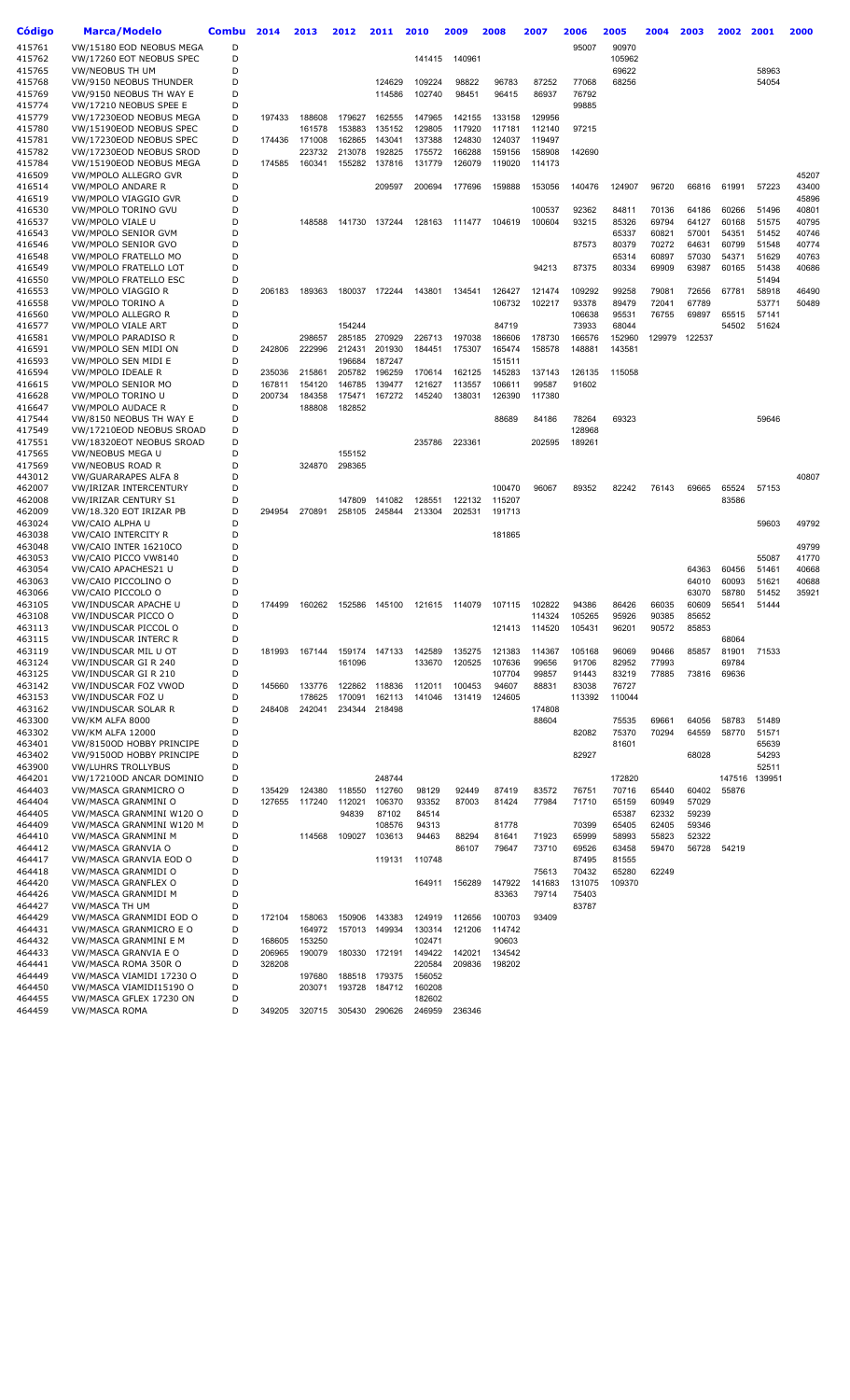| <b>Código</b>      | <b>Marca/Modelo</b>                                  | Combu  | 2014             | 2013             | 2012             | 2011             | 2010             | 2009             | 2008             | 2007             | 2006             | 2005             | 2004             | 2003                 | 2002                           | 2001             | 2000           |
|--------------------|------------------------------------------------------|--------|------------------|------------------|------------------|------------------|------------------|------------------|------------------|------------------|------------------|------------------|------------------|----------------------|--------------------------------|------------------|----------------|
| 464461             | VW/MASCA GRAN MIDI ESC                               | D      |                  |                  | 99168            |                  |                  |                  |                  |                  |                  |                  |                  |                      |                                |                  |                |
| 464462             | VW/MASCA GRAN MIDI R                                 | D      | 230807           | 226662           | 221791           | 212507           | 195838           |                  |                  |                  |                  |                  |                  |                      |                                |                  |                |
| 464463             | VW/MASCA GRAN MIDI U                                 | D      | 152747           | 140285           | 133541           | 126930           |                  |                  | 109068           |                  |                  |                  |                  |                      |                                |                  |                |
| 464600<br>464700   | VW/9150 FFORMA ONIX UB01                             | D<br>D |                  |                  |                  |                  |                  |                  |                  |                  |                  | 77898            | 72541<br>72663   | 67795                |                                |                  |                |
| <b>Fabricante:</b> | VW/9150 REFAM ATTUALE3<br>VOLVO                      |        |                  |                  |                  |                  |                  |                  |                  | 91806            | 81101            | 77716            |                  | 67798                |                                |                  |                |
|                    |                                                      |        |                  |                  |                  |                  |                  |                  |                  |                  |                  |                  |                  |                      |                                |                  |                |
|                    |                                                      |        |                  |                  |                  |                  |                  |                  |                  |                  |                  |                  |                  |                      |                                |                  |                |
| 400013<br>400018   | VOLVO/BUSSCAR URBANUSS U<br>VOLVO/BUSSCAR URBANUSS A | D<br>D |                  |                  |                  |                  |                  |                  |                  |                  |                  |                  |                  |                      | 112337                         | 94378            | 84723<br>84761 |
| 400029             | VOLVO/BUSSCAR EL BUSS R                              | D      |                  |                  |                  |                  |                  |                  |                  |                  |                  |                  |                  |                      |                                | 104847           | 94105          |
| 400032             | VOLVO/BUSSCAR JUM BUSS R                             | D      |                  |                  |                  |                  |                  |                  | 164583           | 156726           | 146441           | 133415           | 122057           |                      | 116962 112080                  | 94555            | 84820          |
| 400036             | VOLVO/BUSSCAR VIS BUSS R                             | D      |                  |                  |                  |                  |                  |                  | 174974           | 166910           | 158177           | 143328           | 132134           |                      | 118452 113507                  | 94477            | 84557          |
| 400038             | VOLVO/BUSSCAR J BU 400 R                             | D<br>D |                  |                  |                  |                  |                  | 203215           | 193752           | 184568           | 172811           | 157908           | 148413           |                      | 114247 109478                  | 104907           | 93922          |
| 400042<br>400052   | VOLVO/BUSSCAR PANORAMI R<br>VOLVO/BUSSCAR URBPLUS B  | D      |                  |                  | 402339           | 383061           | 373668           | 350322           | 336678           | 319176           | 285444<br>121383 | 246760           |                  | 121981 116888 112009 |                                | 107333           | 96141          |
| 400053             | VOLVO/BUSSCAR URBPLUS U                              | D      |                  |                  |                  |                  |                  | 168439           | 159957           | 152519           |                  |                  |                  |                      |                                | 94233            | 84546          |
| 400054             | VOLVO/BUSSCAR URBPLUS A                              | D      |                  |                  |                  |                  |                  |                  | 163224           | 155875           | 146877           | 134384           |                  |                      | 115387                         | 94338            |                |
| 401899             | <b>VOLVO</b>                                         | D      |                  |                  |                  |                  |                  |                  |                  |                  |                  |                  |                  |                      |                                | 66708            |                |
| 407601<br>411321   | VOLVO/B10M 4X2<br>VOLVO/COMIL SVELTO U               | D<br>D | 208291           | 191298           | 182279           | 173954           |                  |                  |                  |                  |                  |                  |                  |                      | 112129                         | 94257            | 84147          |
| 411323             | VOLVO/COMIL CAMPIONE R                               | D      | 354499           | 325577           | 310306           | 295370           | 243206           | 219355           | 209309           | 198956           | 167494           | 160502           |                  | 143784 133750        | 127621                         | 107891           | 96745          |
| 411342             | VOLVO/COMIL DOPPIO A                                 | D      |                  |                  |                  |                  |                  |                  |                  |                  |                  |                  |                  |                      | 114270                         |                  |                |
| 411359             | VOLVO/COMIL CAMPIONE LD                              | D      | 263354           | 241868           | 230723           | 219911           |                  |                  |                  |                  |                  |                  |                  |                      |                                |                  |                |
| 411367             | VOLVO/COMIL VERSATILE R                              | D      | 177790           | 163285           | 156805           | 150016           | 143355           |                  |                  |                  |                  |                  |                  |                      |                                |                  |                |
| 411370<br>412701   | VOLVO/COMIL CAMPIONE DD<br>VOLVO/B12 400 6X2         | D<br>D | 332112           | 305016           | 295393           | 279504           |                  |                  |                  |                  |                  |                  |                  |                      |                                | 127920           | 113410         |
| 412702             | VOLVO/B12 400 4X2                                    | D      |                  |                  |                  |                  |                  |                  |                  |                  |                  |                  |                  |                      |                                | 124054           |                |
| 412911             | VOLVO/BUSSCAR VBUSS ELE                              | D      |                  |                  | 215532           | 207080           |                  |                  |                  |                  |                  |                  |                  |                      |                                |                  |                |
| 415517             | VOLVO/B7R MAXIBUS ROD                                | D      |                  |                  | 149872           | 144972           |                  |                  |                  |                  |                  | 95147            |                  |                      |                                |                  |                |
| 415531             | VOLVO/MAXIBUS DOLPHIN                                | D      |                  |                  | 268332           | 256081           |                  |                  |                  |                  |                  |                  |                  |                      |                                |                  |                |
| 415533<br>415709   | VOLVO/MAXIBUS LINCE<br>VOLVO/B7R NEOBUS EVO2000      | D<br>D |                  | 269823           | 261313           | 127743           | 125858           | 114577           | 110067           | 104020           |                  |                  | 86119            | 78712                |                                | 68550            |                |
| 415710             | VOLVO/B7R 285 INDUST REG                             | D      |                  |                  |                  |                  |                  |                  |                  |                  |                  |                  |                  |                      |                                | 76845            |                |
| 415733             | VOLVO/B10M NEOBUS MEGART                             | D      |                  |                  |                  |                  |                  |                  |                  |                  |                  |                  |                  | 79097                |                                |                  |                |
| 415796             | <b>VOLVO/NEOBUS MEGA</b>                             | D      | 182801           | 167888           | 161496           | 153923           | 141200           |                  |                  |                  |                  |                  |                  |                      |                                |                  |                |
| 416503             | VOLVO/MPOLO TORINO GVU                               | D<br>D |                  |                  |                  |                  |                  |                  |                  |                  |                  |                  |                  |                      | 116170 110657<br>116527 112114 | 94377<br>94414   | 84755          |
| 416504<br>416513   | VOLVO/MPOLO TORINO GVA<br>VOLVO/MPOLO ANDARE R       | D      |                  | 268553           | 248096           |                  |                  |                  |                  |                  |                  |                  |                  |                      | 124296                         |                  | 93573          |
| 416518             | VOLVO/MPOLO VIAGGIO GVR                              | D      |                  |                  |                  |                  |                  |                  |                  |                  |                  |                  |                  |                      |                                |                  | 96514          |
| 416523             | VOLVO/MPOLO PARAD GVR                                | D      |                  |                  |                  |                  |                  |                  |                  |                  |                  |                  |                  |                      |                                |                  | 93972          |
| 416526             | VOLVO/MPOLO PARAD GVLDR                              | D      |                  |                  |                  |                  |                  |                  |                  |                  |                  |                  |                  |                      |                                |                  | 93881          |
| 416529<br>416533   | VOLVO/MPOLO PARAD GVDDR<br>VOLVO/MPOLO TORINO GVB    | D<br>D |                  |                  |                  |                  |                  |                  |                  |                  |                  |                  | 117779           | 109886               |                                | 92957            | 94138<br>83448 |
| 416535             | VOLVO/MPOLO VIALE U                                  | D      |                  |                  | 227637           | 216506           | 176064           | 165916           | 152855           | 145191           |                  |                  |                  | 113621               | 108210                         | 92831            | 83399          |
| 416540             | VOLVO/MPOLO VIALE A                                  | D      | 233483           | 214434           | 196940           | 185505           | 175732           | 165697           | 152928           | 145140           | 137927           |                  | 121383           | 113531 107797        |                                |                  |                |
| 416554             | VOLVO/MPOLO VIAGGIO R                                | D      | 282692           | 259629           | 252443           | 239975           | 225043           | 214596           | 205638           | 196264           | 162482           | 155699           | 143195           |                      | 133415 128875                  | 107876           | 96504          |
| 416556             | VOLVO/MPOLO PARADISO R                               | D<br>D | 295082           | 271008           | 257614           | 245739           | 210792           | 194256           | 185088           | 176169           | 167059           | 152099           | 143048           | 133139               | 126605                         | 107219           | 96018          |
| 416568<br>416574   | VOLVO/MPOLO PARADISO LDR<br>VOLVO/MPOLO PARADISO DDR | D      |                  |                  | 315281           | 299902<br>300065 | 246492<br>246585 | 222331<br>222434 | 211432<br>211550 | 201912<br>201966 | 187894<br>190886 | 168368<br>174271 | 146104<br>157919 | 135863               | 129856<br>129907               | 107190<br>107272 | 95983<br>96046 |
| 416627             | VOLVO/MPOLO TORINO U                                 | D      |                  | 193163           | 183643           | 175030           | 166754           |                  |                  |                  |                  |                  |                  |                      |                                |                  |                |
| 416637             | VOLVO/MPOLO PARADISO DD                              | D      | 425394           | 390689           | 378364           | 360344           |                  |                  |                  |                  |                  |                  |                  |                      |                                |                  |                |
| 416642             | VOLVO/MPOLO PARADISO LD                              | D      | 489252           | 449337           | 430929           | 413132           |                  |                  |                  |                  |                  |                  |                  |                      |                                |                  |                |
| 416644<br>416649   | VOLVO/MPOLO TORINO B<br>VOLVO/MPOLO TORINO U         | D<br>D | 185499           | 179332<br>191811 | 173675<br>183312 | 172037<br>168934 |                  |                  |                  |                  |                  |                  |                  |                      |                                |                  |                |
| 416654             | <b>VOLVO/MPOLO AUDACE R</b>                          | D      |                  | 274195           | 251824           |                  |                  |                  |                  |                  |                  |                  |                  |                      |                                |                  |                |
| 417552             | VOLVO/NEOBUS MEGABRT U                               | D      |                  |                  |                  | 285155           | 242415           |                  |                  |                  |                  |                  |                  |                      |                                |                  |                |
| 417553             | <b>VOLVO/NEOBUS MEGABRT B</b>                        | D      |                  |                  |                  | 287689           |                  |                  |                  |                  |                  |                  |                  |                      |                                |                  |                |
| 417554<br>417568   | VOLVO/NEOBUS MEGABRT A<br>VOLVO/NEOBUS ROAD R        | D<br>D | 584570<br>326663 | 536877<br>315803 | 510856<br>300193 | 486176           | 414718           | 409230           |                  |                  |                  |                  |                  |                      |                                |                  |                |
| 462001             | VOLVO/IRIZAR CENTURY E                               | D      |                  |                  |                  |                  |                  | 181697           | 144505           | 138473           | 132692           | 127153           |                  | 121845 116758 111486 |                                | 94515            | 84623          |
| 462006             | VOLVO/IRIZAR CENTURY                                 | D      |                  |                  | 249978           | 238354           | 213752           | 179837           | 172330           | 163815           | 134586           | 128968           |                  | 117980 113055 107995 |                                | 92820            | 83515          |
| 462011             | VOLVO/B9R 380 IRIZAR PB                              | D      |                  |                  |                  |                  |                  | 210111           |                  |                  |                  |                  |                  |                      |                                |                  |                |
| 462015             | VOLVO/B12R 380 IRIZAR PB                             | D      |                  |                  |                  |                  |                  |                  | 216458           |                  |                  |                  |                  |                      |                                |                  |                |
| 462017<br>462018   | VOLVO/B12R 420 IRIZAR PB<br>VOLVO/IRIZAR PB R        | D<br>D | 334135           | 306874           | 292638           | 278057           | 270231<br>264522 | 255365           |                  |                  |                  |                  |                  |                      |                                |                  |                |
| 463009             | VOLVO/CAIO MILLENNIUM U                              | D      |                  |                  |                  |                  |                  |                  |                  |                  |                  |                  |                  |                      |                                |                  | 84733          |
| 463056             | VOLVO/CAIO APACHES21 U                               | D      |                  |                  |                  |                  |                  |                  |                  |                  |                  |                  |                  |                      | 114384                         | 94349            | 84715          |
| 463058             | VOLVO/CAIO APACHES21 A                               | D      |                  |                  |                  |                  |                  |                  |                  |                  |                  |                  |                  |                      |                                |                  | 84474          |
| 463062<br>463103   | VOLVO/CAIO PAPA-FILA B<br>VOLVO/INDUSCAR PAPA-FI B   | D<br>D |                  |                  |                  |                  |                  |                  |                  | 120820           |                  | 133911           |                  |                      |                                |                  |                |
| 463114             | VOLVO/INDUSCAR APACHE A                              | D      |                  |                  |                  |                  |                  |                  |                  | 160821           | 151090           | 134769           |                  |                      | 118327 114703                  |                  |                |
| 463117             | VOLVO/INDUSCAR MILLEN U                              | D      | 225850           | 207423           | 190501           | 181270           | 176107           | 153842           | 145261           | 139306           | 131044           | 118012           |                  | 107182               |                                |                  |                |
| 463118             | VOLVO/INDUSCAR APACHE U                              | D      | 209532           | 192438           | 184543           | 157497           | 139695           |                  |                  |                  |                  |                  | 98038            |                      |                                |                  |                |
| 463126             | VOLVO/INDUSCAR GI R B7R                              | D      |                  |                  |                  |                  |                  |                  |                  |                  |                  | 124804           |                  |                      |                                |                  |                |
| 463128<br>463140   | VOLVO/INDUSCAR GI R B12B<br>VOLVO/INDUSCAR TOP B B1M | D<br>D | 203500           | 196734           | 248843           | 236846           | 202500           | 194344           | 186397           |                  | 166993           |                  | 150657           |                      |                                |                  |                |
| 463157             | VOLVO/INDUSCAR MONDEG U                              | D      |                  |                  |                  | 229113           | 210481           |                  |                  | 150789           |                  |                  |                  |                      |                                |                  |                |
| 463164             | VOLVO/INDUSCAR MILLE H U                             | D      |                  | 203954           | 188489           |                  |                  |                  |                  |                  |                  |                  |                  |                      |                                |                  |                |
| 464300             | VOLVO/B10R VETTURA GRAND                             | D      |                  |                  |                  |                  |                  |                  |                  |                  |                  |                  |                  |                      |                                | 127068           |                |
| 464442<br>464451   | VOLVO/MASCA LOWENTRYB7RO<br>VOLVO/MASCA ARTIC B12MON | D<br>D |                  |                  | 379424           |                  | 177185           | 169932<br>264216 | 238828           | 135593           |                  |                  |                  |                      |                                |                  |                |
| 464457             | VOLVO/MASCA ROMA ON                                  | D      | 294744           | 281815           | 268451           | 256258           | 243637           |                  |                  |                  |                  |                  |                  |                      |                                |                  |                |
| 464458             | VOLVO/MASCA GRANVIA                                  | D      | 210872           | 193668           | 184319           | 175740           | 164569           |                  |                  |                  |                  |                  |                  |                      |                                |                  |                |
| 464466             | VOLVO/MASCA GRANVIAMD U                              | D      |                  | 195736           |                  | 186519 177137    |                  |                  |                  |                  |                  |                  |                  |                      |                                |                  |                |